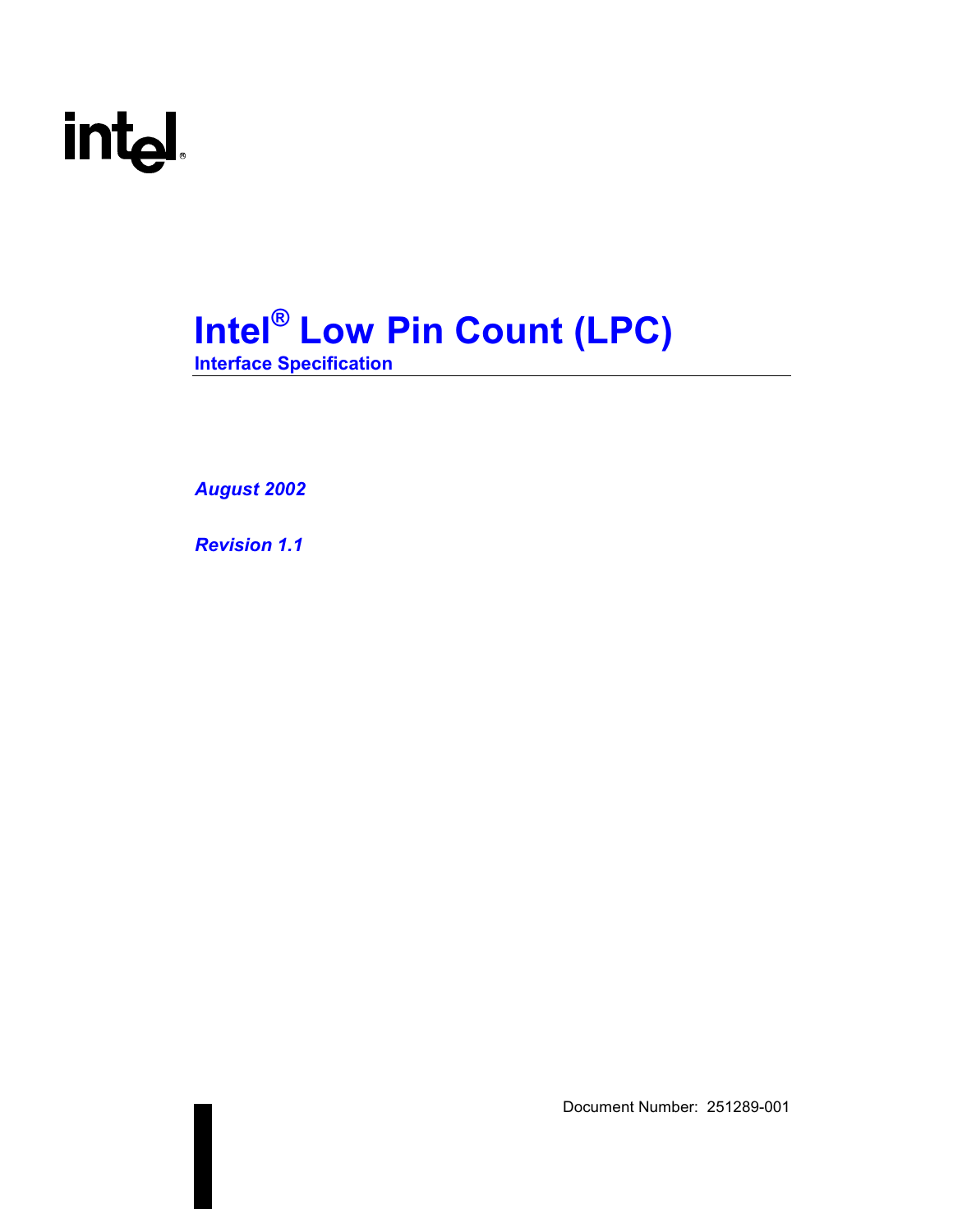## **R**

Information in this document is provided in connection with Intel® products. No license, express or implied, by estoppel or otherwise, to any intellectual property rights is granted by this document.Except as provided in Intel's Terms and Conditions of Sale for such products, Intel assumes no liability whatsoever, and Intel disclaims any express or implied warranty, relating to sale and/or use of Intel products including liability or warranties relating to fitness for a particular purpose, merchantability, or infringement of any patent, copyright or other intellectual property right. Intel products are not intended for use in medical, life saving, or life sustaining applications.

Intel may make changes to specifications and product descriptions at any time, without notice.

Designers must not rely on the absence or characteristics of any features or instructions marked "reserved" or "undefined." Intel reserves these for future definition and shall have no responsibility whatsoever for conflicts or incompatibilities arising from future changes to them.

THIS SPECIFICATION IS PROVIDED "AS IS" WITH NO WARRANTIES WHATSOEVER, INCLUDING ANY WARRANTY OF MERCHANTABILITY, NON-INFRINGEMENT, FITNESS FOR ANY PARTICULAR PURPOSE, OR ANY WARRANTY OTHERWISE ARISING OUT OF ANY PROPOSAL, SPECIFICATION OR SAMPLE. Intel disclaims all liability, including liability for infringement of any proprietary rights, relating to use of information in this specification.No license, express or implied, by estoppel or otherwise, to any intellectual property rights is granted herein, except that a license is hereby granted to copy and reproduce this specification for internal use only.

Intel may have patents and/or patent applications related to the various Low Pin Count interfaces described in the Low Pin Count (LPC) Interface Specification, Revision 1.1. A reciprocal, royalty-free license to the electrical interfaces and bus protocols described in, and required by, the Low Pin Count (LPC) Interface Specification, Revision 1.1 is available from Intel.

Contact your local Intel sales office or your distributor to obtain the latest specifications and before placing your product order.

Copies of documents which have an ordering number and are referenced in this document, or other Intel literature, may be obtained from:

Intel Corporation

www.intel.com

or call 1-800-548-4725

Intel and the Intel logo are trademarks or registered trademarks of Intel Corporation or its subsidiaries in the United States and other countries.

\*Other names and brands may be claimed as the property of others.

Copyright © 2002, Intel Corporation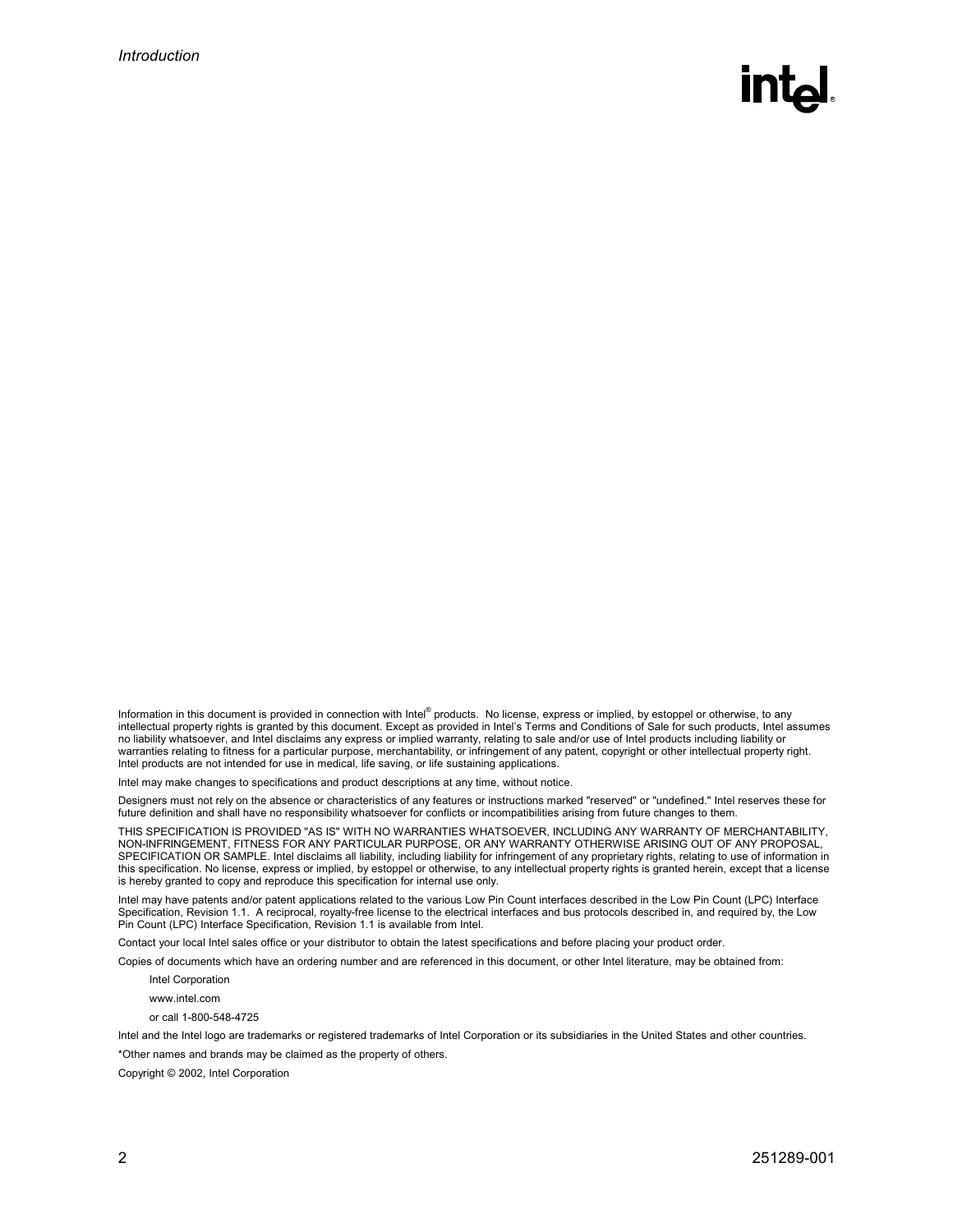# intel.

## **Contents**

| 1 |     |                      |                                            |  |  |  |
|---|-----|----------------------|--------------------------------------------|--|--|--|
|   | 1.1 |                      |                                            |  |  |  |
|   | 1.2 |                      |                                            |  |  |  |
|   | 1.3 |                      |                                            |  |  |  |
| 2 |     |                      |                                            |  |  |  |
| 3 |     |                      |                                            |  |  |  |
| 4 |     |                      |                                            |  |  |  |
|   | 4.1 |                      |                                            |  |  |  |
|   | 4.2 |                      |                                            |  |  |  |
|   |     | 4.2.1                |                                            |  |  |  |
|   |     | 4.2.1.1              |                                            |  |  |  |
|   |     | 4.2.1.2              | Cycle Type / Direction (CYCTYPE + DIR)  15 |  |  |  |
|   |     | 4.2.1.3<br>4.2.1.4   |                                            |  |  |  |
|   |     | 4.2.1.5              |                                            |  |  |  |
|   |     | 4.2.1.6              |                                            |  |  |  |
|   |     | 4.2.1.7              |                                            |  |  |  |
|   |     | 4.2.1.8              |                                            |  |  |  |
|   |     | 4.2.1.9              |                                            |  |  |  |
|   |     | 4.2.1.10<br>4.2.1.11 |                                            |  |  |  |
|   |     | 4.2.1.12             |                                            |  |  |  |
|   |     | 4.2.1.13             |                                            |  |  |  |
|   | 4.3 |                      |                                            |  |  |  |
|   |     | 4.3.1                |                                            |  |  |  |
|   |     | 4.3.1.1              |                                            |  |  |  |
|   |     | 4.3.1.2              |                                            |  |  |  |
|   |     | 4.3.1.3              |                                            |  |  |  |
|   |     | 4.3.1.4              |                                            |  |  |  |
|   |     | 4.3.1.5<br>4.3.1.6   |                                            |  |  |  |
|   |     | 4.3.1.7              |                                            |  |  |  |
|   |     | 4.3.1.8              |                                            |  |  |  |
|   |     | 4.3.1.9              |                                            |  |  |  |
|   |     | 4.3.1.10             |                                            |  |  |  |
|   |     | 4.3.1.11             |                                            |  |  |  |
|   |     | 4.3.1.12             |                                            |  |  |  |
| 5 |     |                      |                                            |  |  |  |
|   | 5.1 |                      |                                            |  |  |  |
|   | 5.2 |                      |                                            |  |  |  |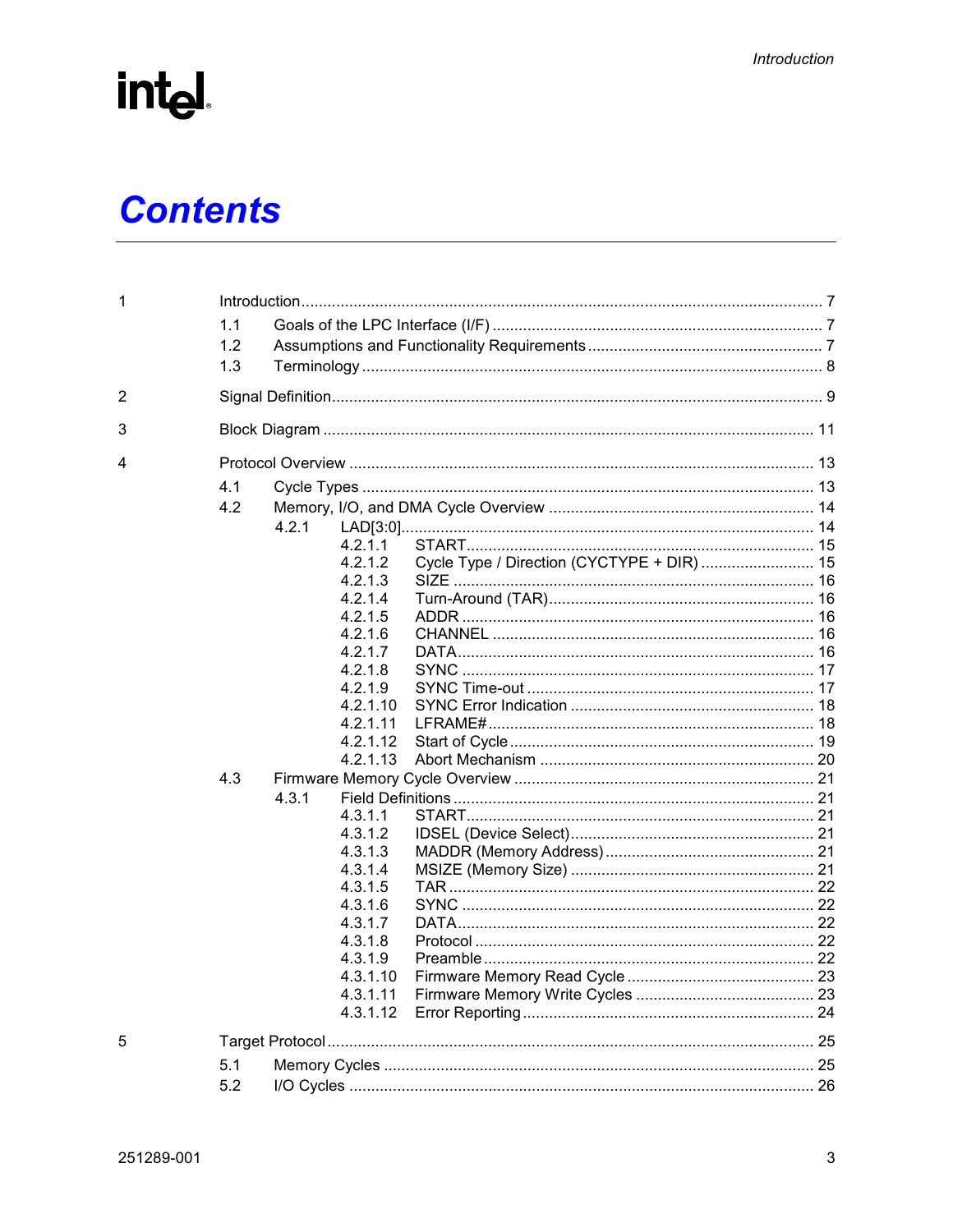## intd.

|                   | 5.3  |                |  |
|-------------------|------|----------------|--|
| 6                 |      |                |  |
|                   | 6.1  |                |  |
|                   | 6.2  |                |  |
|                   | 6.3  |                |  |
|                   | 6.4  |                |  |
|                   |      | 6.4.1          |  |
|                   |      | 6.4.2          |  |
|                   |      | 6.4.3          |  |
|                   |      | 6.4.4<br>6.4.5 |  |
|                   | 6.5  |                |  |
| 7                 |      |                |  |
|                   |      |                |  |
|                   | 7.1  |                |  |
|                   | 7.2  |                |  |
|                   | 7.3  |                |  |
| 8                 |      |                |  |
|                   | 8.1  |                |  |
|                   | 8.2  |                |  |
|                   | 8.3  |                |  |
|                   | 8.4  |                |  |
| 9                 |      |                |  |
| 10                |      |                |  |
|                   | 10.1 |                |  |
|                   | 10.2 |                |  |
|                   | 10.3 |                |  |
|                   | 10.4 |                |  |
| 11                |      |                |  |
|                   | 11.1 |                |  |
|                   | 11.2 |                |  |
|                   | 11.3 |                |  |
| $12 \overline{ }$ |      |                |  |
|                   | 12.1 |                |  |
|                   | 12.2 |                |  |
|                   | 12.3 |                |  |
|                   |      |                |  |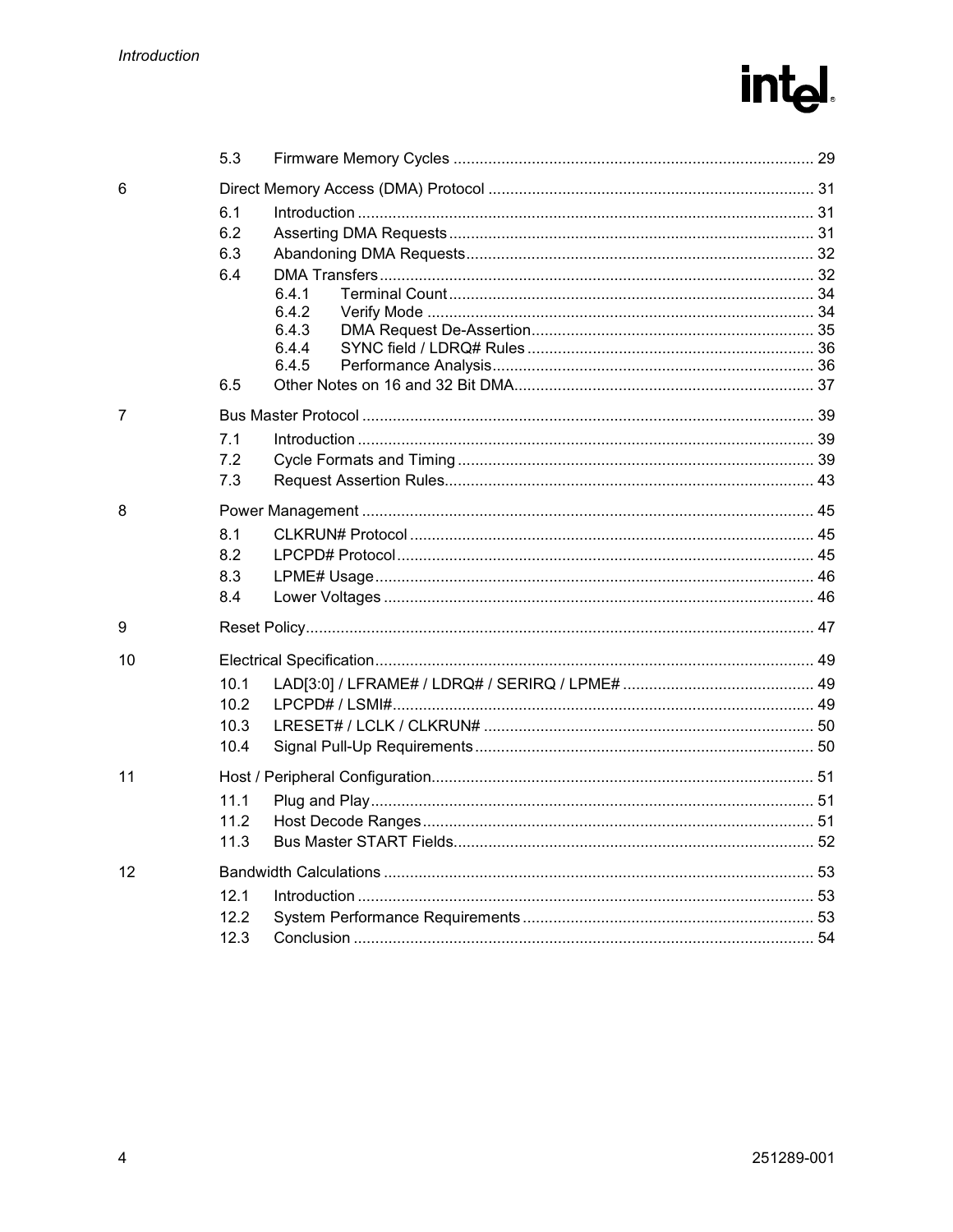# intel.

## **Figures**

## **Tables**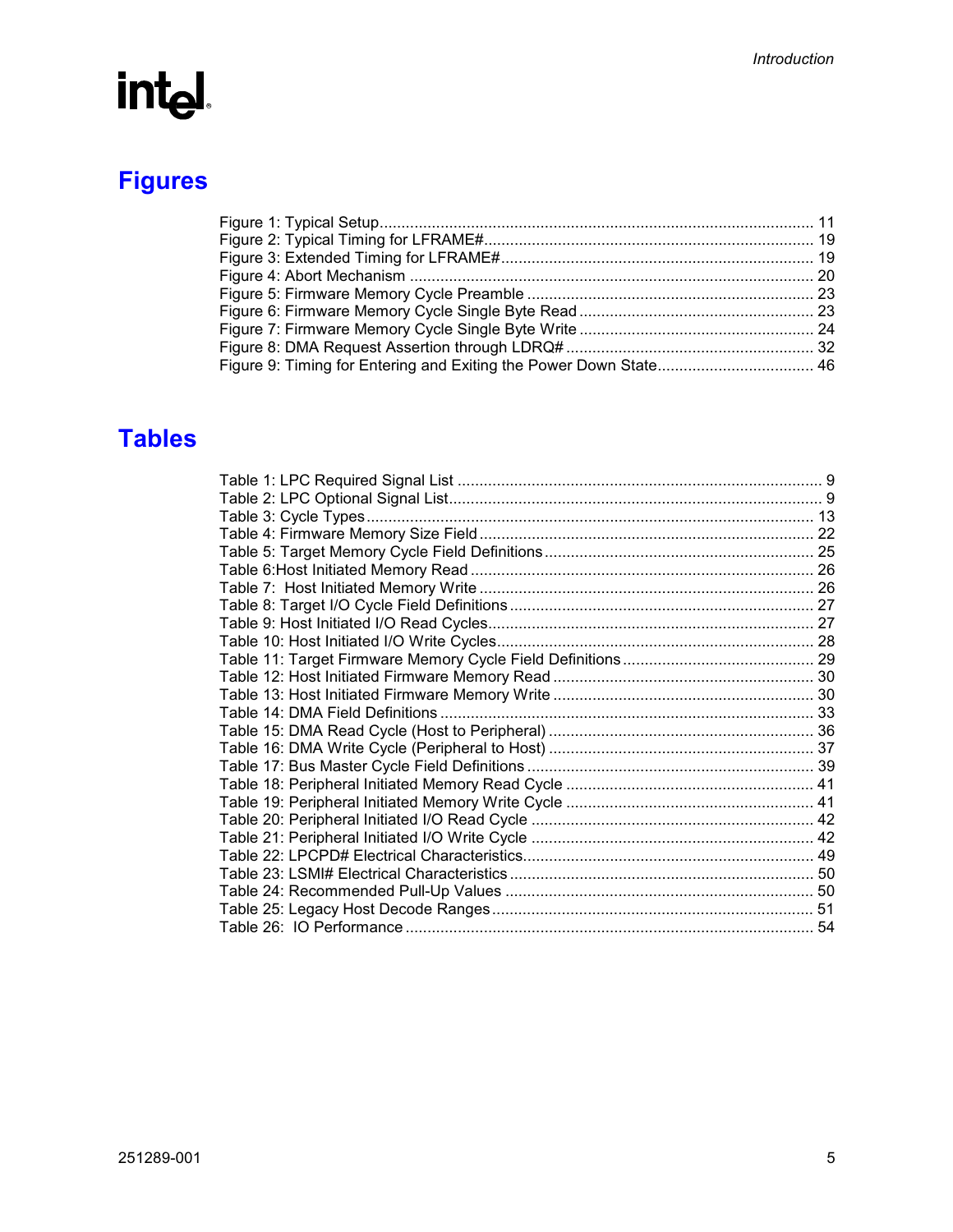

## *Revision History*

| Rev. No. | <b>Description</b>                                                                                                                                                    | <b>Rev. Date</b> |
|----------|-----------------------------------------------------------------------------------------------------------------------------------------------------------------------|------------------|
|          | Revision 1.0 - Initial release. No Document Number Assigned                                                                                                           |                  |
| $-001$   | Revision 1.1 - Assigned Document Number 251289 - 001<br>٠                                                                                                             | August 2002      |
|          | Added Sections 4.3 and 5.3 describing Firmware Memory Cycles<br>including support for multi-byte read and write accesses.                                             |                  |
|          | Added electrical characteristics for LPCPD# and LSMI# signals in<br>Section 10.2. Clarified electrical requirements for LRESET#,<br>LCLK, and CLKRUN# in Section 10.3 |                  |
|          | Added recommended pull-up resistor requirements in Section<br>10.4.                                                                                                   |                  |
|          | Added additional description to system reset requirements in<br>Section 9.                                                                                            |                  |
|          | Made clarifications and corrections.                                                                                                                                  |                  |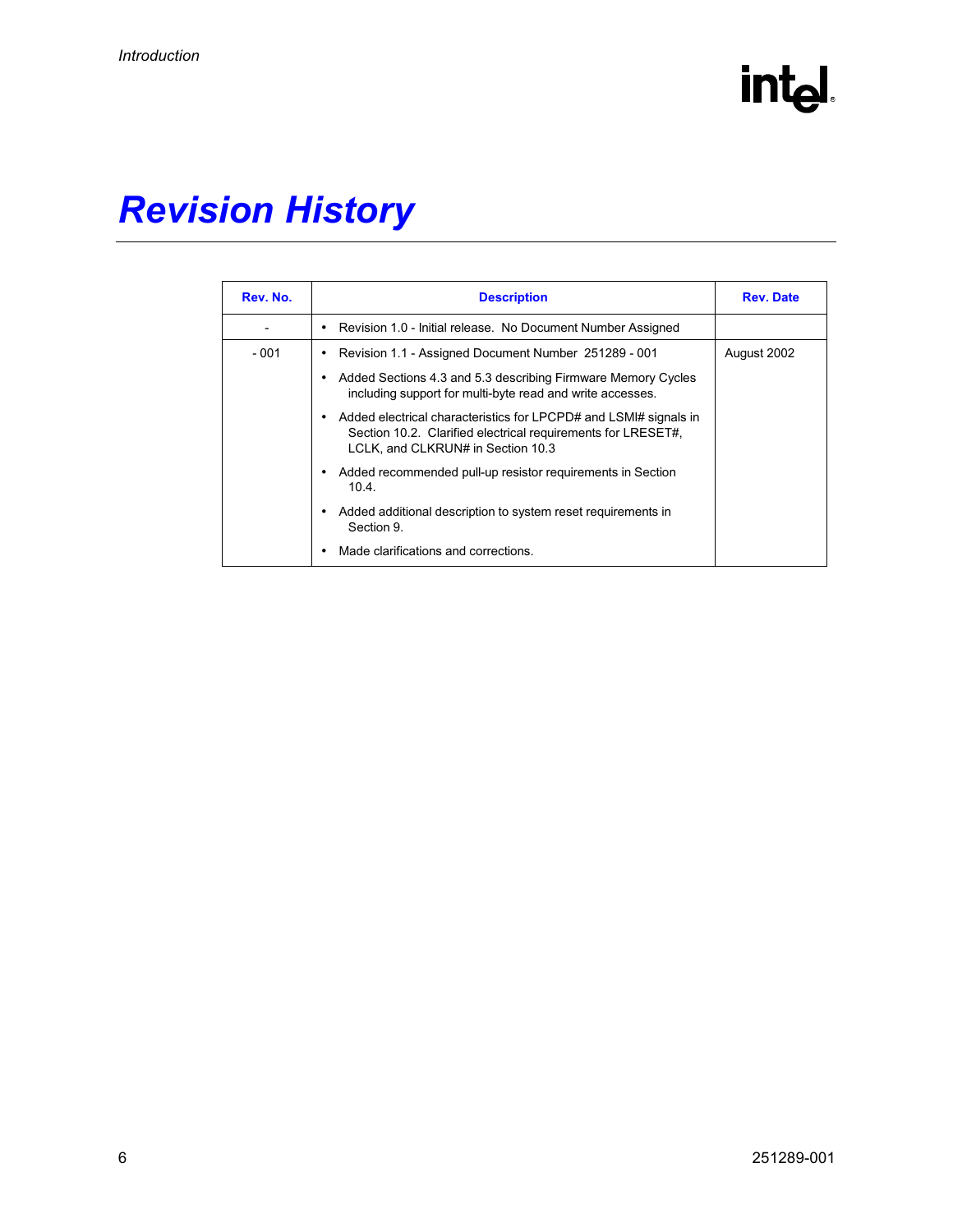## *1 Introduction*

This document contains a specification for a new low pin count bus interface, called LPC. The target audiences for this document are system and component designers.

### **1.1 Goals of the LPC Interface (I/F)**

- Enable a system without an ISA or X-bus.
- Reduce the cost of traditional X-bus devices.
- Intended for use by devices down on a motherboard only (i.e. no connector).
- Meet the data transfer rate of X-bus, and exceed those data rates where appropriate.
- Perform the same cycle types as the X-bus: Memory, I/O, DMA, and Bus Master
- Support new Firmware Memory cycle type allowing separate boot BIOS firmware memory cycles and application memory cycles.
- Increase the memory space from 16MB on the X-bus to 4GB to allow BIOS sizes much greater than 1MB, and other memory devices outside of the traditional 16MB range.
- Synchronous design. Much of the challenge of an X-bus design is meeting the different, and in some cases conflicting, ISA timings. Make the timings synchronous to a reference well known to component designers, such as PCI.
- Software transparency: do not require special drivers or configuration for this interface. The motherboard BIOS should be able to configure all devices at boot.
- Support desktop and mobile implementations.
- Ability to support a variable number of wait-states.
- Ability to have I/O and memory cycles retried in SMM handler.
- Ability to support wake-up and other power state transitions.

### **1.2 Assumptions and Functionality Requirements**

- Only the following class of devices may be connected to the LPC interface:
	- $\sim$  Super I/O (FDC, SP, PP, IR, KBC) => I/O slave, DMA, Bus Master (for IR, PP)
	- Audio, including AC'97 style design  $\Rightarrow$  I/O slave, DMA, Bus Master
	- Generic Application Memory, including BIOS => Memory Slave
	- BIOS Firmware Memory => Firmware Memory Slave
	- Embedded Controller => I/O slave, Bus Master
- Interrupts are communicated with the serial interrupt (SERIRQ) protocol.
- The LPC interface does not need to support high-speed buses (such as Cardbus, 1394, etc) downstream, nor does it need to support low-latency buses such as USB.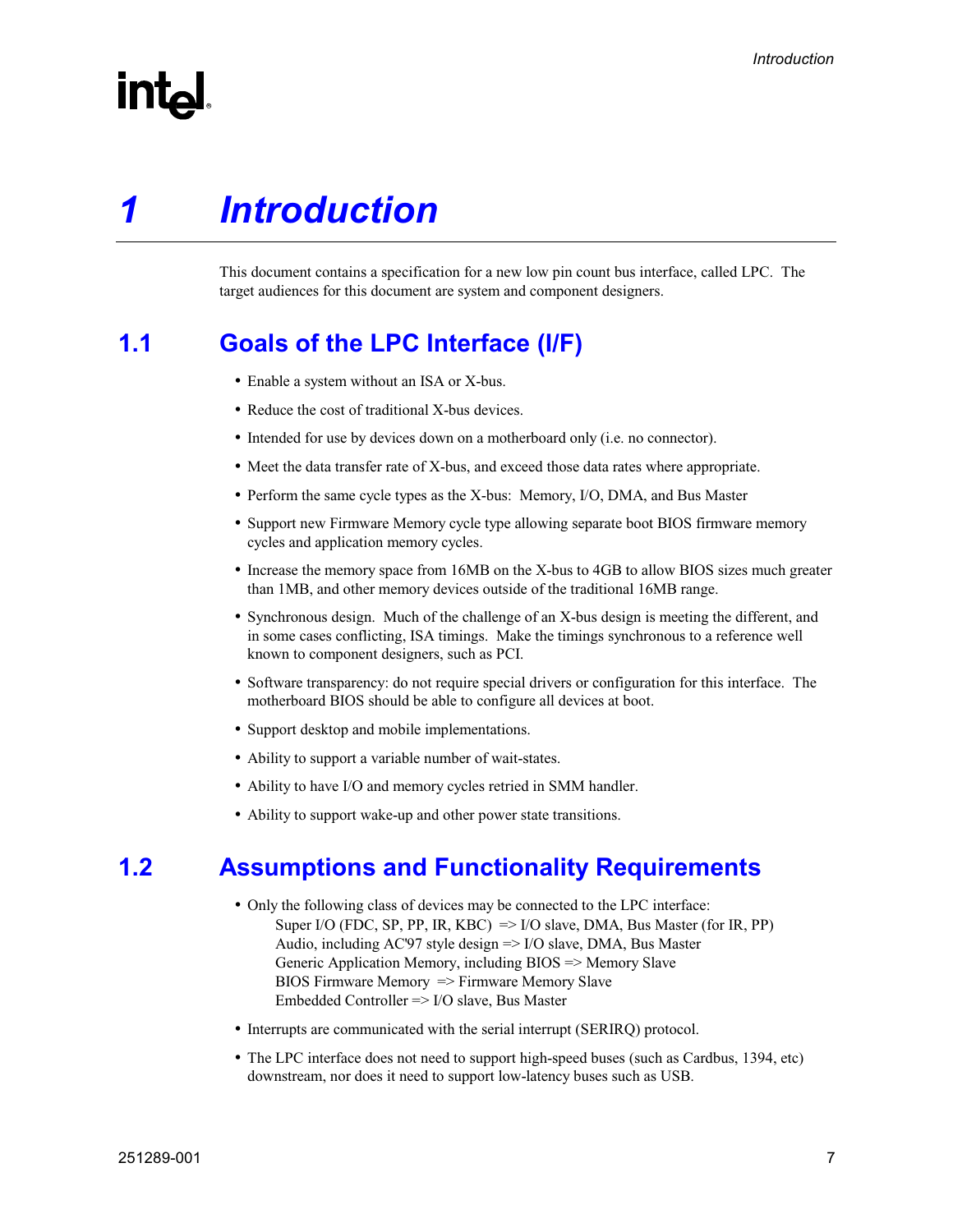

## **1.3 Terminology**

| Term       | <b>Description</b>                                                                                                                                             |
|------------|----------------------------------------------------------------------------------------------------------------------------------------------------------------|
| Host       | The portion of the interface that is connected either directly to the CPU or to<br>upstream devices connected to the CPU. This is typically a system chip-set. |
| Peripheral | Devices downstream on LPC that were previously connected to the X-bus, such<br>as Super I/O components, flash, and other embedded controllers.                 |
| 'XXXXb'    | Indicates the value of a signal in binary notation.                                                                                                            |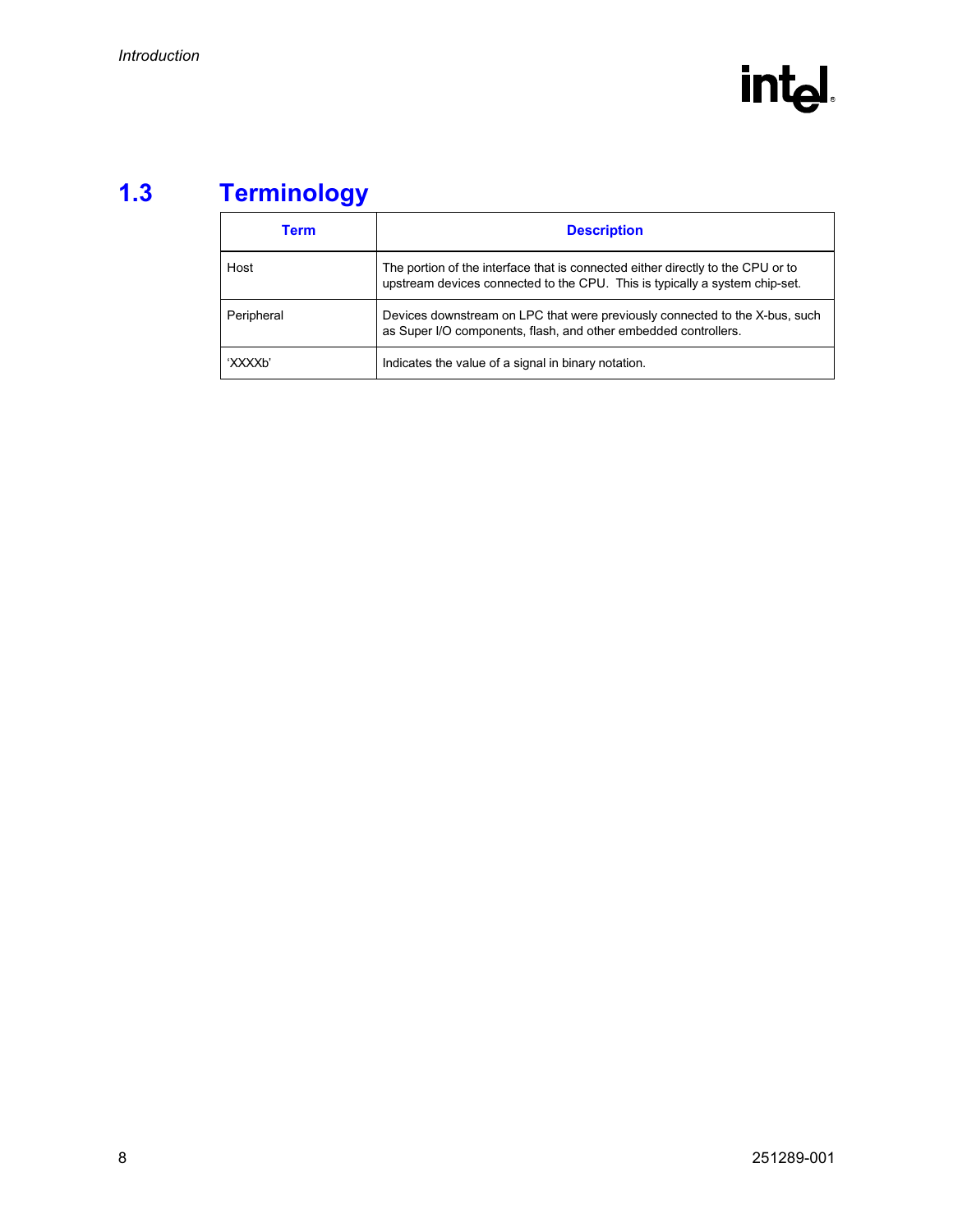# intel

## *2 Signal Definition*

Table 1 and Table 2 lists the 7 required and 6 optional signals used for the LPC interface. Many of the signals are the same as signals found on the PCI interface, and do not require any new pins on the host. Both hosts and peripherals must implement required signals. Optional signals may or may not be present on particular hosts or peripherals.

#### **Table 1: LPC Required Signal List**

| <b>Signal</b> | <b>Peripheral</b> | <b>Host</b> | <b>Description</b>                                                                                                                                                                      |
|---------------|-------------------|-------------|-----------------------------------------------------------------------------------------------------------------------------------------------------------------------------------------|
| LAD[3:0]      | I/O               | I/O         | <b>Multiplexed Command, Address, and Data: See</b><br>Section 4.2.1 for details on the usage of these signals.                                                                          |
| LFRAME#       |                   | O           | <b>Frame:</b> Indicates start of a new cycle, termination of<br>broken cycle.                                                                                                           |
| LRESET#       |                   |             | <b>Reset:</b> Same as PCI Reset on the host. The host does<br>not need this signal if it already has PCIRST# on its<br>interface.                                                       |
| LCLK.         |                   |             | <b>Clock:</b> Same 33MHz clock as PCI clock on the host.<br>Same clock phase with typical PCI skew. The host does<br>not need this signal if it already has PCICLK on its<br>interface. |

#### **Table 2: LPC Optional Signal List**

| <b>Signal</b> | <b>Peripheral</b> | <b>Host</b> | <b>Description</b>                                                                                                                                                                                                   |
|---------------|-------------------|-------------|----------------------------------------------------------------------------------------------------------------------------------------------------------------------------------------------------------------------|
| LDRQ#         | Ω                 |             | <b>Encoded DMA/Bus Master Request: Only needed by</b><br>peripherals that need DMA or bus mastering. Requires an<br>individual signal per peripheral. Peripherals may not share<br>an LDRQ# signal.                  |
| <b>SERIRO</b> | I/O               | $UO$        | <b>Serialized IRQ:</b> Only needed by peripherals that need<br>interrupt support. This signal is required for the host if it<br>does not contain the ISA IRQ lines as inputs.                                        |
| CLKRUN#       | OD.               | <b>I/OD</b> | <b>Clock Run: Same as PCI CLKRUN#. Only needed by</b><br>peripherals that need DMA or bus mastering in a system<br>that can stop the PCI bus (generally in mobile systems).<br>This signal is optional for the host. |
| I PMF#        | OD.               | <b>I/OD</b> | <b>LPC Power Management Event: Similar to PCI PME#.</b><br>Used by peripherals to request wake-up from a low-power<br>state.                                                                                         |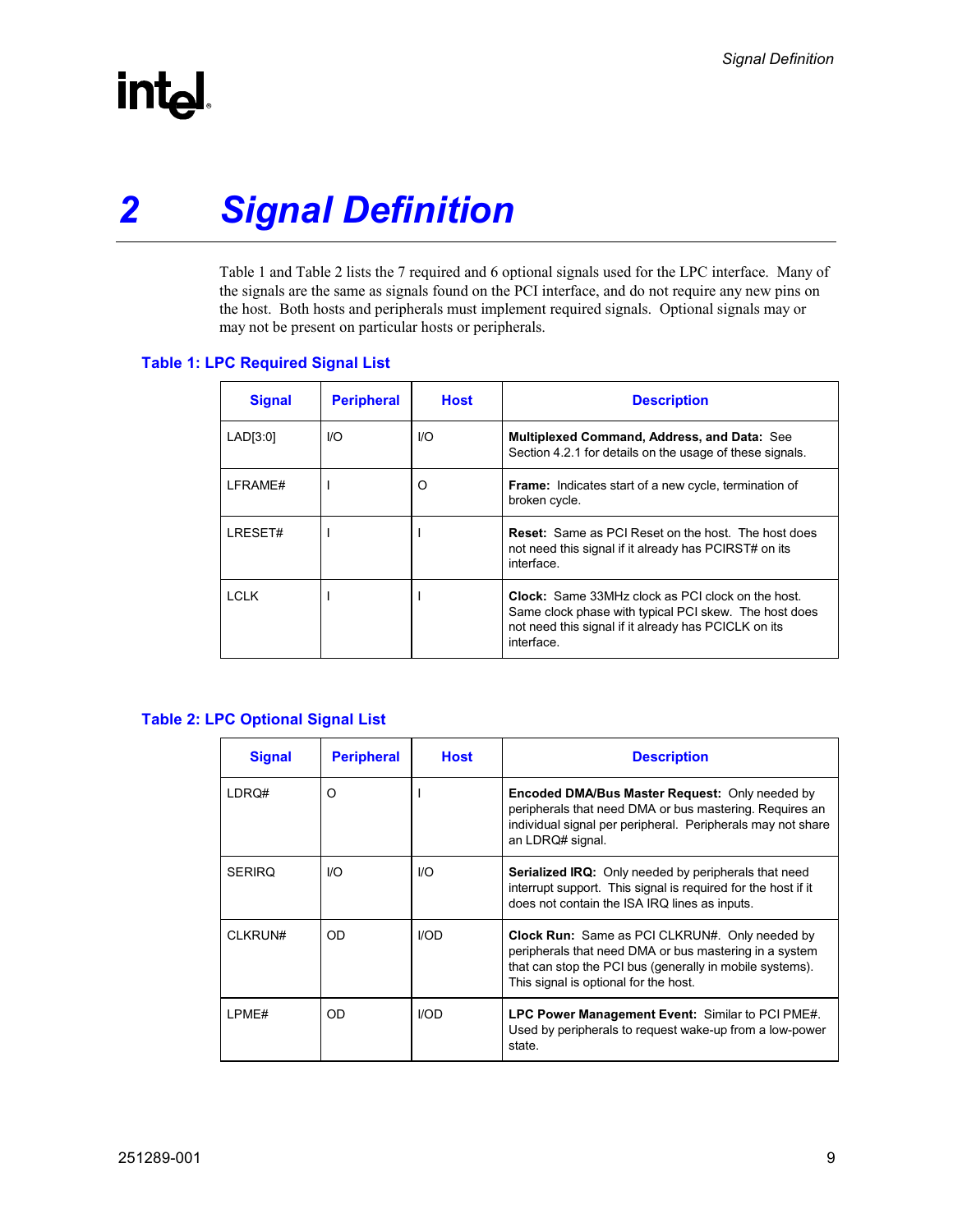| <b>Signal</b> | <b>Peripheral</b> | <b>Host</b> | <b>Description</b>                                                                                                                                                                                         |
|---------------|-------------------|-------------|------------------------------------------------------------------------------------------------------------------------------------------------------------------------------------------------------------|
| LPCPD#        |                   | O           | <b>Power Down:</b> Indicates that the peripheral should<br>prepare for power to be removed from the LPC I/F<br>devices. Actual power removal is system dependent. This<br>signal is optional for the host. |
| LSMI#         | OD.               |             | <b>SMI#:</b> Only needed if peripheral want to cause SMI# on<br>an I/O instruction for retry. Otherwise can use SMI# via<br>SERIRQ. This signal is optional for the host.                                  |

In comparison with existing ISA-based devices, the signal savings is substantial. The LPC interface will generally only require 6 new signals: LAD[0:3], LFRAME#, and LDRQ#. CLKRUN# is typically only implemented in mobile systems. LPCPD# is only needed for LPC devices that are partially powered during certain low-power states.

At a minimum, the following ISA/X-bus signals found on plug-n-play devices are no longer needed:

| D[7:0], SA[15:0], DREQ[3:0], DACK#[3:0], TC, IOR#, IOW#, IOCHRDY | 36 signals |
|------------------------------------------------------------------|------------|
| Net Savings on Peripheral:                                       | 30         |

On 16 bit ISA based devices, the IOCS16# and MEMCS# signals are also saved. If the serial IRQ was not previously supported, and if 16 bit DMA channels are used by the peripheral, several more pins are saved. The net effect is that a fully functional Super I/O device that may have required a 160 pin package to implement can now fit in an 88 pin or less size package by using the LPC interface.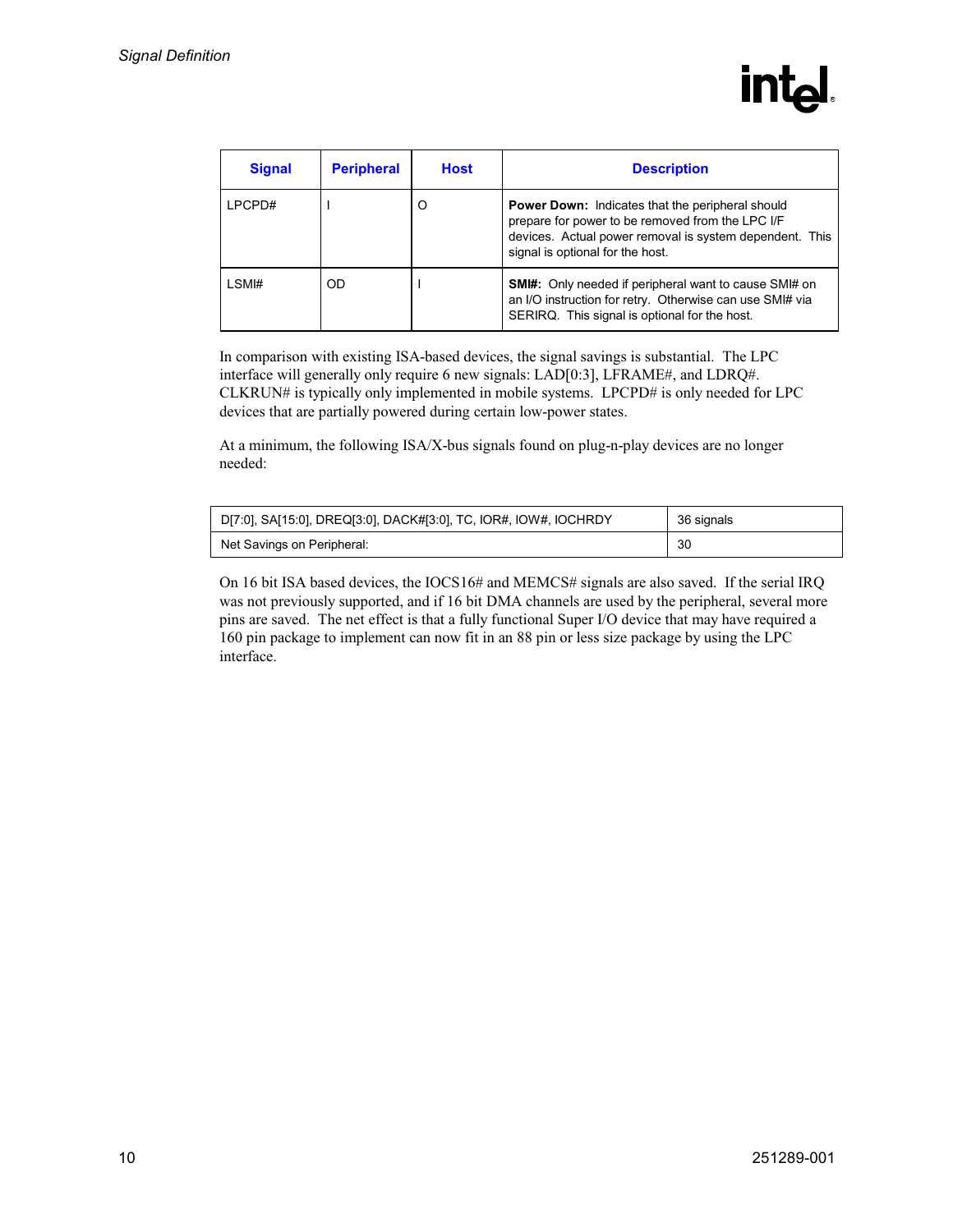# int<sub>e</sub>l

## *3 Block Diagram*

Figure 1 contains a typical setup. In this setup, the LPC interface is connected through a host device to a PCI or Host Bus, such as that of Intel CPUs.

#### **Figure 1: Typical Setup**

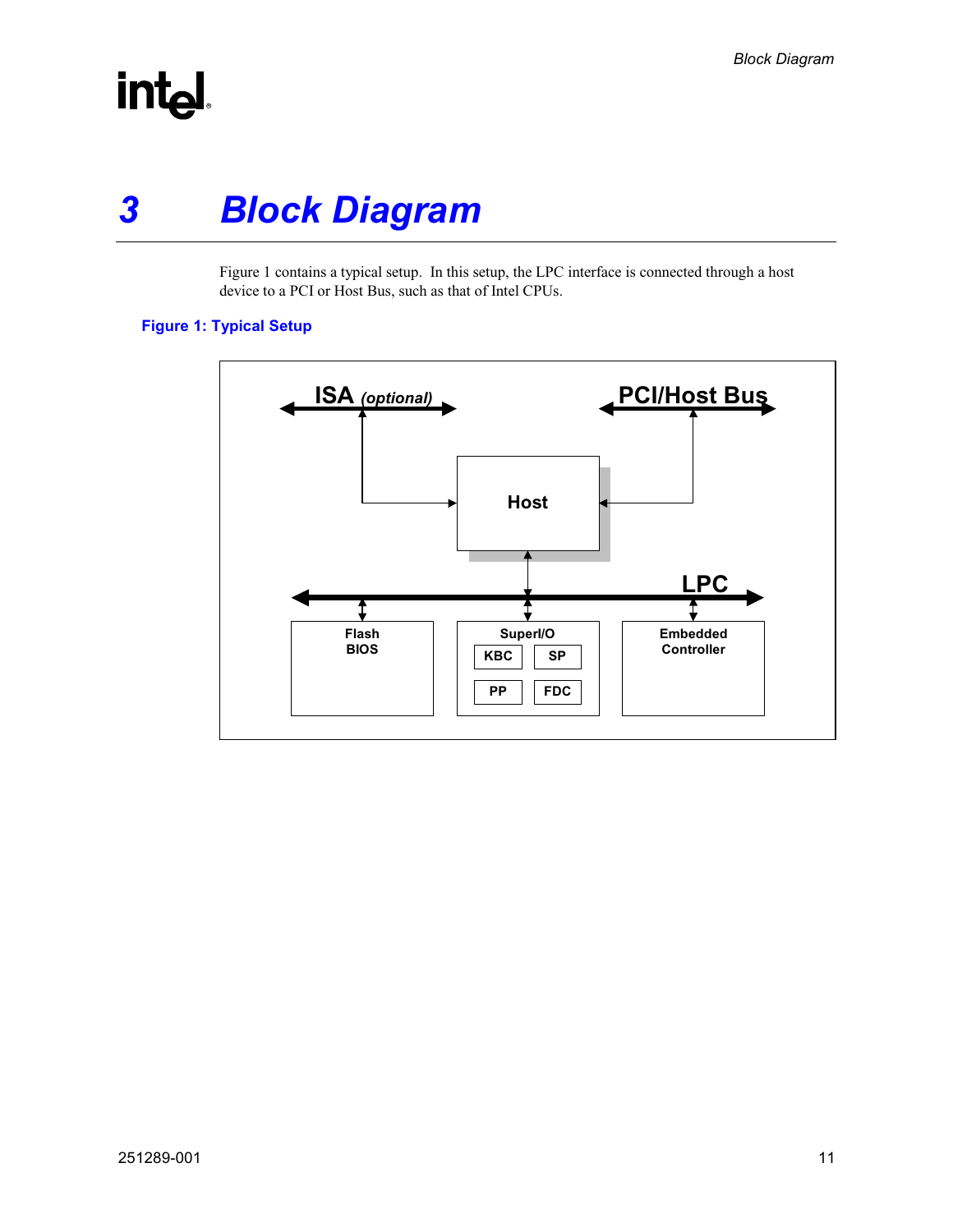## intel.

This page is intentionally left blank.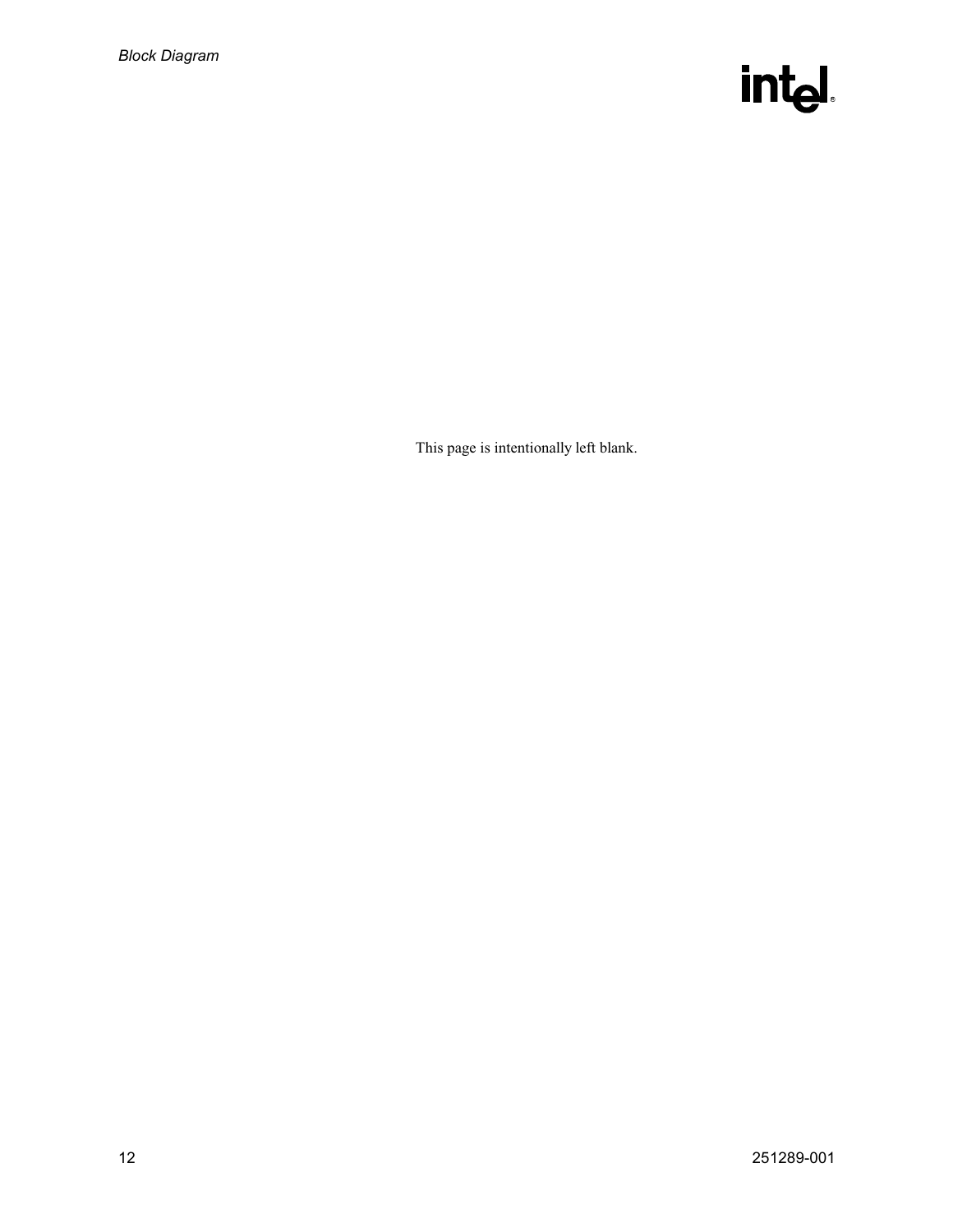# **R**

## *4 Protocol Overview*

## **4.1** Cycle Types

Table 3 shows the various types of cycles that are supported by the protocol.

#### **Table 3: Cycle Types**

| <b>Cycle Type</b>              | <b>Sizes Supported</b> | <b>Comment</b>                                                                         |
|--------------------------------|------------------------|----------------------------------------------------------------------------------------|
| Memory Read                    | 1 byte                 | Optional for both LPC hosts and<br>peripherals.                                        |
| Memory Write                   | 1 byte                 | Optional for both LPC hosts and<br>peripherals.                                        |
| I/O Read                       | 1 byte                 | Optional for peripherals.                                                              |
| I/O Write                      | 1 byte                 | Optional for peripherals.                                                              |
| <b>DMA Read</b>                | 1, 2, 4 bytes          | Optional for peripherals.                                                              |
| <b>DMA Write</b>               | 1, 2, 4 bytes          | Optional for peripherals.                                                              |
| <b>Bus Master Memory Read</b>  | 1, 2, 4 bytes          | Optional for both LPC hosts and<br>peripherals, but strongly<br>recommended for hosts. |
| <b>Bus Master Memory Write</b> | 1, 2, 4 bytes          | Optional for both LPC hosts and<br>peripherals, but strongly<br>recommended for hosts. |
| Bus Master I/O Read            | 1, 2, 4 bytes          | Optional for both LPC hosts and<br>peripherals.                                        |
| Bus Master I/O Write           | 1, 2, 4 bytes          | Optional for both LPC hosts and<br>peripherals.                                        |
| Firmware Memory Read           | 1, 2, 4, 128 bytes     | Optional for both LPC hosts and<br>peripherals.                                        |
| <b>Firmware Memory Write</b>   | 1, 2, 4 bytes          | Optional for both LPC hosts and<br>peripherals.                                        |

The following rules are to be followed:

- Hosts and peripherals shall implement the cycle types as described in Table 3.
- Peripherals must not attempt Bus Master cycles that are not supported by the host. For example, if the host does not support Bus Master I/O cycles, the peripheral must not attempt those cycles.
- Peripherals must ignore cycles that they do not support.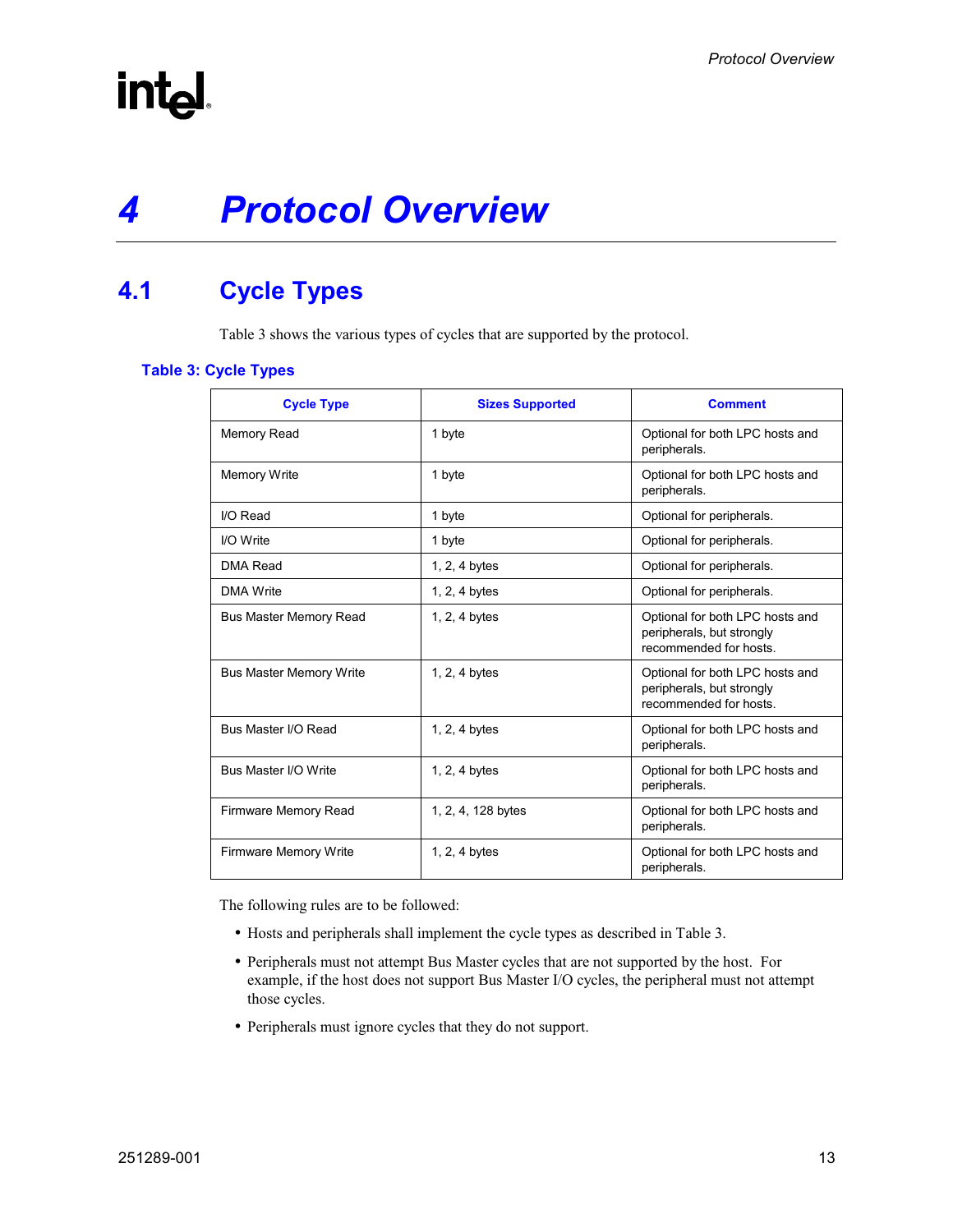

### **4.2 Memory, I/O, and DMA Cycle Overview**

This section describes the cycles for Memory, I/O, DMA and Bus Master cycles. Firmware Memory cycles are described in Section 4.3.

Data transfers on the LPC bus are serialized over a 4 bit bus. The general characteristics of this bus are:

- One control line, called LFRAME#, which is used by the host to start or stop transfers. No peripherals drive this signal.
- The LAD[3:0] bus, which communicates information serially. The information conveyed is cycle type, cycle direction, chip selection, address, data, and wait states.
- Side-band signals, optionally implemented, convey interrupts and power management features. These signals are the same as or similar to many signals found on current motherboard implementations.

The general flow of cycles is as follows:

1. A cycle is started by the host when it drives LFRAME# active and puts appropriate information on the LAD[3:0] signal lines.

2. The host drives information relative to the cycle, such as address, or DMA channel number, or bus master grant. For DMA and target cycles, the host also drives cycle type (memory or I/O), read/write direction, and size of the transfer.

3. The host optionally drives data, and turns the bus around to monitor the peripheral for completion of the cycle.

4. The peripheral indicates completion of the cycle by driving appropriate values on the LAD[3:0] signal lines, and potentially drives data.

5. The peripheral turns the bus around to the host, ending the cycle.

For bus master cycles, there are small changes to this protocol, as the bus master must drive control and address information to the host, and the host is responsible for ending the cycle, but in general, the flow is the same. Below is a more detailed look at the different signals in the transfer, and their operation at different points in the cycle.

### **4.2.1LAD[3:0]**

The LAD[3:0] signal lines communicate address, control, and data information over the LPC bus between a host and a peripheral. The information communicated is: start, stop (abort a cycle), transfer type (memory, I/O, DMA), transfer direction (read/write), address, data, wait states, DMA channel, and bus master grant.

Not all cycle types use the LAD bus in the same fashion. For example, DMA does not use addresses; instead it uses channel numbers. The following sections go into more detail about which fields are used, and in what order they are communicated.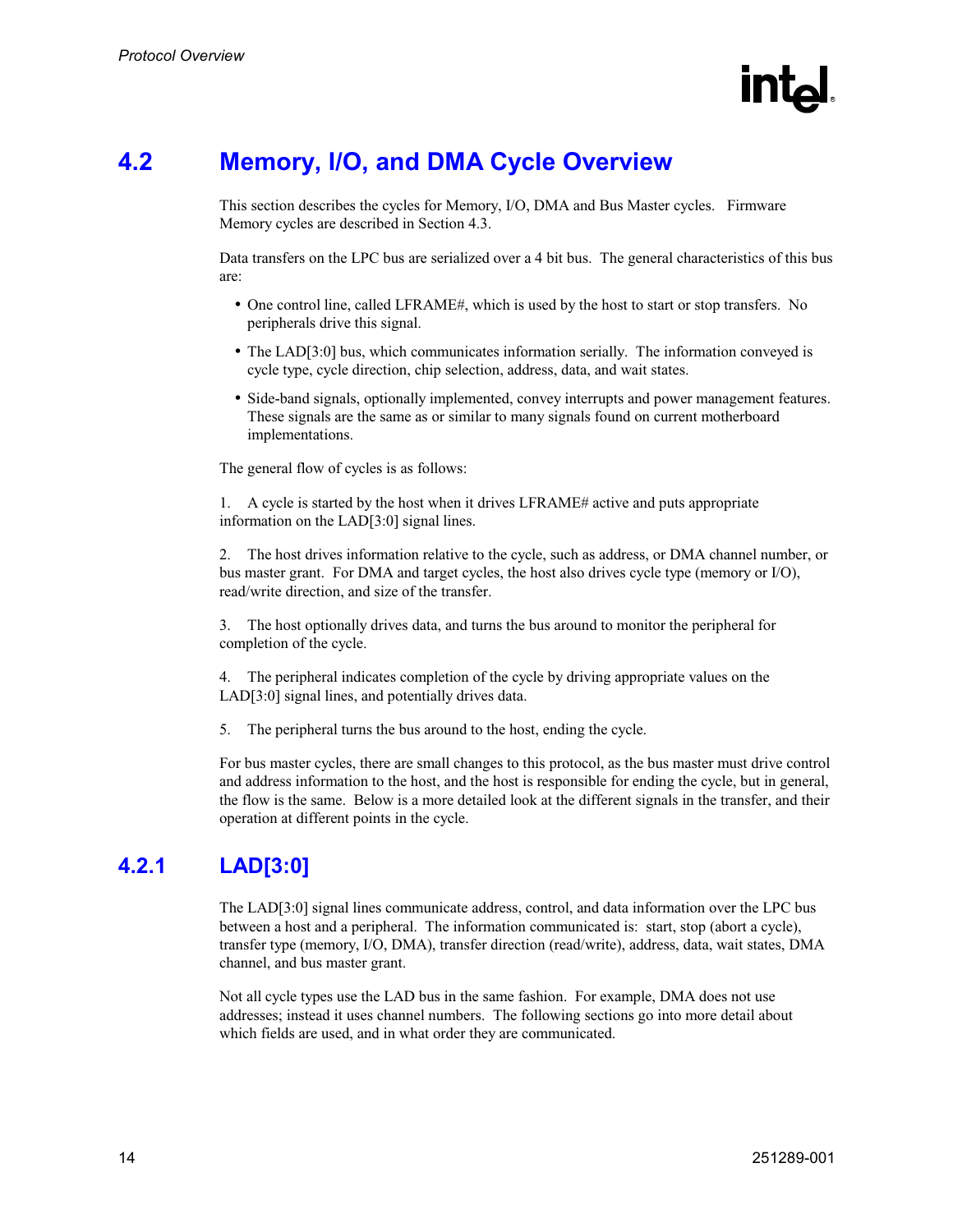# **int**

#### **4.2.1.1 START**

This field indicates the start or stop of a transaction. All state peripheral machines will go to a state which monitors LAD[3:0] for this field when LFRAME# is asserted. The START field is valid on the last clock that LFRAME# is asserted. While LFRAME# is asserted, this field may take on many values, so peripherals should not make any assumptions on the validity of this field until LFRAME# is de-asserted.

This field is used to indicate a device number for bus masters, or "start/stop" indication for non-bus master cycles. The defined encodings are:

| Bits[3:0]     | <b>Definition</b>                                                                                     |
|---------------|-------------------------------------------------------------------------------------------------------|
| 0000          | Start of cycle for a target. Used for Memory, I/O, and DMA cycles.                                    |
| 0001          | Reserved                                                                                              |
| 0010          | Grant for bus master 0.                                                                               |
| 0011          | Grant for bus master 1.                                                                               |
| $0100 - 1100$ | Reserved                                                                                              |
| 1101          | Start of Cycle for Firmware Memory Read cycle. See Section 4.3 for additional details.                |
| 1110          | Start of Cycle for Firmware Memory Write cycle. See Section 4.3 for additional details.               |
| 1111          | Stop/Abort: End of a cycle for a target. See Section 4.2.1.13 for a description of aborted<br>cycles. |

All encodings marked as "Reserved" are reserved for future use. Peripherals should make no assumption on the data being transmitted by the host if it sees a reserved field. Therefore, if the peripheral sees an encoding of this type, it must ignore the cycle and not monitor the bus until the next time that LFRAME# goes active.

#### **4.2.1.2 Cycle Type / Direction (CYCTYPE + DIR)**

This field is driven by the host, and is used to communicate cycle type (memory, I/O, DMA) and direction (read/write) for cycles. This field is driven by the host when it is performing DMA or target accesses, and by the peripheral on bus master accesses. Bit 0 of this field is reserved and must be ignored by the peripheral and driven to 0 by the host for host based accesses. For bus master accesses, it must be ignored by the host and driven to 0 by the peripheral. Valid values are:

| Bits[3:2] | Bit[1] | <b>Definition</b>                                                                                                                                                                                                                                                                                              |
|-----------|--------|----------------------------------------------------------------------------------------------------------------------------------------------------------------------------------------------------------------------------------------------------------------------------------------------------------------|
| 00        | 0      | I/O Read                                                                                                                                                                                                                                                                                                       |
| 00        |        | I/O Write                                                                                                                                                                                                                                                                                                      |
| 01        | 0      | Memory Read                                                                                                                                                                                                                                                                                                    |
| 01        |        | <b>Memory Write</b>                                                                                                                                                                                                                                                                                            |
| 10        | 0      | <b>DMA Read</b>                                                                                                                                                                                                                                                                                                |
| 10        |        | <b>DMA Write</b>                                                                                                                                                                                                                                                                                               |
| 11        | x      | <b>Reserved:</b> Neither the peripheral nor the host is allowed to drive this signal type.<br>If this value is observed by the peripheral, the cycle must be ignored. If this signal<br>is driven by the peripheral on bus master accesses, the host will terminate the<br>transfer by driving LFRAME# active. |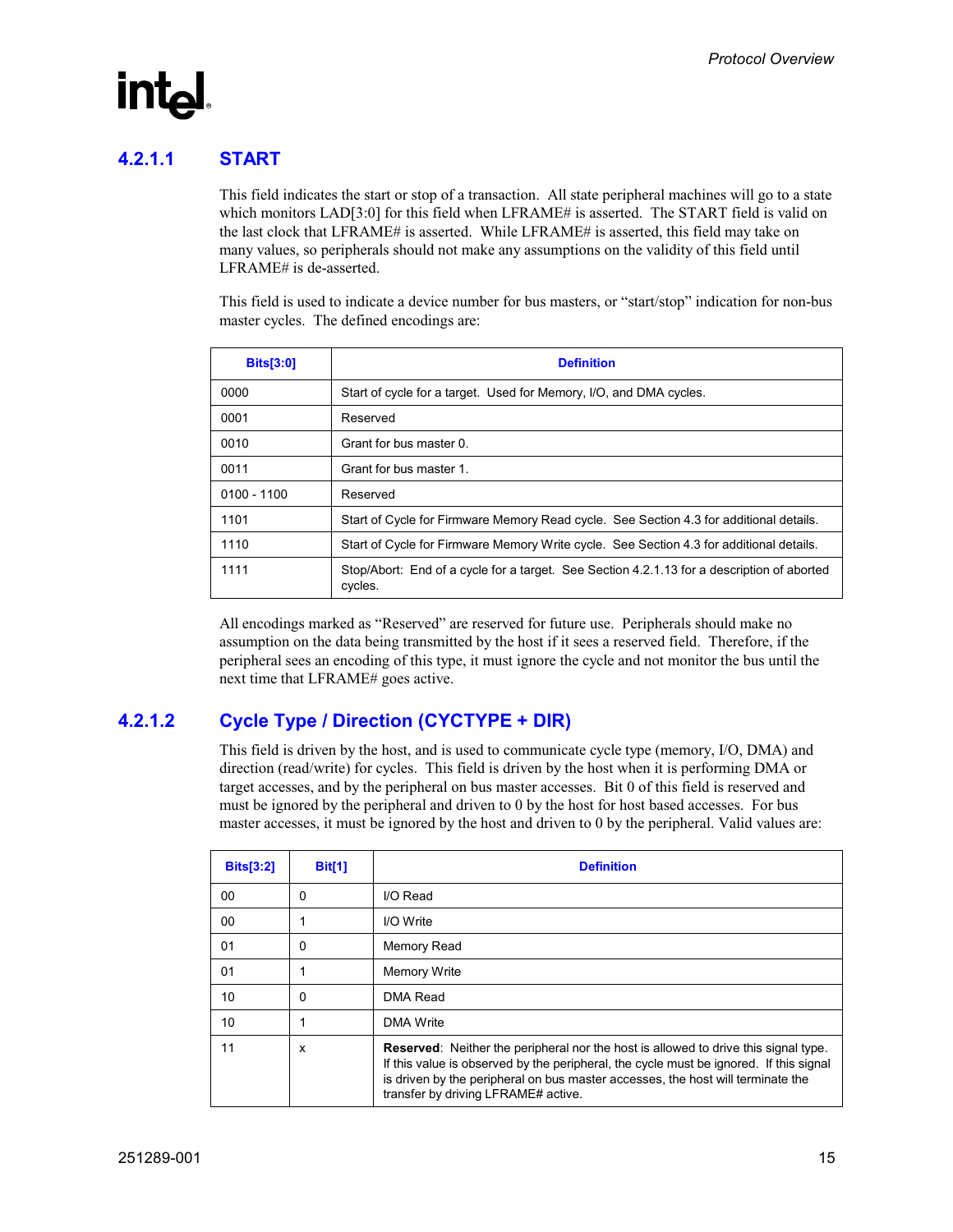#### **4.2.1.3 SIZE**

This field is one clock. It is driven by the host on DMA transfers, and driven by the peripheral on bus master memory transfers, to determine how many bytes are to be transferred. Bits[3:2] are reserved, and must be driven to '00b' by the driver, and must be ignored by the target. The remaining bits are encoded as follows:

| Bits[1:0] | <b>Size</b>                                                                                                                                                                                                                            |
|-----------|----------------------------------------------------------------------------------------------------------------------------------------------------------------------------------------------------------------------------------------|
| 00        | 8 bits (1 byte)                                                                                                                                                                                                                        |
| 01        | 16 bits (2 bytes)                                                                                                                                                                                                                      |
| 10        | <b>Reserved:</b> Must not be driven by the host or peripheral. If this value is observed by the<br>peripheral, the cycle must be ignored. If this value is observed by the host on bus master<br>transfers, it may abort the transfer. |
| 11        | 32 bits (4 bytes)                                                                                                                                                                                                                      |

### **4.2.1.4 Turn-Around (TAR)**

This field is two clocks wide, and is driven by the host when it is turning control over to the peripheral, (for example, to read data), and is driven by the peripheral when it is turning control back over to the host.

On the first clock of this two clock wide field, the host or peripheral drives the LAD[3:0] lines to '1111b'. On the second clock of this field, the host or peripheral tri-states the LAD[3:0] lines. Since these lines have weak pull-ups on them, they will remain at a logical high state.

#### **4.2.1.5 ADDR**

This field is either 4 clocks wide for I/O cycles, or 8 clocks wide for memory cycles. It is driven by the host on target accesses, and driven by the peripheral on bus master accesses. This field is not driven on DMA cycles. When this field is driven, it is driven out with the most significant nibble first. For example, on memory transfers, the first clock of this field contains Address[31:28], and the last clock of this field contains Address[3:0].

#### **4.2.1.6 CHANNEL**

This is a one clock wide field that is driven by the host on DMA cycles to indicate to the peripherals which DMA channel has been granted. Bits[2:0] contain the DMA channel number, and Bit[3] contains the encoded ISA based TC (terminal count) line. This field is not driven on target or bus master transfers.

#### **4.2.1.7 DATA**

This field is 2 clocks wide, representing one data byte. The host drives it on target, DMA, and bus master cycles when data is flowing to the peripheral, and by the peripheral when data is flowing to the host. When data is driven, it is driven with the least significant nibble first. For example, on the first clock, Data[3:0] is driven, and on the second clock, Data[7:4] is driven.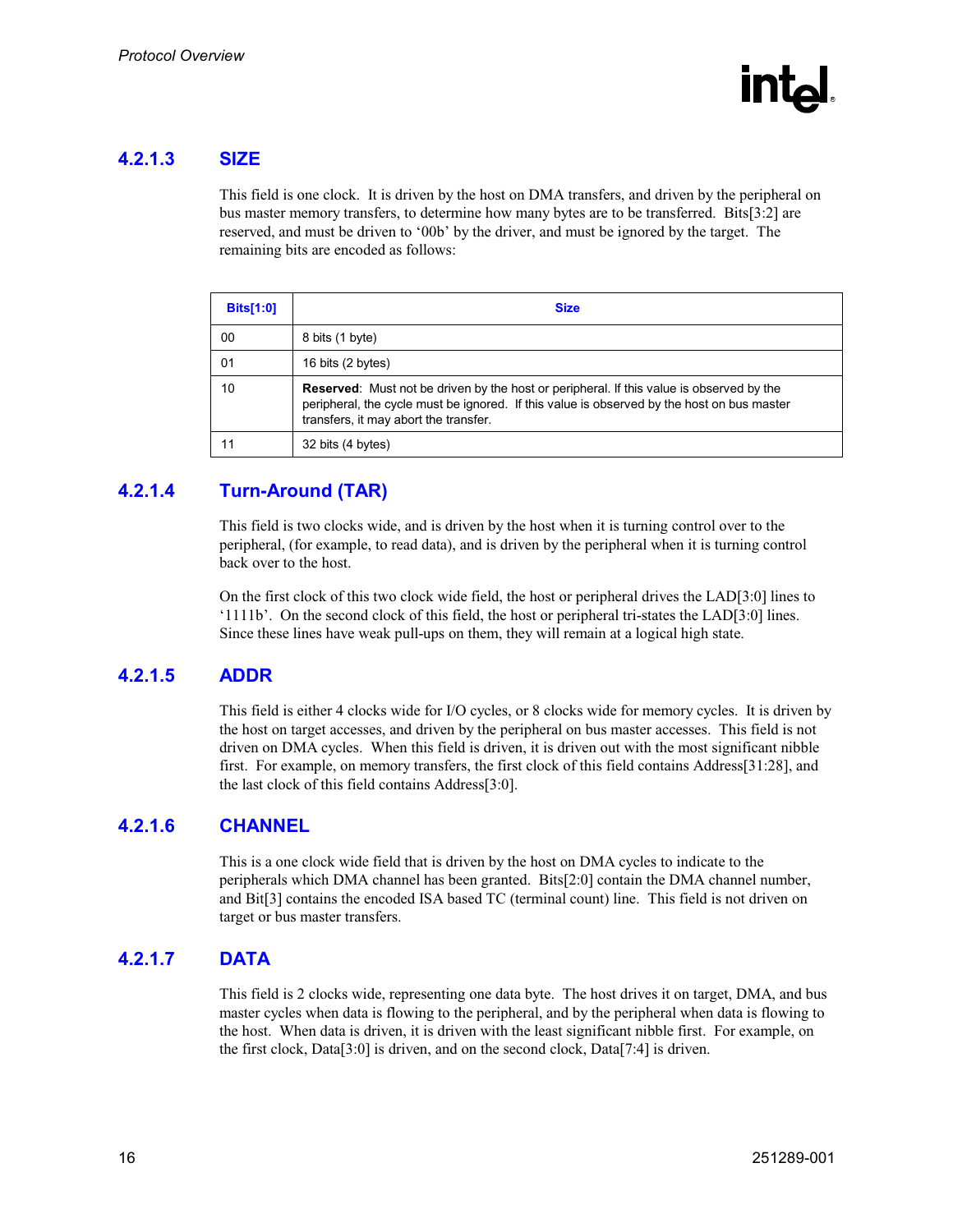#### **4.2.1.8 SYNC**

This field is used to add wait states. It can be several clocks in length. On target or DMA cycles, this field is driven by the peripheral. For bus master cycles, the host drives this field. Valid values for this field are:

| Bits[3:0]     | <b>Indication</b>                                                                                                                                                                                                                                                                                                                                  |
|---------------|----------------------------------------------------------------------------------------------------------------------------------------------------------------------------------------------------------------------------------------------------------------------------------------------------------------------------------------------------|
| 0000          | <b>Ready:</b> SYNC achieved with no error. For DMA transfers, this also indicates DMA<br>request de-assertion and no more transfers desired for that channel.                                                                                                                                                                                      |
| $0001 - 0100$ | Reserved                                                                                                                                                                                                                                                                                                                                           |
| 0101          | <b>Short Wait:</b> Peripheral indicating normal wait states. See below for additional<br>information.                                                                                                                                                                                                                                              |
| 0110          | Long Wait: Peripheral indicating abnormally long wait states. See below for additional<br>information.                                                                                                                                                                                                                                             |
| $0111 - 1000$ | Reserved                                                                                                                                                                                                                                                                                                                                           |
| 1001          | <b>Ready More (DMA Only):</b> SYNC achieved with no error and more DMA transfers desired<br>to continue after this transfer. This value is valid only on DMA transfers and is not allowed<br>to be returned for target accesses by the peripheral or bus master accesses by the host.                                                              |
| 1010          | <b>Error:</b> Sync achieved with error. This is generally used to replace the SERR# or IOCHK#<br>signal on the PCI/ISA bus. It indicates that the data is to be transferred, but there is a<br>serious error in this transfer. For DMA transfers, this also indicates DMA request de-<br>assertion and no more transfers desired for that channel. |
| 1011 - 1111   | Reserved                                                                                                                                                                                                                                                                                                                                           |

If a peripheral needs to assert wait states, it does so by driving '0101b' (short SYNC) or '0110b' (long SYNC) on LAD[3:0] until it is ready. When ready, it may choose to drive '0000b' (Ready), '1010b' (Error), or, in the case of DMA transfers, '1001b' (Ready More).

On any particular cycle, if the host or peripheral chooses to insert wait states, it must choose one type of SYNC wait value ('0101b' or '0110b'), and must not change it until it asserts one of the ready SYNC values.

The short SYNC is used for normal wait-states. This is where the cycle will complete within a few clocks.

The long SYNC is used where the number of wait-states is large. This would typically be used for Enhanced Parallel Port (EPP) cycles, where the number of wait-states could be quite large  $(>1)$ microsecond). By distinguishing this from short SYNC, the host may issue separate time-out values to abort the cycle. See Section 4.2.1.9 below on time-out values.

#### **4.2.1.9 SYNC Time-out**

There are several potential error cases that can occur on the LPC I/F.

1. The host starts a cycle (Memory, I/O, DMA), but no device ever drives a defined (nonreserved) SYNC cycle. If the host observes 3 consecutive clocks without a defined SYNC, it can conclude that no peripheral will respond and can abort the cycle.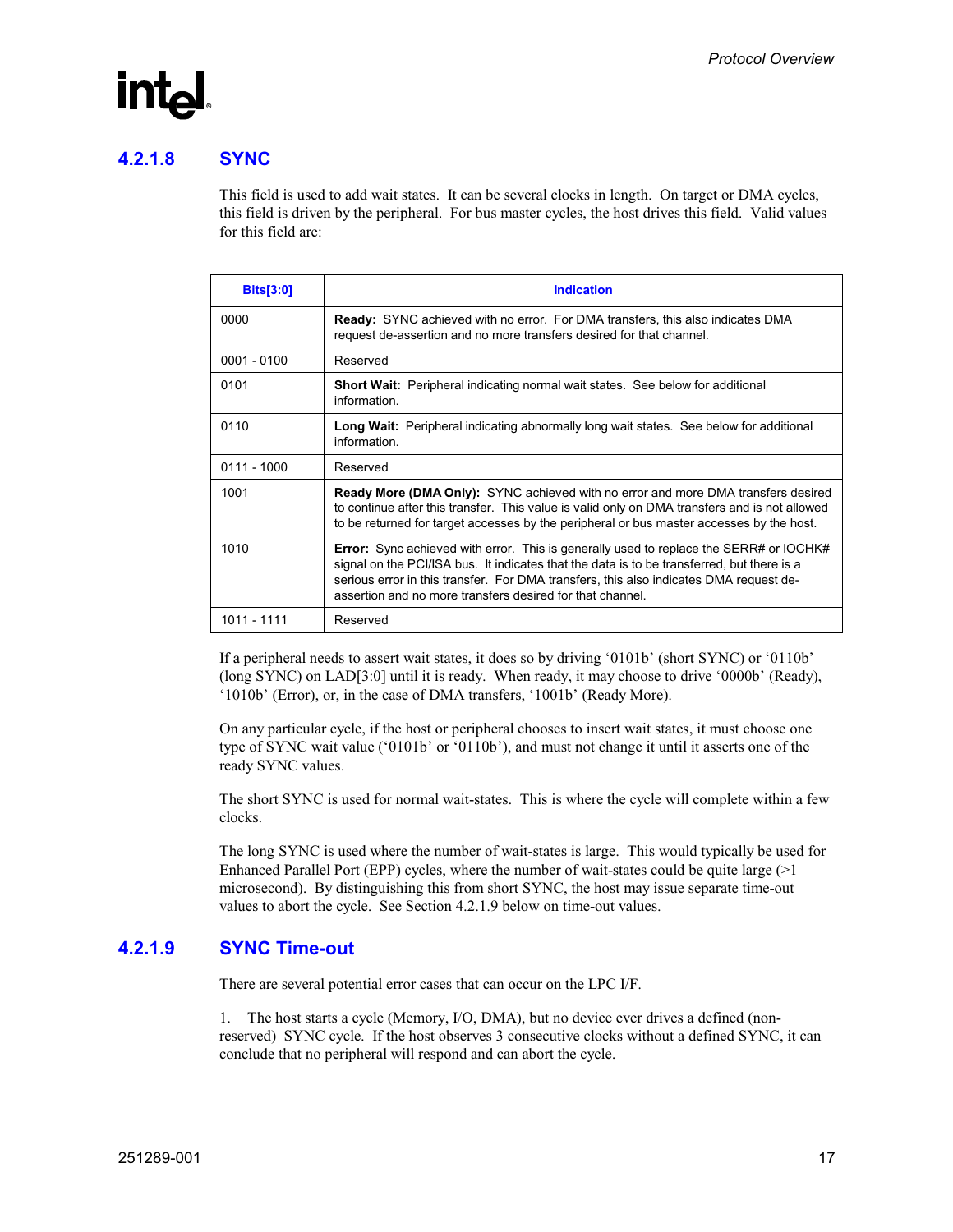

2. The host drives a cycle (Memory, I/O, DMA), a device drives a valid SYNC to insert wait states  $(LAD[3:0] = '0101b'$  or '0110b'), but never completes the cycle. This could occur if the peripheral locks up for some reason. Peripherals must be designed to prevent this case. However, since it is impossible to completely prevent this, the host will take the following policy:

- If the Sync pattern is '0101b', then the maximum number of SYNC clocks is assumed to be 8. If the host sees that more than 8 clocks of this SYNC value have been driven, it may abort the cycle.
- If the Sync pattern is '0110b', then no maximum number of SYNC clocks is assumed. The peripheral must have protection mechanisms to complete the cycle.

When the host is driving SYNC, it may have to insert a very large number of wait-states, depending on host latency variance. The peripherals should not assume any particular time-out.

#### **4.2.1.10 SYNC Error Indication**

The SYNC protocol allows the peripheral to report an error via the  $LAD[3:0] = 1010b'$  encoding. The intent of this encoding is to give peripherals a method of communicating errors to aid higher layers with more robust error recovery.

If the host was reading data from a peripheral, data will still be transferred in the next two nibbles. This data may be invalid, but it must be transferred by the peripheral. If the host was writing data to the peripheral, the data had already been transferred.

In the case of multiple byte DMA cycles, an error SYNC terminates the cycle. Therefore, if the host is transferring 4 bytes from a device, and if the device returns the error SYNC in the first byte, the other three bytes will not be transferred.

After receiving an error SYNC, the host has several options. If it has an ISA bus, it may choose to assert IOCHK#. If it has a PCI bus, it may choose to assert SERR#. Other options are to route the error condition to SCI or SMI#. A final option is to take no action to alert higher levels.

#### **4.2.1.11 LFRAME#**

LFRAME# is used by the host to indicate the start of cycles and the termination of cycles due to an abort or time-out condition. This signal is to be used by peripherals to determine when to monitor the bus for a cycle. The following sections describe when the host will drive this signal active and what action is to be taken by peripherals when this signal is seen as active.

This signal is used as a general notification that the LAD[3:0] lines contain information relative to the start or stop of a cycle, and that peripherals must monitor the bus to determine whether the cycle is intended for them. The benefit to peripherals of LFRAME# is it allows them to enter lower power states internally. There is no need for peripherals to monitor the bus if they are not being addressed, so the peripherals not being addressed can de-couple their state machines from the bus and internally gate their clocks.

When peripherals sample LFRAME# active, they are to immediately stop driving the LAD[3:0] signal lines on the next clock and monitor the bus for new cycle information.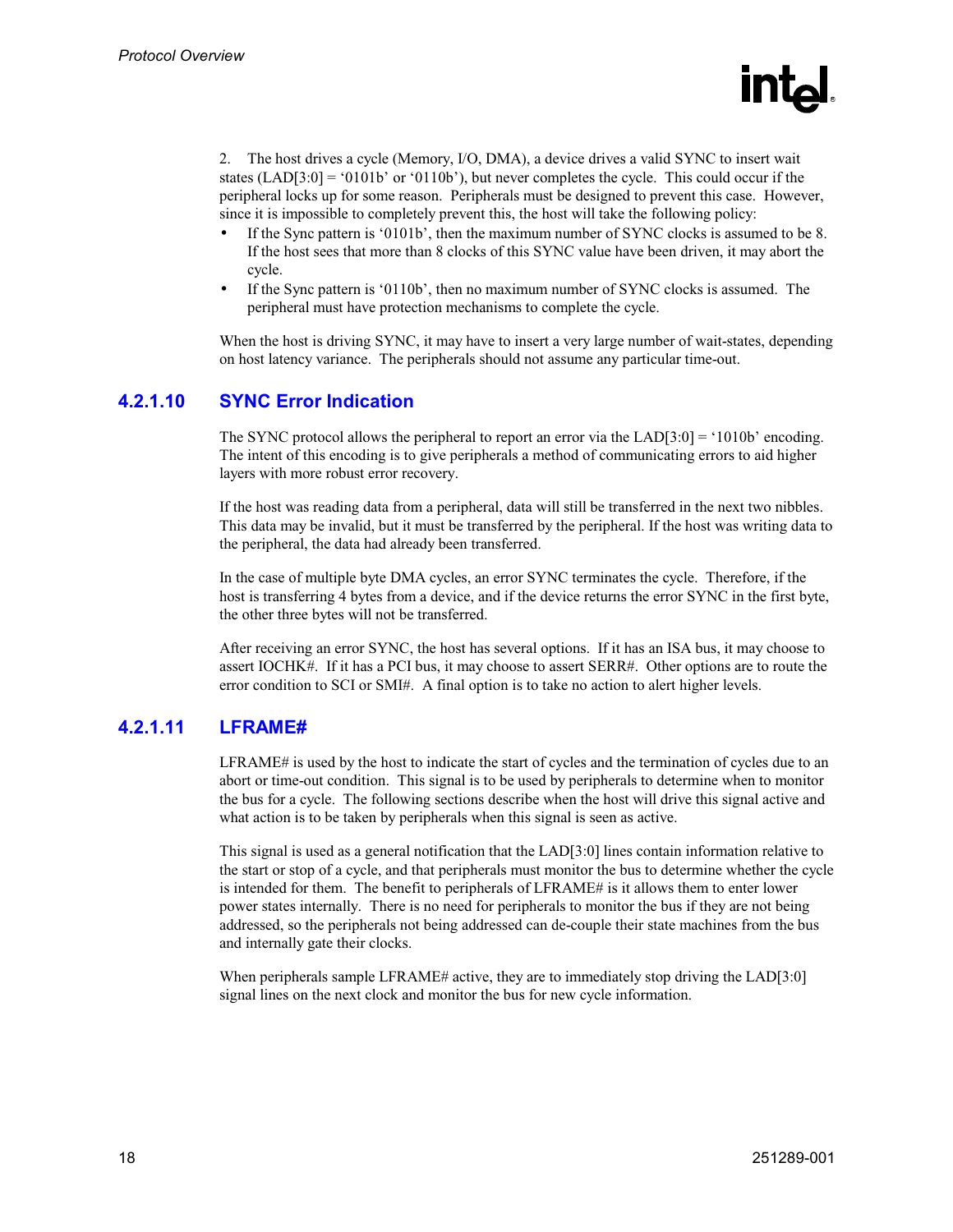#### **4.2.1.12 Start of Cycle**

The various cycles all start in a common way:

1. The host asserts LFRAME# for one or more clocks and drives a START value on LAD[3:0]. Upon observing LFRAME# active, all peripherals stop driving the LAD[3:0] signals, even if in the middle of a transfer.

At the beginning of a cycle, the host is permitted to keep LFRAME# active for more than one consecutive clock and even change the START value. The peripheral must always use the last START value when LFRAME# was active. For example, if LFRAME# is active for two consecutive clocks, the peripheral should ignore the value during the first clock and only use the second.

2. Peripherals monitor LAD[3:0] when LFRAME# is active for the appropriate START value. If a peripheral recognizes the START value, it should attempt to decode the rest of the cycle. If a peripheral does not recognize a particular START value, it may ignore the rest of the cycle until LFRAME# goes active again.

3. After the final START value is driven, and when the host is ready to begin the cycle, the host de-asserts LFRAME#. The peripheral must use the START value driven when LFRAME# is deasserted.

Figure 2 shows the typical timing for LFRAME#. Figure 3 shows the timing where LFRAME# is active for more than one consecutive clock.

#### **Figure 2: Typical Timing for LFRAME#**



#### **Figure 3: Extended Timing for LFRAME#**

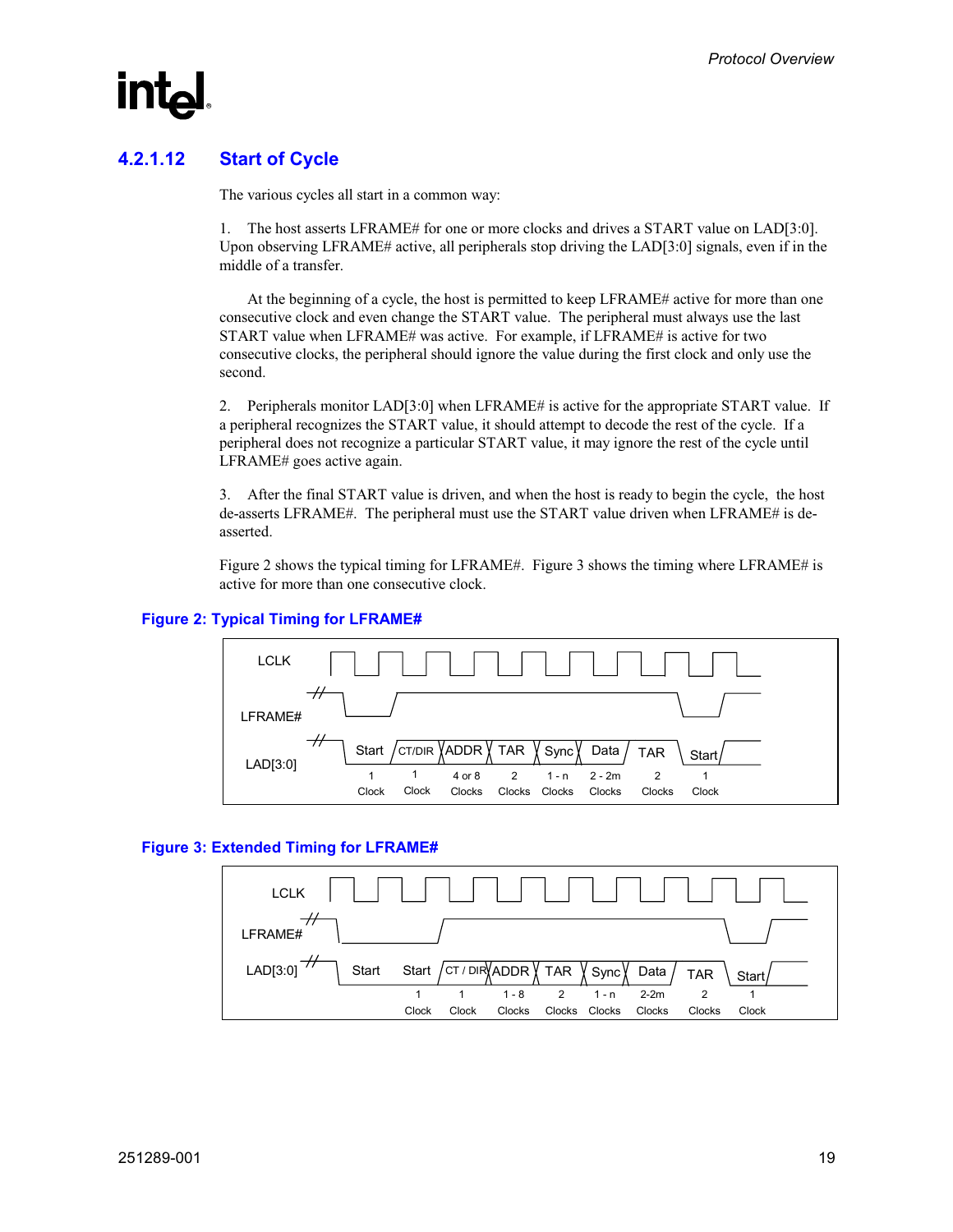

#### **4.2.1.13 Abort Mechanism**

Figure 4 shows the mechanism where LFRAME# is used to "kick" a peripheral off the LPC I/F. The host can cause an abort on the LPC I/F by driving LFRAME# active with a START value of '1111b'. Since LFRAME# is normally only active at the start of a cycle, if a device is in the process of running a cycle when LFRAME# goes active, it must assume the host is going to abort the cycle and stop driving the LAD[3:0] signals. To ensure that the abort will be seen, the host must keep LFRAME# active for at least four consecutive clocks and drive LAD[3:0] to '1111b' no later than the 4th clock after LFRAME# goes active. The host must drive LFRAME# inactive (high) for at least 1 clock after an abort.

An abort will typically occur on SYNC time-outs (when a peripheral is driving SYNC longer than allowed), on cycles where there is no response (which will occur if the host is programmed incorrectly), or if a device drives a reserved SYNC value. The abort is used to end the current cycle and to make sure that all devices are ready for the next cycle. An abort may also be used to cause a "soft reset" of the LPC I/F. This soft reset could be initiated via a bit or register in the host. It is recommended that aborts not be used when "long" SYNC cycles are being added.

The abort does not affect any LDRQ# sequences.

**Figure 4: Abort Mechanism**



On target I/O, target memory, and DMA cycles, if the host signals an abort before the peripheral has asserted the 'ready' or 'error' SYNC, the cycle is terminated. No data is to be transferred to the host on I/O and Memory reads/DMA writes, and the data written to the peripheral on I/O and Memory writes/DMA reads is to be ignored.

On bus master cycles, if the host signals an abort at any time, the cycle will be terminated. No data will be returned from the host on bus master reads, and any data transferred to the host on bus master writes will be ignored.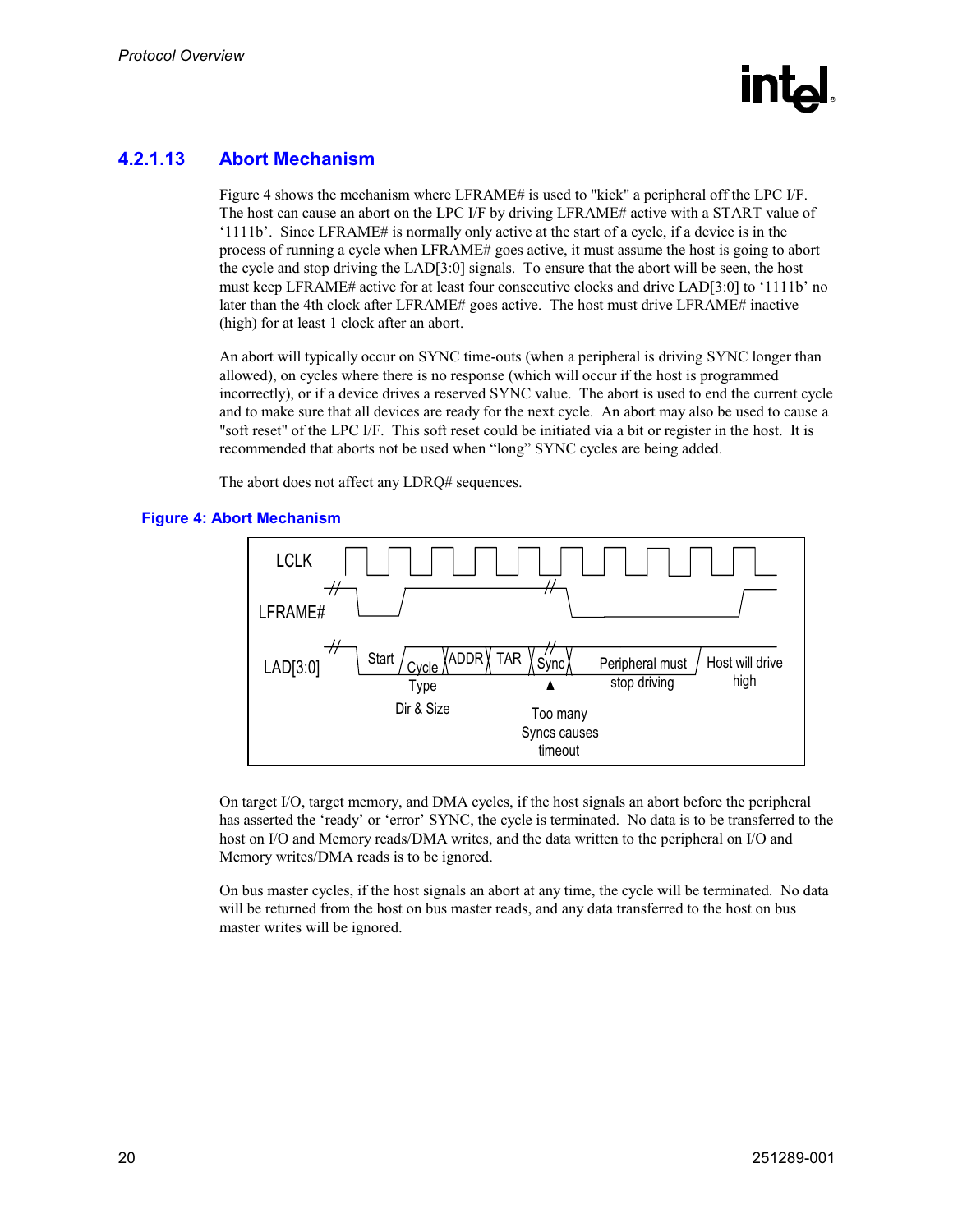## **int**

## **4.3 Firmware Memory Cycle Overview**

This section describes a memory cycle type intended for system BIOS firmware. A slightly different chip select and addressing mechanism is used for this cycle type.

### **4.3.1 Field Definitions**

#### **4.3.1.1 START**

This one clock field indicates the start of a cycle. It is valid on the last clock that LFRAME# is sampled low. The two start fields that are used for the cycle are shown in the table below. If the start field that is sampled is not one of these values, then the cycle attempted is not a Firmware Memory Cycle. It may be a valid memory cycle that the Firmware component may wish to decode, i.e. it may be of the standard memory cycle variety.

| AD[3:0] | <b>Indication</b>            |
|---------|------------------------------|
| 1101    | Firmware Memory Read         |
| 1110    | <b>Firmware Memory Write</b> |

#### **4.3.1.2 IDSEL (Device Select)**

This one clock field is used to indicate which of multiple Firmware components is being selected. The four bits transmitted over AD[3:0] during this clock are compared with values strapped onto pins on the Firmware component. If there is a match, the Firmware component will continue to decode the cycle to determine which bytes are requested on a read or which bytes to update on a write. If there isn't a match, the Firmware component may discard the rest of the cycle and go into a standby power state.

#### **4.3.1.3 MADDR (Memory Address)**

This is a 7 clock field that gives a 28 bit memory address. This allows for up to 256MB per memory device, for a total of a 4GB addressable space. The address is transferred with the most significant nibble first.

#### **4.3.1.4 MSIZE (Memory Size)**

The encodings for this field are shown in Table 4 below. Single byte transfers are required for all devices that support Firmware Memory cycles. Multi-byte transfers are optional and both the host and the device require a mechanism to inform software of available support (i.e. capabilities register bit). Note that the definition of this mechanism is beyond the scope of this specification. For multi-byte writes, FLASH memory devices may require an increased programming voltage (Vpp) to perform a 4 byte memory write. The 1 or 2 byte memory write should be used if a higher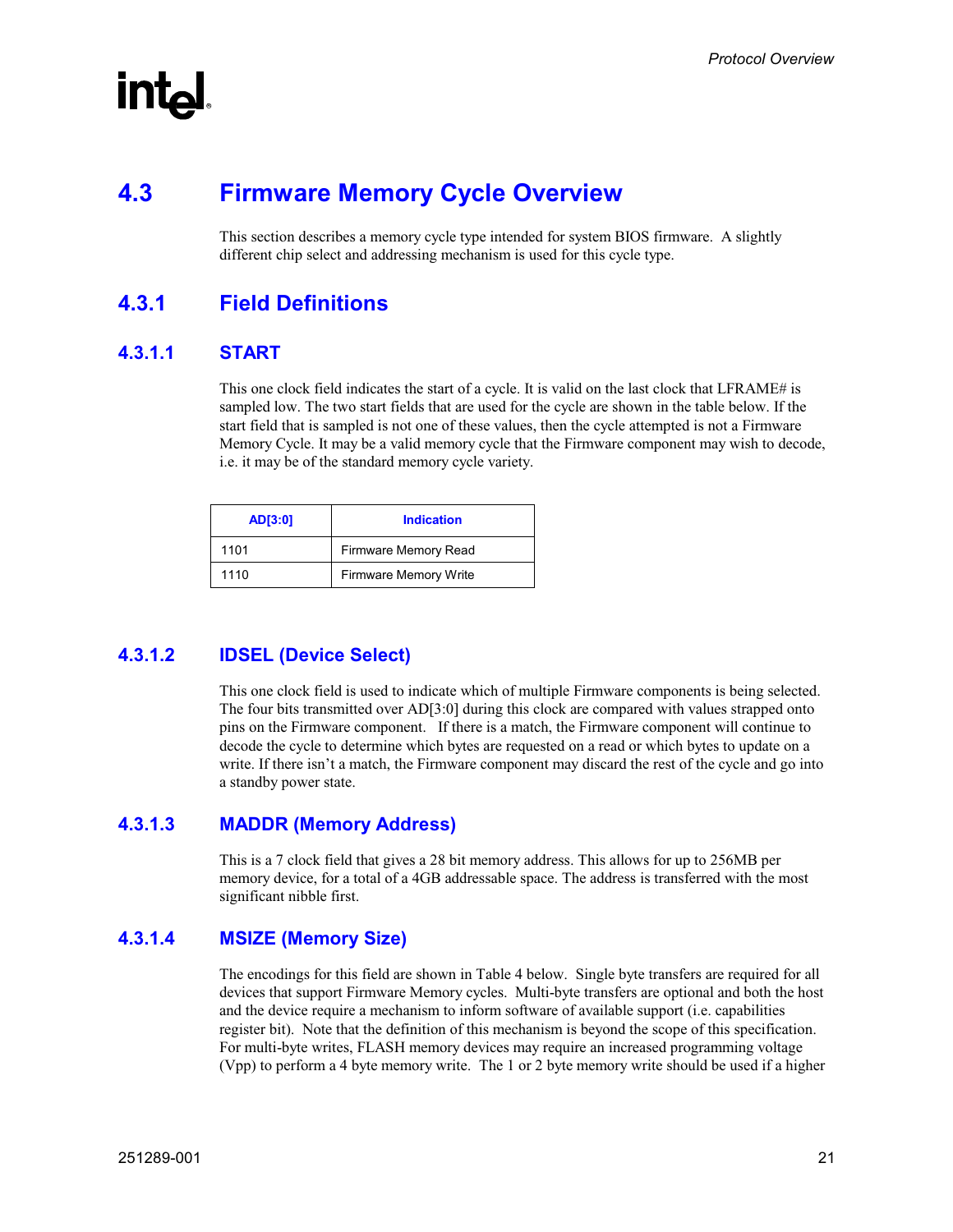

programming voltage is not available, but required by the peripheral to support the 4 byte memory write.

#### **Table 4: Firmware Memory Size Field**

| <b>Bits</b>      | <b>Direction</b> | <b>Size of Transfer</b>                                                                  |
|------------------|------------------|------------------------------------------------------------------------------------------|
| 0000             | R/W              | 1 byte                                                                                   |
| 0001             | R/W              | 2 bytes (optional). Accesses must be aligned to a WORD boundary                          |
| 0010             | R/W              | 4 bytes (optional). Accesses must be aligned to a DWORD boundary                         |
| 0011             |                  | <b>Reserved:</b> If this value is observed by the peripheral, the cycle must be ignored. |
| 0100             | R                | 16 bytes (optional). Accesses must be aligned to a 16 byte boundary.                     |
| $0101 -$<br>0110 |                  | <b>Reserved:</b> If this value is observed by the peripheral, the cycle must be ignored. |
| 0111             | R                | 128 bytes (optional). Accesses must be aligned to a 128 byte boundary.                   |
| $1000 -$<br>1111 |                  | <b>Reserved:</b> If this value is observed by the peripheral, the cycle must be ignored. |

#### **4.3.1.5 TAR**

The TAR protocol is the same as described in Section 4.2.1.4.

#### **4.3.1.6 SYNC**

The SYNC fields are the same as described in Section 4.2.1.8.

#### **4.3.1.7 DATA**

This field is  $(2 * N)$  clocks wide, representing the transfer of "N" data bytes as determined by MSIZE field (see Table 4). The host drives it on firmware memory cycles when data is flowing to the peripheral (write cycle), and by the peripheral when data is flowing to the host (read cycle). Each byte of data is driven in little endian format, with the least significant nibble first. This means that for each byte, on the first clock, Data[3:0] is driven, and on the second clock, Data[7:4] is driven. It also means that the address of each subsequent data byte is incremented sequentially through the transfer.

#### **4.3.1.8 Protocol**

The Firmware Memory cycles use a sequence of events that begin with a START field (LFRAME# active with appropriate AD[3:0] combination) and end with the data transfer. The sections below describe the cycles in detail.

#### **4.3.1.9 Preamble**

The initiation of the Firmware Memory cycles is shown in Figure 5. The Firmware Memory transaction begins with LFRAME# going low and a START field driven on AD[3:0]. For Firmware Memory Read cycles, the START field must be '1101b'; for Firmware Memory Write cycles, the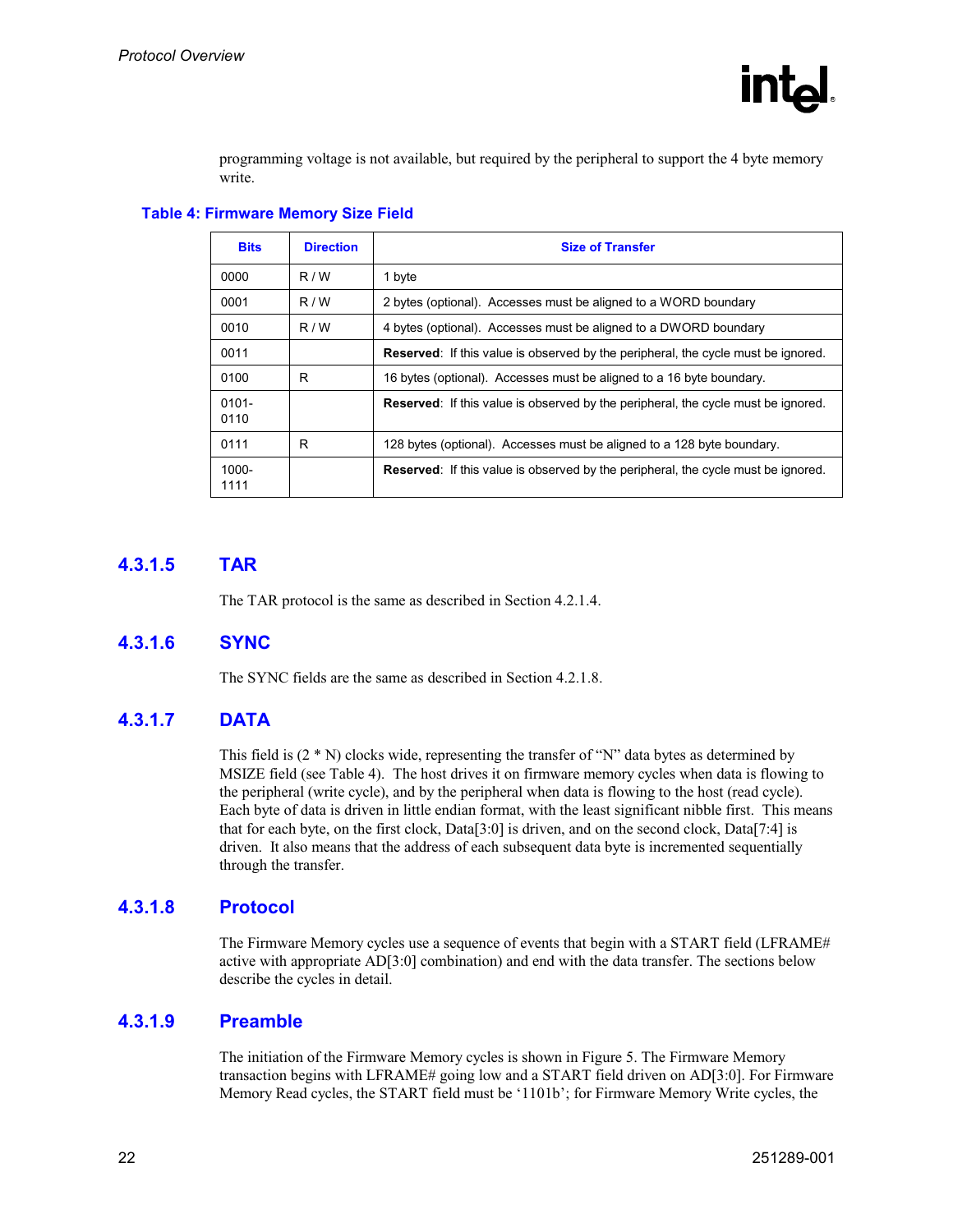## int

START field must be '1110b'. Following the START field is the IDSEL field. This field acts like a chip select in that it indicates which device should respond to the current transaction. The next seven clocks are the 28-bit address from where to begin reading in the selected device. Next, the MSIZE value indicates the number of bytes to be transferred.

#### **Figure 5: Firmware Memory Cycle Preamble**



#### **4.3.1.10 Firmware Memory Read Cycle**

For read cycles, after the pre-amble described in Section 4.3.1.9, the host drives a TAR field to give ownership of the bus to the Firmware component. After the second clock of the TAR phase the target device assumes the bus and begins driving SYNC values. When the target device is ready, it drives the data, with the least significant nibble first, until all data is transferred and then follows with a TAR cycle to give control back to the host.

#### **Figure 6: Firmware Memory Cycle Single Byte Read**

| LCLK     | T <sub>1</sub> | T2       | .111 | T12 | T <sub>13</sub> | T14 | T15                    | T16 | <b>T17</b>              | <b>T18</b> | T19 | T20 | T21 |
|----------|----------------|----------|------|-----|-----------------|-----|------------------------|-----|-------------------------|------------|-----|-----|-----|
| LFRAME#  |                |          |      |     |                 |     |                        |     |                         |            |     |     |     |
| LAD[3:0] |                | Preamble |      | TAR |                 |     | $\overline{\text{sm}}$ |     | <b>X</b> Data Lo Data H |            |     | TAR |     |

Figure 6 shows a device transferring 1 byte of data and requiring 3 SYNC clocks to access data. Since the access time can begin once the address phase has been completed, the two clocks of the TAR phase can be considered as part of the access time of the part. For example, a device with a 120ns access time could assert '0101b' for clocks 1 and 2 of the SYNC phase and '0000b' for the last clock of the SYNC phase. This would be equivalent to 5 clocks worth of access time if the device started that access at the conclusion of the Preamble phase. Once SYNC is achieved, the device then returns the data in two clocks and gives ownership of the bus back to the host with a TAR phase. For multi-byte reads, the additional data bytes are transferred in a sequential manner immediately following the first byte (i.e. between times T18 and T19 in Figure 6) and then followed by the TAR phase.

#### **4.3.1.11 Firmware Memory Write Cycles**

All devices that support Firmware Memory Write cycles must support single byte writes. Further support of multi-byte Firmware Memory Write cycles is optional. Firmware Memory Write cycles use the same preamble as Firmware Memory Read cycles described in Section 4.3.1.9.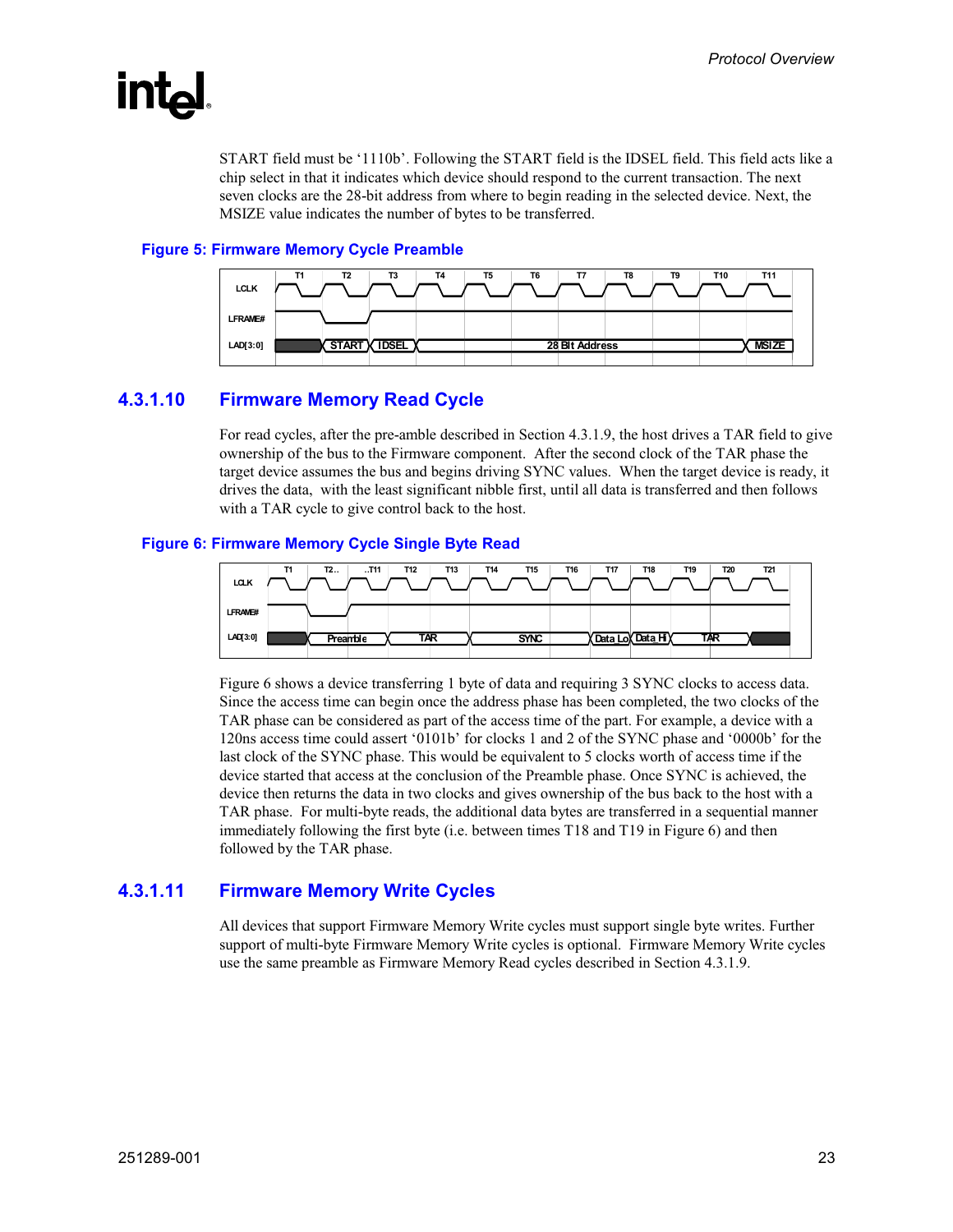

| <b>LCLK</b>    | T1 | T2       | .711 | T <sub>12</sub> | T13    | T14 | T <sub>15</sub> | T16         | T <sub>17</sub> | T18 | T19 |
|----------------|----|----------|------|-----------------|--------|-----|-----------------|-------------|-----------------|-----|-----|
| <b>LFRAME#</b> |    |          |      |                 |        |     |                 |             |                 |     |     |
| LAD[3:0]       |    | Preamble |      | Data LoX        | DataHi |     | TAR             | <b>SYNC</b> |                 | TAR |     |

**Figure 7: Firmware Memory Cycle Single Byte Write**

Figure 7 shows a Firmware Memory Write cycle where a single byte is transferred. The master asserts an MSIZE value of 0. After the address has been transferred, the 2 clock data phase begins. Following the data phase, bus ownership is transferred to the Firmware component with a TAR cycle. Following the TAR phase, the device must assert a SYNC value of '0000b' (ready) or '1010b' (error) indicating whether the data has been received. Refer to Section 4.3.1.12 for a description of possible errors. Bus ownership is then given back to the master with another TAR phase. For multi-byte writes, the additional data bytes are transferred in a sequential manner immediately following the first byte (i.e. between times T13 and T14 in Figure 7) and then followed by the first TAR phase.

Firmware Memory Writes only allow one clock for the SYNC phase. The TAR + SYNC + TAR phases at the end of Firmware memory write cycles must be exactly 5 clocks.

#### **4.3.1.12 Error Reporting**

There is no error reporting over the Firmware interface for Firmware Memory cycles. If an error occurs, such as an address out of range or an unsupported memory size, the cycle will continue from the host unabated. This is because these errors are the result of 'illegal' programming, and there is no efficient error reporting method that can be done to counter the programming error.

Therefore, the Firmware component must not report the error conditions over the LPC interface. It must only report wait states and the 'ready' condition. It may choose to log the error internally to be debugged, but it must not signal an error through the LPC interface itself.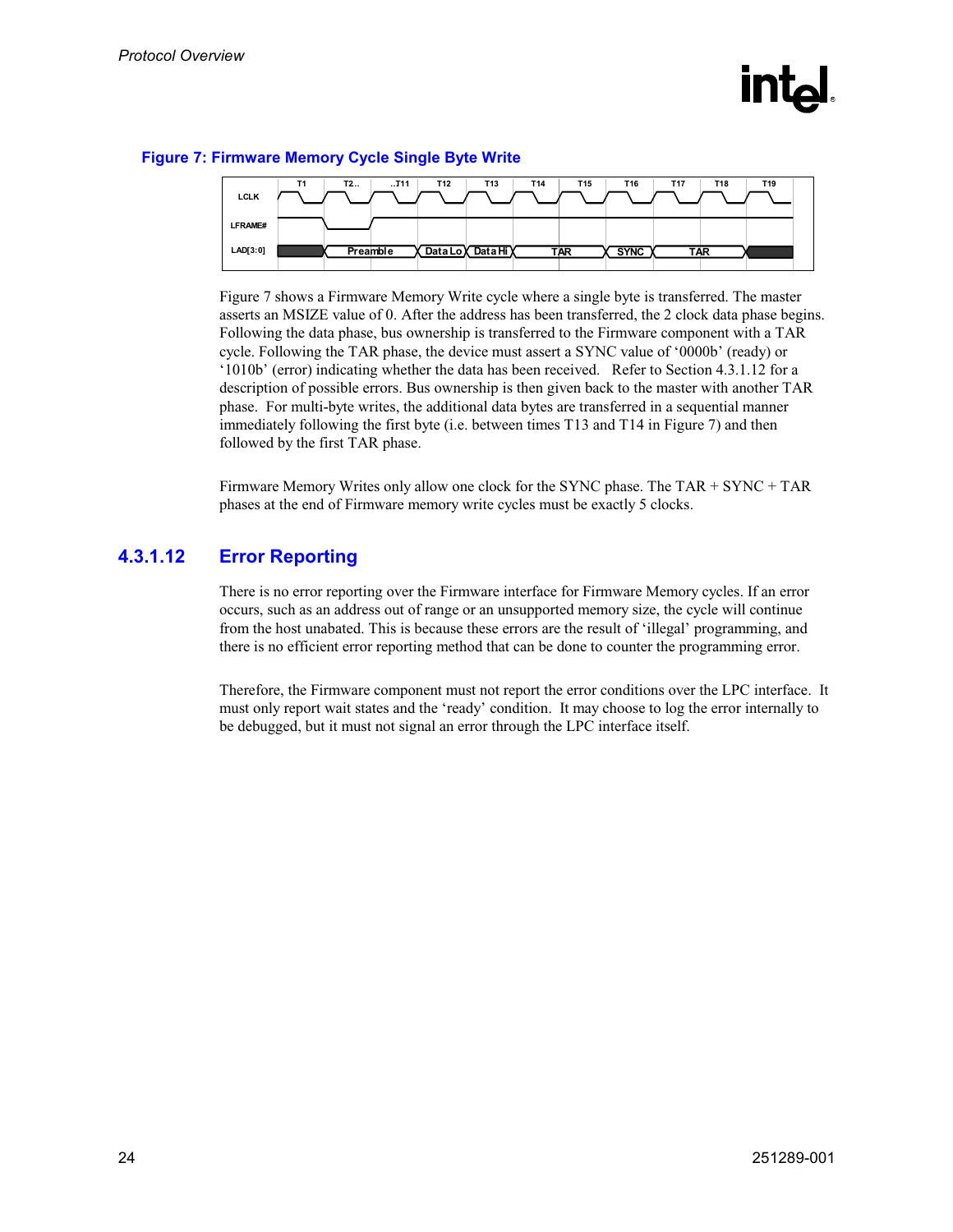# **R**

## *5 Target Protocol*

### **5.1 Memory Cycles**

In these cases, memory read or write cycles are intended for memory-mapped devices. The Sync time will depend on the speed of the device.

The ADDR field is a full 32 bits, and transmitted with the most significant nibble first. Although a full 32 bits of addressing are supported, a memory device will typically support much less than this.

| <b>Field</b>            | # Clocks                |                                                                                                                                                                                                                                                                                                                                        | <b>Comment</b>                                                                                                                                                                           |  |  |  |
|-------------------------|-------------------------|----------------------------------------------------------------------------------------------------------------------------------------------------------------------------------------------------------------------------------------------------------------------------------------------------------------------------------------|------------------------------------------------------------------------------------------------------------------------------------------------------------------------------------------|--|--|--|
| <b>START</b>            | 1                       |                                                                                                                                                                                                                                                                                                                                        | <b>Start of Cycle:</b> '0000b' to indicate a start of a cycle.                                                                                                                           |  |  |  |
| CYCTYPE +<br><b>DIR</b> | 1                       |                                                                                                                                                                                                                                                                                                                                        | Cycle Type: Indicates the type of cycle. Bits 3:2 must be '01b' for memory<br>cycle. Bit 1 indicates the direction of the transfer: '0b' for read, '1b' for<br>write. Bit 0 is reserved. |  |  |  |
| <b>ADDR</b>             | 8                       |                                                                                                                                                                                                                                                                                                                                        | Address Phase for Memory Cycle: This is the 32-bit memory address. It<br>is transferred with the most significant nibble first.                                                          |  |  |  |
| <b>TAR</b>              | 2                       |                                                                                                                                                                                                                                                                                                                                        | Turn-Around Time: The last component driving LAD[3:0] will drive it to<br>"1111b" during the first clock, and tri-state it during the second clock.                                      |  |  |  |
| <b>SYNC</b>             | N                       | <b>Sync:</b> Allows peripheral or host to synchronize (add wait-states).<br>Generally, the peripheral or host drives 0101 or 0110 until no more wait-<br>states are needed. At that point it will drive 0000. All other combinations<br>are reserved. If the host sees a reserved combination, it is allowed to abort<br>the transfer. |                                                                                                                                                                                          |  |  |  |
|                         |                         | <b>Bits</b>                                                                                                                                                                                                                                                                                                                            | <b>Indication</b>                                                                                                                                                                        |  |  |  |
|                         |                         | 0000                                                                                                                                                                                                                                                                                                                                   | Sync Achieved with no error.                                                                                                                                                             |  |  |  |
|                         |                         | 0101                                                                                                                                                                                                                                                                                                                                   | Indicates that Sync not Achieved yet, but the part is driving<br>the bus.                                                                                                                |  |  |  |
|                         |                         | 0110<br>Indicates that Sync not Achieved yet, but the part is driving<br>the bus, and expects a long Sync.                                                                                                                                                                                                                             |                                                                                                                                                                                          |  |  |  |
|                         |                         | 1010<br>Special Case: peripheral indicating errors. See Section<br>4.2.1.10 for details.                                                                                                                                                                                                                                               |                                                                                                                                                                                          |  |  |  |
| Data                    | 2<br>$(1 \text{ byte})$ |                                                                                                                                                                                                                                                                                                                                        | <b>Data Phase:</b> The data byte is transferred least significant nibble first<br>(D[3:0] on LAD[3:0], then D[7:4] on LAD[3:0]).                                                         |  |  |  |

#### **Table 5: Target Memory Cycle Field Definitions**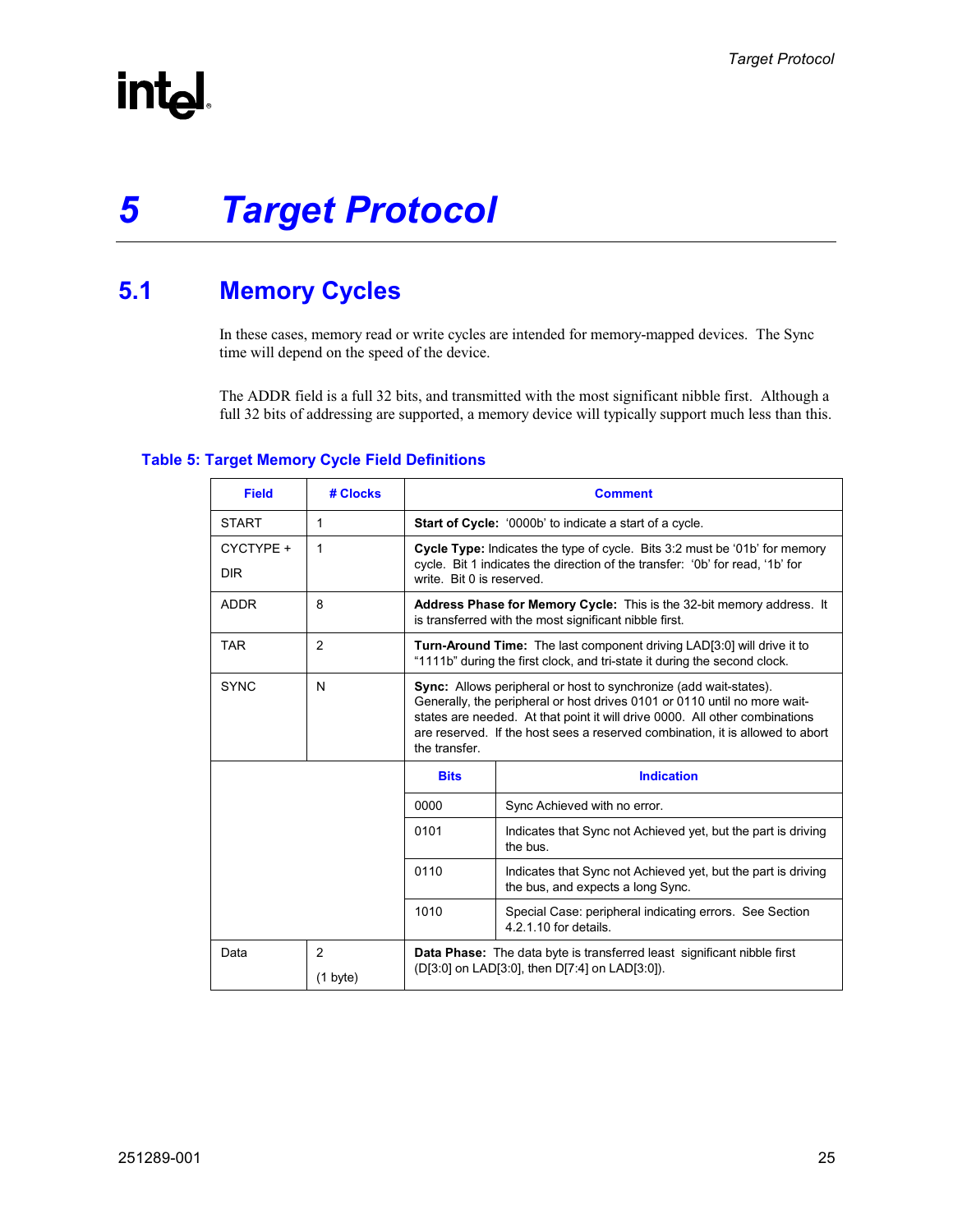## <u>in</u> **R**

| <b>Memory Read</b>   | <b>Driven By</b> | <b>Clocks</b>  |
|----------------------|------------------|----------------|
| <b>START</b>         | Host             | 1              |
| <b>CYCTYPE + DIR</b> | Host             | 1              |
| <b>ADDR</b>          | Host             | 8              |
| <b>TAR</b>           | Host             | 2              |
| <b>SYNC</b>          | Peripheral       | 5              |
| DATA                 | Peripheral       | 2              |
| TAR                  | Peripheral       | $\overline{2}$ |
| <b>Total Clocks</b>  | 21               |                |
| Access Time (us)     | 0.63             |                |
| Bandwidth(MB/x)      | 1.59             |                |

#### **Table 6:Host Initiated Memory Read**

In the above example, a SYNC value of 5 clocks was chosen for reading the first byte. This value is based on known access times to memory components such as EPROMs, with typical access times of 120ns.

#### **Table 7: Host Initiated Memory Write**

| <b>Memory Read</b>  | <b>Driven By</b> | <b>Clocks</b> |
|---------------------|------------------|---------------|
| <b>START</b>        | Host             | 1             |
| CYCTYPE + DIR       | Host             | 1             |
| <b>ADDR</b>         | Host             | 8             |
| DATA                | Host             | 2             |
| <b>TAR</b>          | Host             | 5             |
| <b>SYNC</b>         | Peripheral       | 2             |
| <b>TAR</b>          | Peripheral       | 2             |
| <b>Total Clocks</b> | 17               |               |
| Access Time (us)    | 0.51             |               |
| Bandwidth(MB/x)     | 1.96             |               |

In the above example, it is assumed that no wait states are necessary on the peripheral, because the memory device posts the data. Therefore, all that is necessary is the ready sync indicator.

### **5.2 I/O Cycles**

In these cases, I/O read or write cycles are intended for the peripheral. These will generally be used for register or FIFO accesses, and will generally have minimal Sync times. The minimum number of wait-states between bytes is 1. Enhanced Parallel Port cycles will depend on the speed of the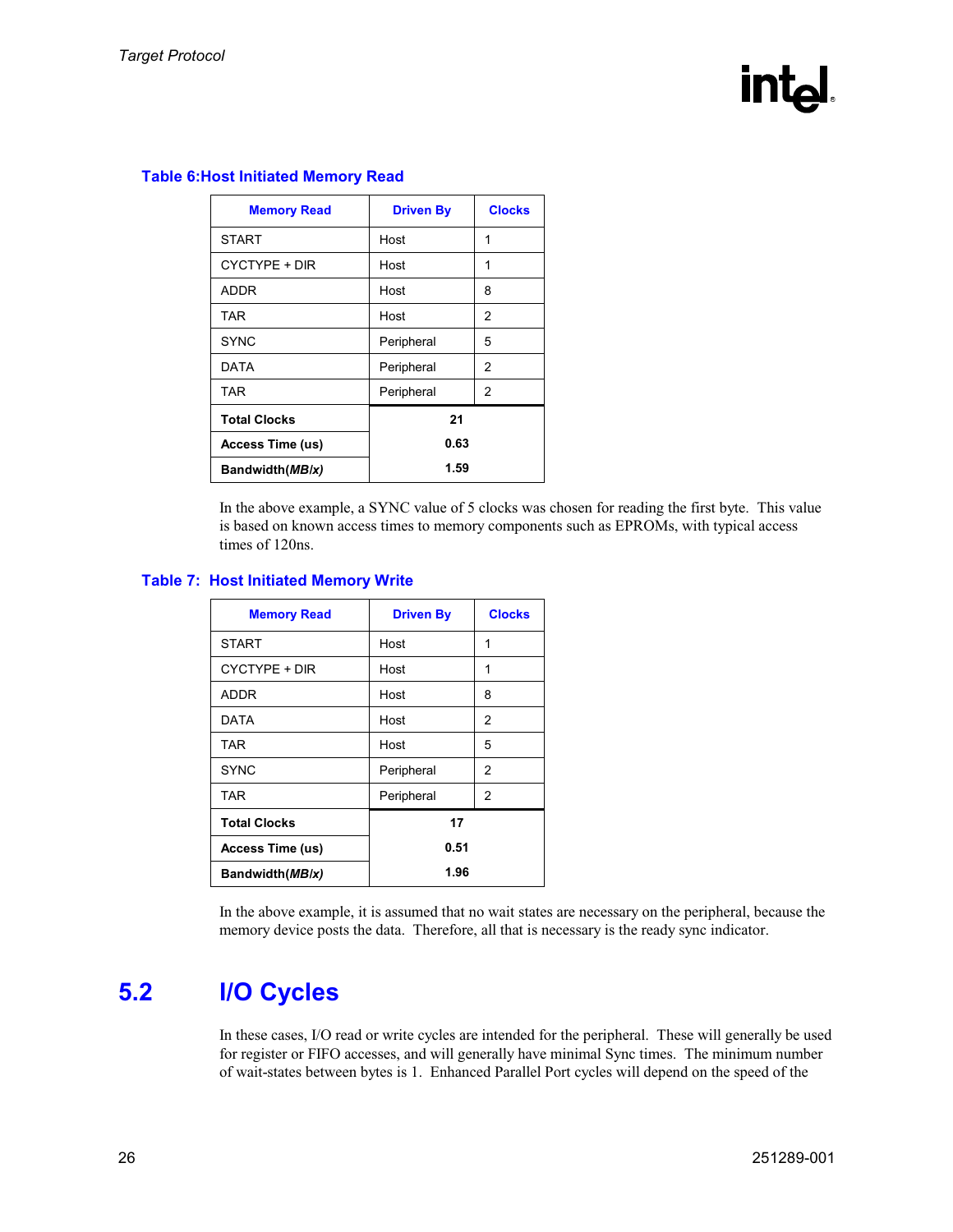

external device, and may have much longer Sync times. Data transfers are assumed to be exactly 1 byte. The host is responsible for breaking up larger data transfers into 8 bit cycles.

#### **Table 8: Target I/O Cycle Field Definitions**

| <b>Field</b>            | # Clocks                |                                                                                                                                                                                                                             | <b>Comment</b>                                                                                                                                         |  |  |
|-------------------------|-------------------------|-----------------------------------------------------------------------------------------------------------------------------------------------------------------------------------------------------------------------------|--------------------------------------------------------------------------------------------------------------------------------------------------------|--|--|
| <b>START</b>            | 1                       |                                                                                                                                                                                                                             | <b>Start of Cycle:</b> '0000b' to indicate a start of a cycle.                                                                                         |  |  |
| CYCTYPE +<br><b>DIR</b> | 1                       | Cycle Type: Indicates the type of cycle. Bits 3:2 must be '00b' for I/O cycle.<br>Bit 1 indicates the direction of the transfer: '0b' for read, '1b' for write. Bit 0<br>is reserved and must be ignored by the peripheral. |                                                                                                                                                        |  |  |
| <b>ADDR</b>             | 4                       | <b>Address Phase for I/O Cycle: 16 bit I/O address transferred with the most</b><br>significant nibble first.                                                                                                               |                                                                                                                                                        |  |  |
| <b>TAR</b>              | 2                       | <b>Turn-Around Time:</b> The last component driving LAD[3:0] will drive it to<br>'1111b' during the first clock, and tri-state it during the second clock.                                                                  |                                                                                                                                                        |  |  |
| Sync                    | N                       | <b>Synchronize:</b> Allows peripheral add wait-states. The peripheral drives<br>'0101b' or '0110b' until no more wait-states are needed. At that point it will<br>drive '0000b'. All other combinations are reserved.       |                                                                                                                                                        |  |  |
|                         |                         | <b>Bits</b>                                                                                                                                                                                                                 | <b>Indication</b>                                                                                                                                      |  |  |
|                         |                         | 0000                                                                                                                                                                                                                        | Sync Achieved with no error.                                                                                                                           |  |  |
|                         |                         | 0101                                                                                                                                                                                                                        | Indicates that Sync not Achieved yet, but the part is driving<br>the bus.                                                                              |  |  |
|                         |                         | 0110<br>Indicates that Sync not achieved yet, but the part is driving<br>the bus, and expects a long Sync (probably due to EPP<br>cycle).                                                                                   |                                                                                                                                                        |  |  |
|                         |                         | 1010<br>Special Case: peripheral indicating errors. See Section<br>4.2.1.10for details.                                                                                                                                     |                                                                                                                                                        |  |  |
| Data                    | 2<br>$(1 \text{ byte})$ |                                                                                                                                                                                                                             | Data Phase: The data byte is transferred with the least significant nibble<br>first: $(Data[3:0]$ on LAD $[3:0]$ , then Data $[7:4]$ on LAD $[3:0]$ ). |  |  |

#### **Table 9: Host Initiated I/O Read Cycles**

| <b>Memory Read</b>  | <b>Driven By</b> | <b>Clocks</b> |
|---------------------|------------------|---------------|
| <b>START</b>        | Host             | 1             |
| CYCTYPE + DIR       | Host             | 1             |
| <b>ADDR</b>         | Host             | 4             |
| <b>TAR</b>          | Host             | 2             |
| <b>SYNC</b>         | Peripheral       | 1             |
| DATA                | Peripheral       | 2             |
| <b>TAR</b>          | Peripheral       | 2             |
| <b>Total Clocks</b> | 13               |               |
| Access Time (us)    | 0.39             |               |
| Bandwidth(MB/x)     | 2.56             |               |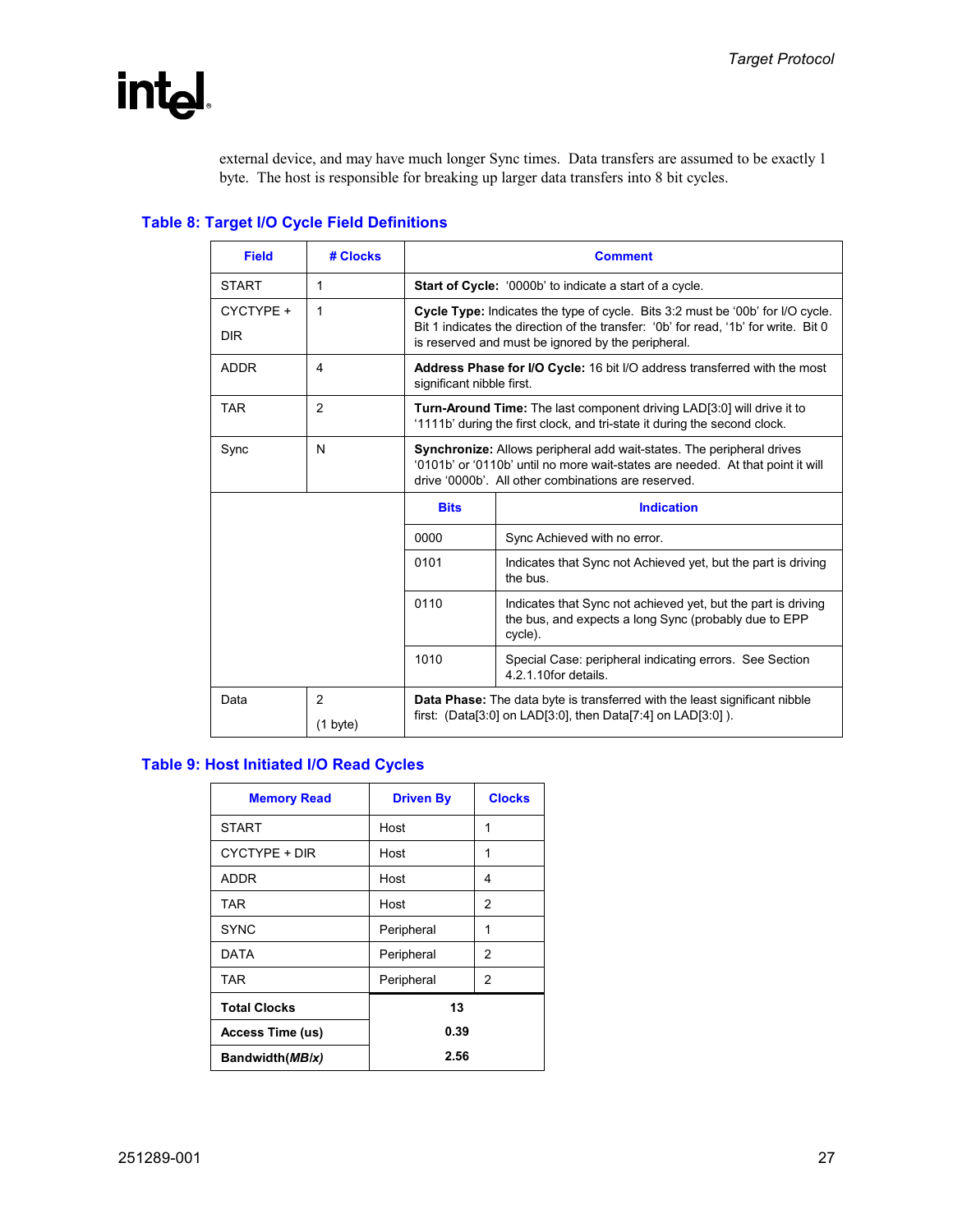

In the above example, it is assumed that the peripheral has no wait states necessary to deliver read data, because it is most likely being pulled from an internal FIFO.

#### **Table 10: Host Initiated I/O Write Cycles**

| <b>Memory Read</b>   | <b>Driven By</b> | <b>Clocks</b> |
|----------------------|------------------|---------------|
| <b>START</b>         | Host             | 1             |
| <b>CYCTYPE + DIR</b> | Host             | 1             |
| <b>ADDR</b>          | Host             | 4             |
| DATA                 | Host             | 2             |
| <b>TAR</b>           | Host             | 2             |
| <b>SYNC</b>          | Peripheral       | 1             |
| <b>TAR</b>           | Peripheral       | 2             |
| <b>Total Clocks</b>  | 13               |               |
| Access Time (us)     | 0.39             |               |
| Bandwidth(MB/x)      | 2.56             |               |

In the above example, it is assumed that no wait states are necessary on the peripheral. Therefore, all that is necessary is the ready sync indicator.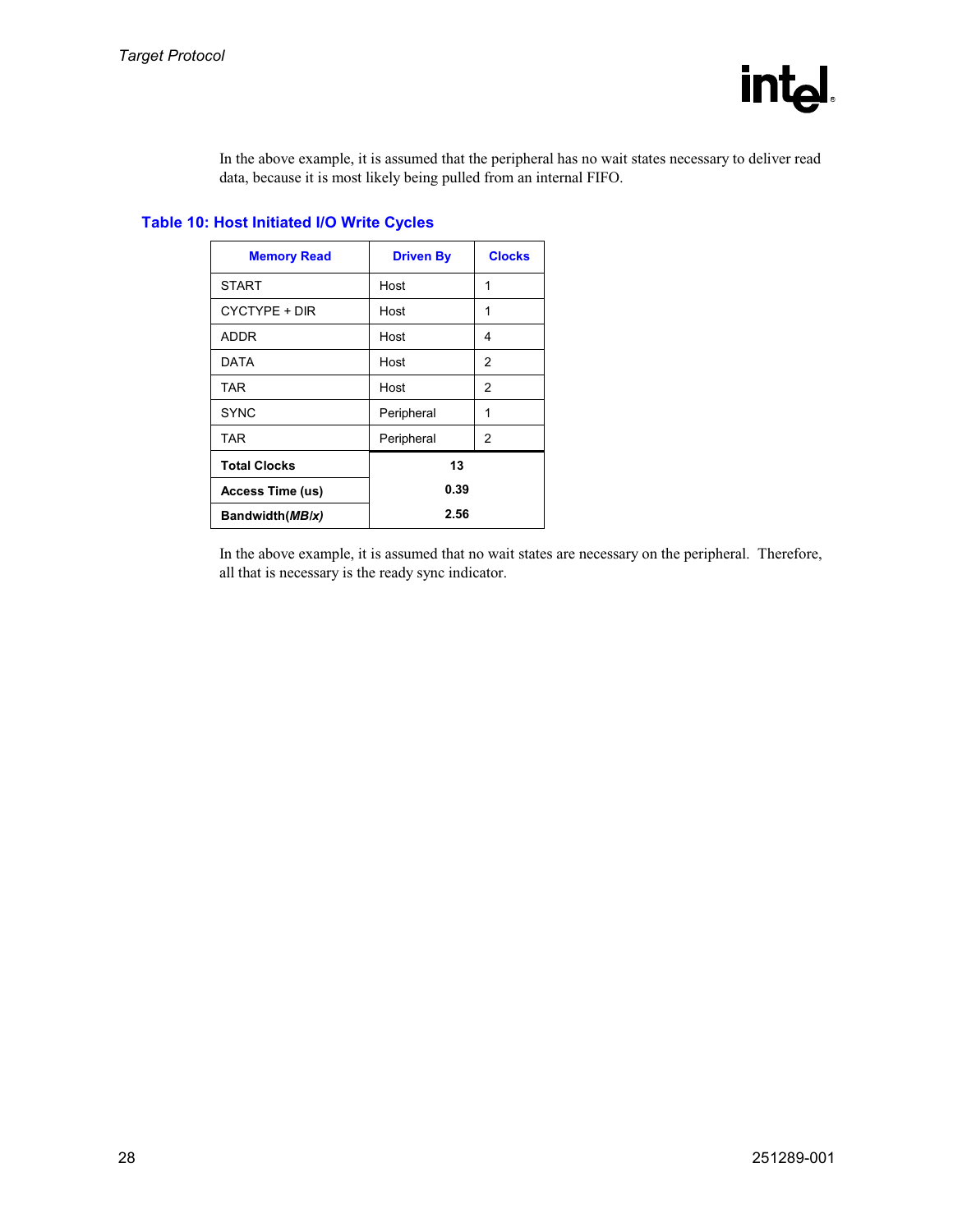# intel

## **5.3 Firmware Memory Cycles**

Firmware memory read or write cycles are intended for PC system boot firmware although they can be used for any memory cycle. The Sync time will depend on the speed of the device.

The ADDR field is 28bits, and transmitted with the most significant nibble first. Although a full 28 bits of addressing are supported, a memory device may support much less than this.

#### **Table 11: Target Firmware Memory Cycle Field Definitions**

| <b>Field</b> | # Clocks             |                                                                                                                                                                                                                                                                                                                             | <b>Comment</b>                                                                                                                       |  |  |
|--------------|----------------------|-----------------------------------------------------------------------------------------------------------------------------------------------------------------------------------------------------------------------------------------------------------------------------------------------------------------------------|--------------------------------------------------------------------------------------------------------------------------------------|--|--|
| <b>START</b> | $\mathbf{1}$         | Start of Cycle: '1101b' to indicate a start of a firmware memory read cycle<br>or '1110b' to indicate start of a firmware memory write cycle.                                                                                                                                                                               |                                                                                                                                      |  |  |
| <b>IDSEL</b> | 1                    | straps.                                                                                                                                                                                                                                                                                                                     | ID Select: Selects the targeted firmware component based on device pin                                                               |  |  |
| <b>ADDR</b>  | $\overline{7}$       | Address Phase for Firmware Memory Cycle: This is the 28-bit memory<br>address. It is transferred with the most significant nibble first. The device<br>selected by IDSEL field uses this to address its internal memory array.                                                                                              |                                                                                                                                      |  |  |
| <b>MSIZE</b> | 1                    | <b>Memory Size:</b> Indicates the number of bytes (N) to be transferred. See<br>Table 4 above.                                                                                                                                                                                                                              |                                                                                                                                      |  |  |
| <b>TAR</b>   | 2                    | Turn-Around Time: The last component driving LAD[3:0] will drive it to<br>"1111b" during the first clock, and tri-state it during the second clock.                                                                                                                                                                         |                                                                                                                                      |  |  |
| <b>SYNC</b>  | N                    | Sync: Allows peripheral or host to synchronize (add wait-states).<br>Generally, the peripheral or host drives 0101 or 0110 until no more wait-<br>states are needed. At that point it will drive 0000. All other combinations<br>reserved. If the host sees a reserved combination, it is allowed to abort the<br>transfer. |                                                                                                                                      |  |  |
|              |                      | <b>Bits</b>                                                                                                                                                                                                                                                                                                                 | <b>Indication</b>                                                                                                                    |  |  |
|              |                      | 0000                                                                                                                                                                                                                                                                                                                        | Sync Achieved with no error.                                                                                                         |  |  |
|              |                      | 0101                                                                                                                                                                                                                                                                                                                        | Indicates that Sync not Achieved yet, but the part is driving<br>the bus                                                             |  |  |
|              |                      | 0110<br>Indicates that Sync not Achieved yet, but the part is driving<br>the bus, and expects a long Sync.                                                                                                                                                                                                                  |                                                                                                                                      |  |  |
| Data         | $2 * N$<br>(N bytes) |                                                                                                                                                                                                                                                                                                                             | Data Phase: The data byte is transferred least significant nibble first<br>(D[3:0] on LAD[3:0], then D[7:4] on LAD[3:0]), and so on. |  |  |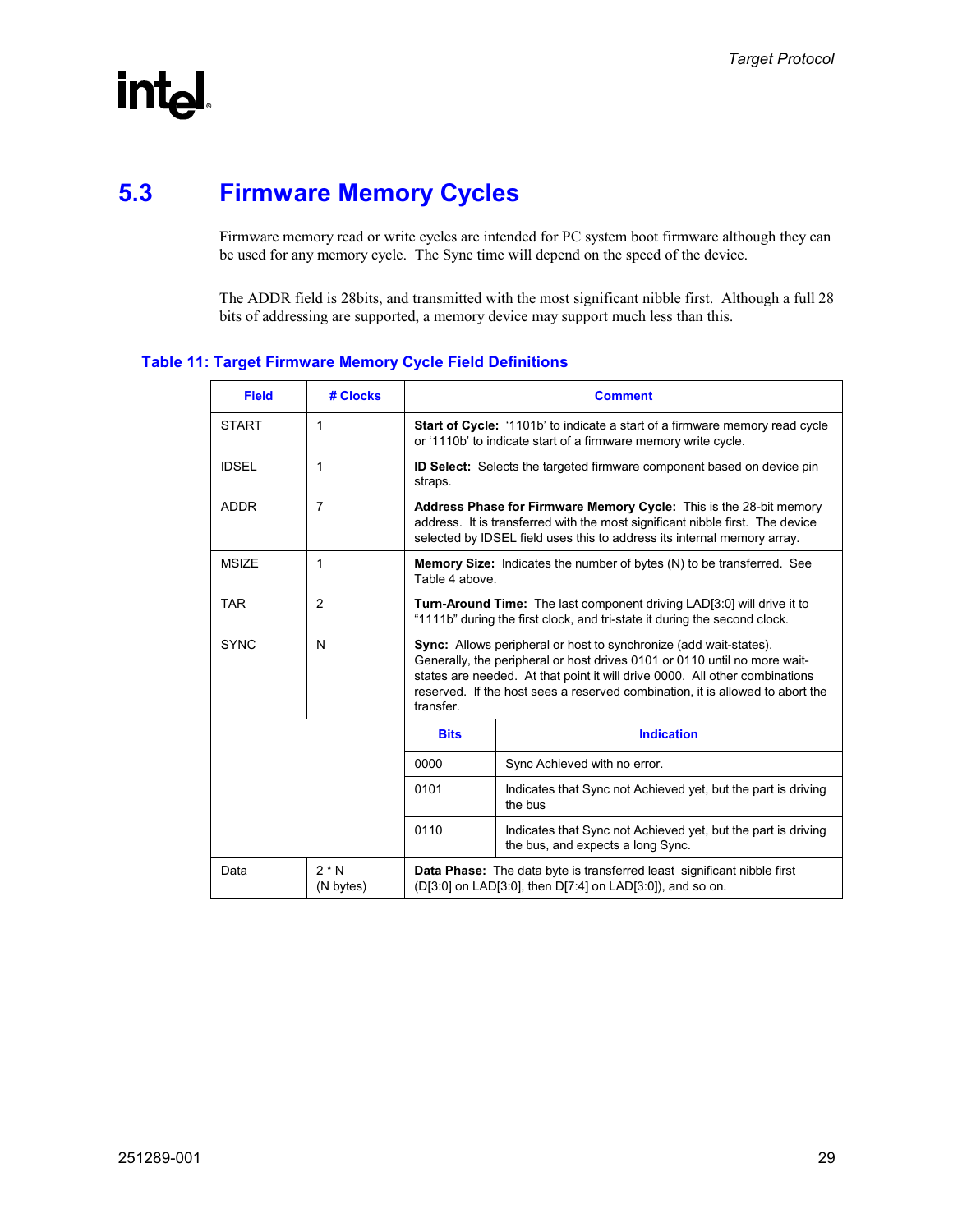# intel

| <b>Single Byte Memory</b><br><b>Read</b> | <b>Driven By</b> | <b>Clocks</b> | <b>128 Byte Memory</b><br>Read | <b>Driven By</b> | <b>Clocks</b>  |
|------------------------------------------|------------------|---------------|--------------------------------|------------------|----------------|
| <b>START</b>                             | Host             |               | <b>START</b>                   | Host             | 1              |
| <b>IDSEL</b>                             | Host             |               | <b>IDSEL</b>                   | Host             | 1              |
| <b>ADDR</b>                              | Host             | 7             | <b>ADDR</b>                    | Host             | $\overline{7}$ |
| <b>MSIZE</b>                             | Host             |               | <b>MSIZE</b>                   | Host             |                |
| TAR                                      | Host             | 2             | <b>TAR</b>                     | Host             | 2              |
| <b>SYNC</b>                              | Peripheral       | 3             | <b>SYNC</b>                    | Peripheral       | 3              |
| <b>DATA</b>                              | Peripheral       | 2             | <b>DATA</b>                    | Peripheral       | 256            |
| <b>TAR</b>                               | Peripheral       | 2             | <b>TAR</b>                     | Peripheral       | 2              |
| <b>Total Clocks</b>                      | 19               |               | <b>Total Clocks</b>            | 273              |                |
| Access Time (us)                         | 0.57             |               | <b>Access Time (us)</b>        |                  |                |
| Bandwidth(MB/x)                          | 1.75             |               | Bandwidth(MB/x)                |                  |                |

#### **Table 12: Host Initiated Firmware Memory Read**

In the above example, a SYNC value of 3 clocks was chosen for reading the first byte.

#### **Table 13: Host Initiated Firmware Memory Write**

| <b>Single Byte</b><br><b>Memory Write</b> | <b>Driven By</b> | <b>Clocks</b> | <b>4 Byte Memory</b><br><b>Write</b> | <b>Driven By</b> | <b>Clocks</b>  |
|-------------------------------------------|------------------|---------------|--------------------------------------|------------------|----------------|
| <b>START</b>                              | Host             | 1             | <b>START</b>                         | Host             | 1              |
| <b>IDSEL</b>                              | Host             | 1             | <b>IDSEL</b>                         | Host             | 1              |
| <b>ADDR</b>                               | Host             | 7             | <b>ADDR</b>                          | Host             | $\overline{7}$ |
| <b>MSIZE</b>                              | Host             | 1             | <b>MSIZE</b>                         | Host             | 1              |
| <b>DATA</b>                               | Host             | 2             | <b>DATA</b>                          | Host             | 8              |
| <b>TAR</b>                                | Host             | 2             | <b>TAR</b>                           | Host             | 2              |
| <b>SYNC</b>                               | Peripheral       | 1             | <b>SYNC</b>                          | Peripheral       | 1              |
| <b>TAR</b>                                | Peripheral       | 2             | <b>TAR</b>                           | Peripheral       | 2              |
| <b>Total Clocks</b>                       | 17               |               | <b>Total Clocks</b>                  | 23               |                |
| Access Time (us)                          | 0.52             |               | <b>Access Time (us)</b>              | 0.70             |                |
| Bandwidth(MB/x)                           | 1.94             |               | Bandwidth(MB/x)                      | 5.74             |                |

In the above examples, it is assumed that no wait states are necessary on the peripheral because the memory device posts the data. Therefore, all that is necessary is the ready sync indicator.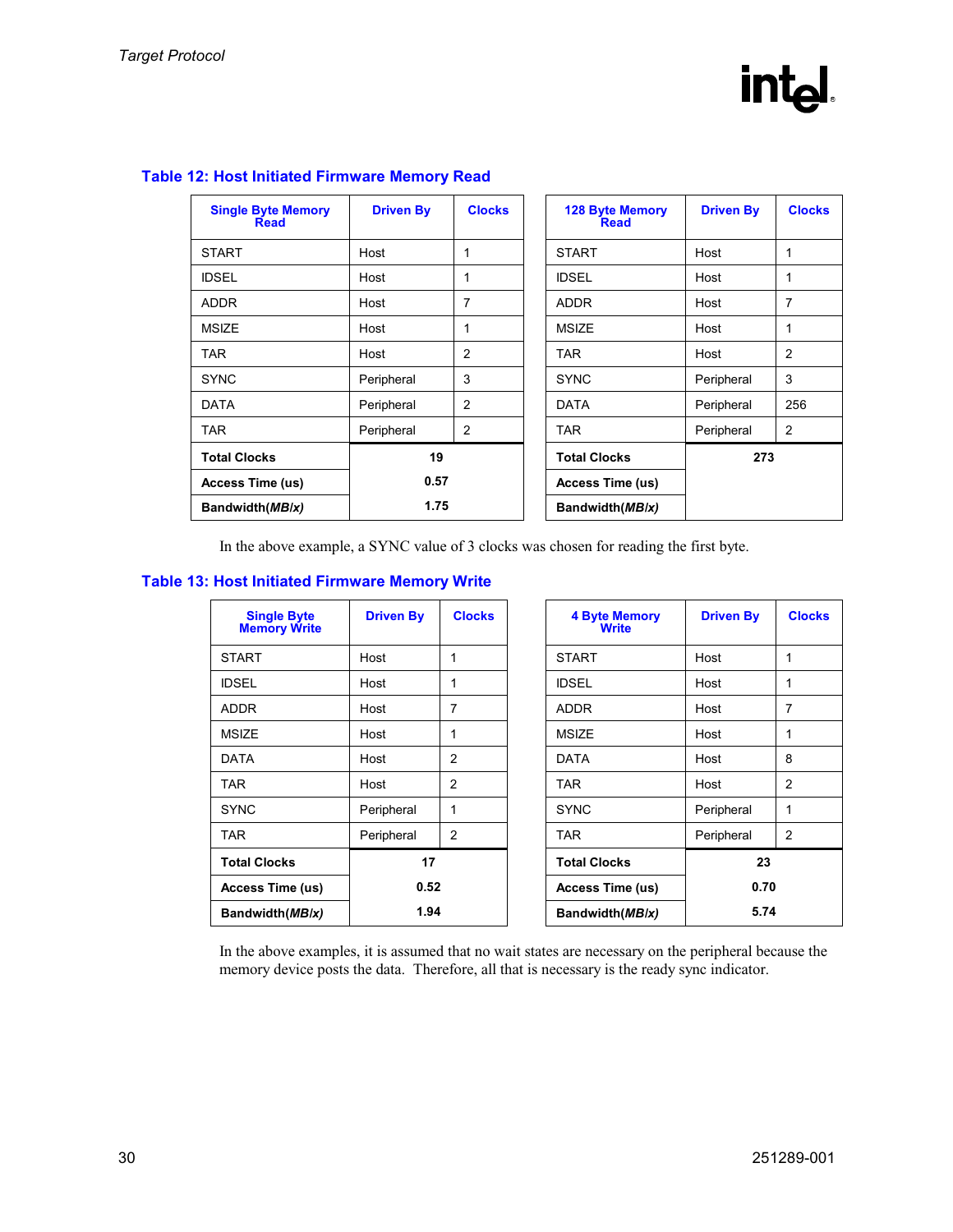## *6 Direct Memory Access (DMA) Protocol*

### **6.1** Introduction

DMA on LPC is handled through the use of the LDRQ# lines from peripherals and special encodings on LAD[3:0] from the host. Single, Demand, Verify, and Increment mode are supported on the LPC interface. Block, decrement, and cascade modes are not supported. Channel's 0 -3 are 8 bit channels. Channel's 5 -7 are 16 bit channels. Channel 4 is reserved as a generic bus master request (see Section 7).

A new 32 bit mode of transfer is supported on the LPC interface, which can be used to transfer multiple bytes from an 8 or 16 bit channel per request for faster throughput.

### **6.2 Asserting DMA Requests**

Peripherals that need DMA service encode their requested channel number on the LDRQ# signal. To simplify the protocol, each peripheral on the LPC I/F has its own dedicated LDRQ# signal (they may not be shared between two separate peripherals). The host will have at least two LDRQ# inputs, allowing at least two devices to support DMA or bus mastering. A single device that supports both DMA and bus mastering only needs one LDRQ# signal.

LDRQ# is synchronous with LCLK. As shown in Figure 8, the peripheral uses the following serial encoding sequence:

- Starts the sequence by asserting LDRQ# low (start bit). LDRQ# is high during idle conditions.
- The next 3 bits contain the encoded DMA channel number (MSB first).
- The next bit (ACT) indicates whether the request for the indicated DMA channel is active or inactive. The ACT bit will be a 1(high) to indicate if it is active and 0 (low) if it is inactive. The case where ACT is low will be rare, and is only used to indicate that a previous request for that channel is being abandoned. See Section 6.3 for reasons for abandoning DMA requests.
- After the active/inactive indication, the LDRQ# signal must go high for at least 1 clock. After that one clock, LDRQ# signal can be brought low to the next encoding sequence.

If another DMA channel also needs to request a transfer, another sequence can be sent on the LDRQ# signal. For example, if an encoded request is sent for channel 2, and then channel 3 needs a transfer before the cycle for channel 2 is run on the interface, the peripheral can send the encoded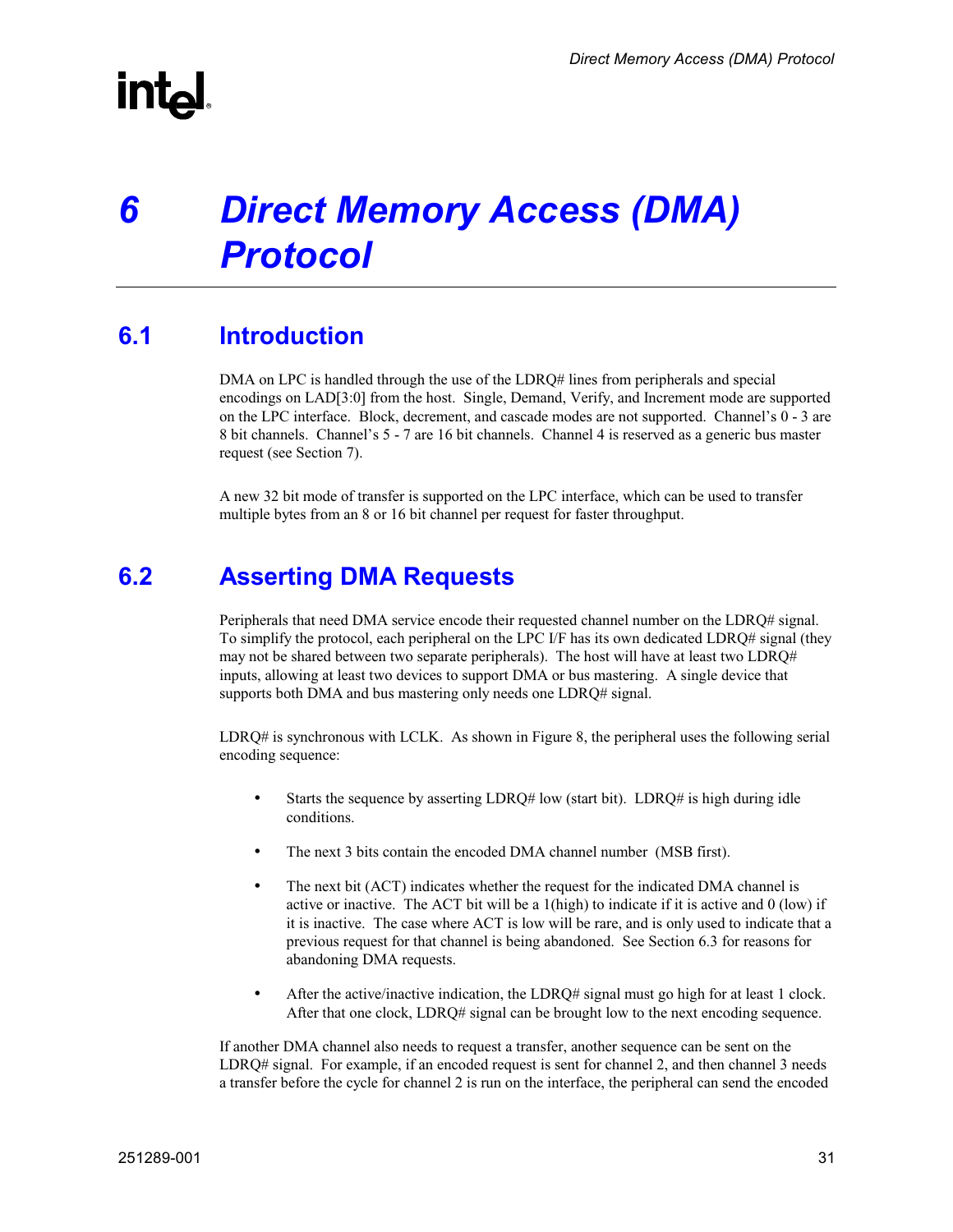

request for channel 3. This allows multiple DMA agents behind an I/O device to request use of the LPC interface, and the I/O device does not need to self-arbitrate before sending the message.

#### **Figure 8: DMA Request Assertion through LDRQ#**



### **6.3 Abandoning DMA Requests**

DMA Requests can be de-asserted in two fashions: on error conditions by sending an LDRQ# message with the 'ACT' bit set to '0', or normally through a SYNC field during the DMA transfer. This section describes boundary conditions where the DMA request needs to be removed prior to a data transfer. See Section 6.4.3 to see how DMA requests are terminated through a DMA transfer.

There may be some special cases where the peripheral desires to abandon a DMA transfer. The most likely case of this occurring is due to a floppy disk controller that has overrun or underrun its FIFO, or software stopping a device prematurely.

In these cases, the peripheral wishes to stop further DMA activity. It may do so by sending an LDRQ# message with the ACT bit as '0'. However, since the host received the DMA request, there is no way to determine that the cycle hasn't been granted and will shortly run on LPC. Therefore, peripherals must take into account that a DMA cycle may still occur. The peripheral can choose not to respond to this cycle, in which case the host will abort it, or it can choose to complete the cycle normally with any random data.

This method of DMA de-assertion should be prevented whenever possible, to limit boundary conditions both on the host and the peripheral.

### **6.4 DMA Transfers**

Arbitration for DMA channels is performed through the 8237 DMA Controller within the host. Once the host has won arbitration on behalf of a DMA channel, it asserts LFRAME# on the LPC bus and begins the DMA transfer. The general flow for a basic DMA transfer is as follows:

- 1. Host starts transfer by asserting '0000b' on LAD[3:0] with LFRAME# asserted.
- 2. Host asserts 'cycle type' of DMA, direction based on DMA transfer direction.
- Host asserts channel number and, if applicable, terminal count.
- 4.Host indicates the size of the transfer: 8, 16, or 32 bits.
- 5. If a DMA read:
	- The host drives the first 8 bits of data and turns the bus around.
	- The peripheral acknowledges the data with a valid SYNC.
	- If a 16 bit transfer, the process is repeated for the next 8 bits.
	- If a 32 bit transfer, the process is repeated two more times for each 8 bits of data.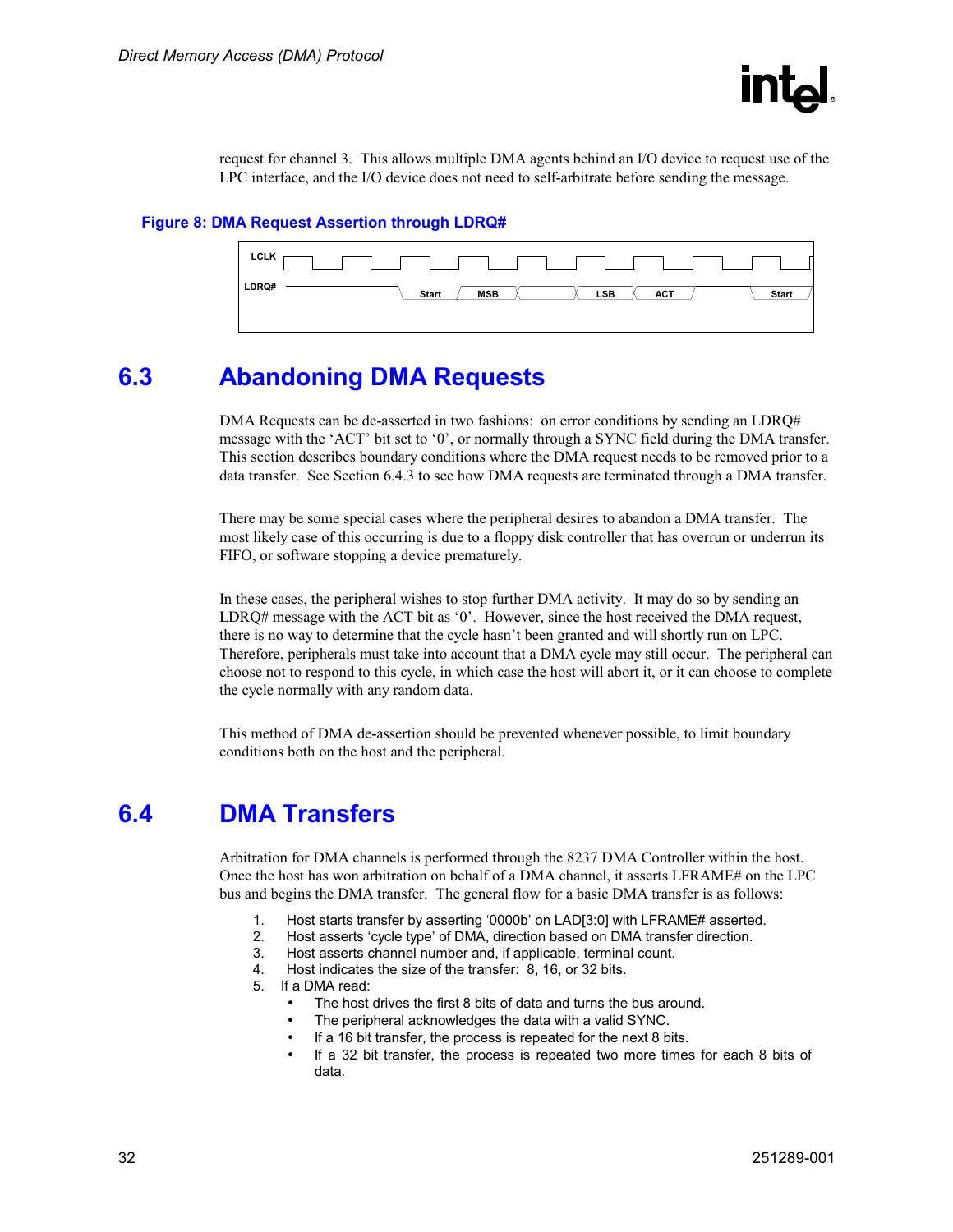# **R**

#### 6. If a DMA write:

- The host turns the bus around and waits for data.
- The peripheral indicates data ready through SYNC and transfers the first byte.
- If a 16 bit transfer, the peripheral indicates data ready and transfers the next byte.
- If a 32 bit transfer, the peripheral repeats the SYNC + data transfer two more times.
- 7. The peripheral turns around the bus.

The fields used in the DMA transfer described above are shown in Table 14:

#### **Table 14: DMA Field Definitions**

| <b>Field</b>                        | # Clocks                |                                                                                                                                                                                                                                                                                                          |                                                                                                                                       | <b>Comment</b> |                   |  |
|-------------------------------------|-------------------------|----------------------------------------------------------------------------------------------------------------------------------------------------------------------------------------------------------------------------------------------------------------------------------------------------------|---------------------------------------------------------------------------------------------------------------------------------------|----------------|-------------------|--|
| <b>START</b>                        | 1                       | Start of Cycle: '0000b' for DMA. The start condition is the last clock of<br>LFRAME# active.                                                                                                                                                                                                             |                                                                                                                                       |                |                   |  |
| <b>CYCTYPE</b><br>$+$<br><b>DIR</b> | $\mathbf{1}$            | Cycle Type: Bits [3:2] are '10b' to indicate DMA. Bit 2 indicates the<br>transfer direction: '0' for DMA read (host to peripheral), and '1' for DMA<br>write (peripheral to host). Bit 0 is reserved and must be ignored by the<br>peripheral.                                                           |                                                                                                                                       |                |                   |  |
| <b>SIZE</b>                         | $\mathbf{1}$            | Size of Transfer: Bits [3:2] are reserved and must be ignored by the<br>peripheral.                                                                                                                                                                                                                      |                                                                                                                                       |                |                   |  |
|                                     |                         | <b>Transfer size</b><br>LAD[1:0]                                                                                                                                                                                                                                                                         |                                                                                                                                       |                |                   |  |
|                                     |                         | 8 bit<br>00                                                                                                                                                                                                                                                                                              |                                                                                                                                       |                |                   |  |
|                                     |                         | 16 bit<br>01                                                                                                                                                                                                                                                                                             |                                                                                                                                       |                |                   |  |
|                                     |                         | 10<br>Reserved                                                                                                                                                                                                                                                                                           |                                                                                                                                       |                |                   |  |
|                                     |                         | 11<br>32 bit                                                                                                                                                                                                                                                                                             |                                                                                                                                       |                |                   |  |
|                                     |                         |                                                                                                                                                                                                                                                                                                          | 32 bit transfers are optional. If the host drives a size field of '10b', the<br>peripheral must ignore the transfer.                  |                |                   |  |
| TAR                                 | 2                       |                                                                                                                                                                                                                                                                                                          | Turn-Around: The last component driving LAD[3:0] will drive it high during<br>the first clock, and tri-state during the second clock. |                |                   |  |
| <b>CHANNEL</b>                      | $\mathbf{1}$            | <b>Channel #:</b> Used only for DMA cycles to indicate channel # being granted.<br>The LAD[2:0] bits indicate the channel number being granted, and LAD[3]<br>indicates the TC bit. See Section 6.4.1 for a description of terminal count.<br>The encoding on LAD[2:0] for channel number is as follows: |                                                                                                                                       |                |                   |  |
|                                     |                         | <b>Bits</b>                                                                                                                                                                                                                                                                                              | <b>Indication</b>                                                                                                                     | <b>Bits</b>    | <b>Indication</b> |  |
|                                     |                         | 000                                                                                                                                                                                                                                                                                                      | Channel 0                                                                                                                             | 100            | Reserved          |  |
|                                     |                         | 001                                                                                                                                                                                                                                                                                                      | Channel 1                                                                                                                             | 101            | Channel 5         |  |
|                                     |                         | 010                                                                                                                                                                                                                                                                                                      | Channel 2                                                                                                                             | 110            | Channel 6         |  |
|                                     | 011<br>Channel 3<br>111 |                                                                                                                                                                                                                                                                                                          |                                                                                                                                       | Channel 7      |                   |  |
|                                     |                         | If a peripheral sees an encoding for a DMA channel that it did not request, or<br>an encoding for channel 4, it must ignore the cycle.                                                                                                                                                                   |                                                                                                                                       |                |                   |  |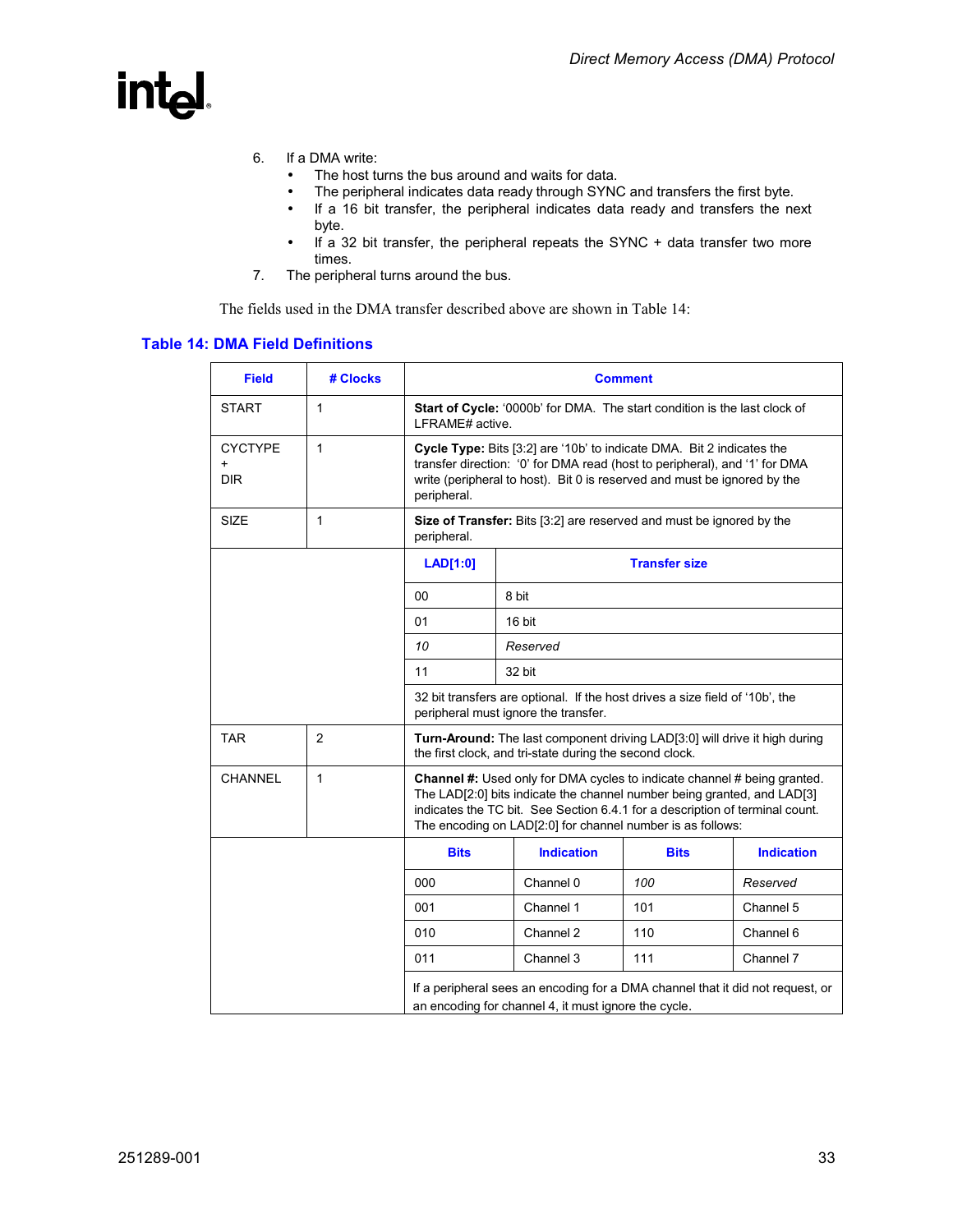

| <b>Field</b> | # Clocks      | <b>Comment</b>                                                                                                                                                                                                                                                |                                                                                                                               |  |  |  |
|--------------|---------------|---------------------------------------------------------------------------------------------------------------------------------------------------------------------------------------------------------------------------------------------------------------|-------------------------------------------------------------------------------------------------------------------------------|--|--|--|
| <b>SYNC</b>  | $1 - N$       | <b>Sync:</b> Allows peripheral or host to synchronize (add wait-states). Generally,<br>the peripheral or host drives '0101b' or '0110b' until no more wait-states are<br>needed. At that point it will drive '0000b'. All other combinations are<br>reserved. |                                                                                                                               |  |  |  |
|              |               | <b>Bits</b>                                                                                                                                                                                                                                                   | <b>Indication</b>                                                                                                             |  |  |  |
|              |               | 0000                                                                                                                                                                                                                                                          | Sync achieved with no error. Also indicates no more<br>transfers desired for that channel, and DMA request is<br>de-asserted. |  |  |  |
|              |               | 0101<br>Part indicating wait states.                                                                                                                                                                                                                          |                                                                                                                               |  |  |  |
|              |               | 0110<br>Part indicating wait states, and many wait states will be<br>added.                                                                                                                                                                                   |                                                                                                                               |  |  |  |
|              |               | 1010                                                                                                                                                                                                                                                          | Sync achieved with error. Also indicates no more<br>transfers desired for that channel, and DMA request is<br>de-asserted.    |  |  |  |
|              |               | 1001<br>Sync achieved with no error and more DMA transfers<br>desired to continue after this transfer.                                                                                                                                                        |                                                                                                                               |  |  |  |
|              |               | If the host sees a SYNC value that is not one of the above combinations, it is<br>allowed to abort the transfer.                                                                                                                                              |                                                                                                                               |  |  |  |
| <b>DATA</b>  | 1, 2, 4 bytes | <b>Data Phase:</b> Data bytes transferred with the least significant nibble first<br>(D[3:0] on LAD[3:0], then D[7:4] on LAD[3:0]). For transfers greater than 1<br>byte, the bytes are sent with least significant byte first.                               |                                                                                                                               |  |  |  |

#### **Table 14: DMA Field Definitions**, *continued*

### **6.4.1 Terminal Count**

Terminal count is communicated through LAD[3] on the same clock that DMA channel is communicated on LAD[2:0]. This field is the CHANNEL field. Terminal count indicates the last byte of transfer, based upon the size of the transfer.

For example, on an 8 bit transfer size (SIZE field is '00b'), if the TC bit is set, then this is the last byte. On a 16 bit transfer (SIZE field is '01b'), if the TC bit is set, then the second byte is the last byte. Finally, on a 32 bit transfer (SIZE field is '11b'), if the TC bit is set, then the fourth byte is the last byte. The peripheral, therefore, must internalize the TC bit when the CHANNEL field is communicated, and only signal TC when the last byte of that transfer size has been transferred.

### **6.4.2 Verify Mode**

Verify mode is supported on the LPC interface. A verify transfer to the peripheral is similar to a DMA write, where the peripheral is transferring data to main memory. The indication from the host is the same as a DMA write, so the peripheral will be driving data onto the LPC interface. However, the host will not transfer this data into main memory.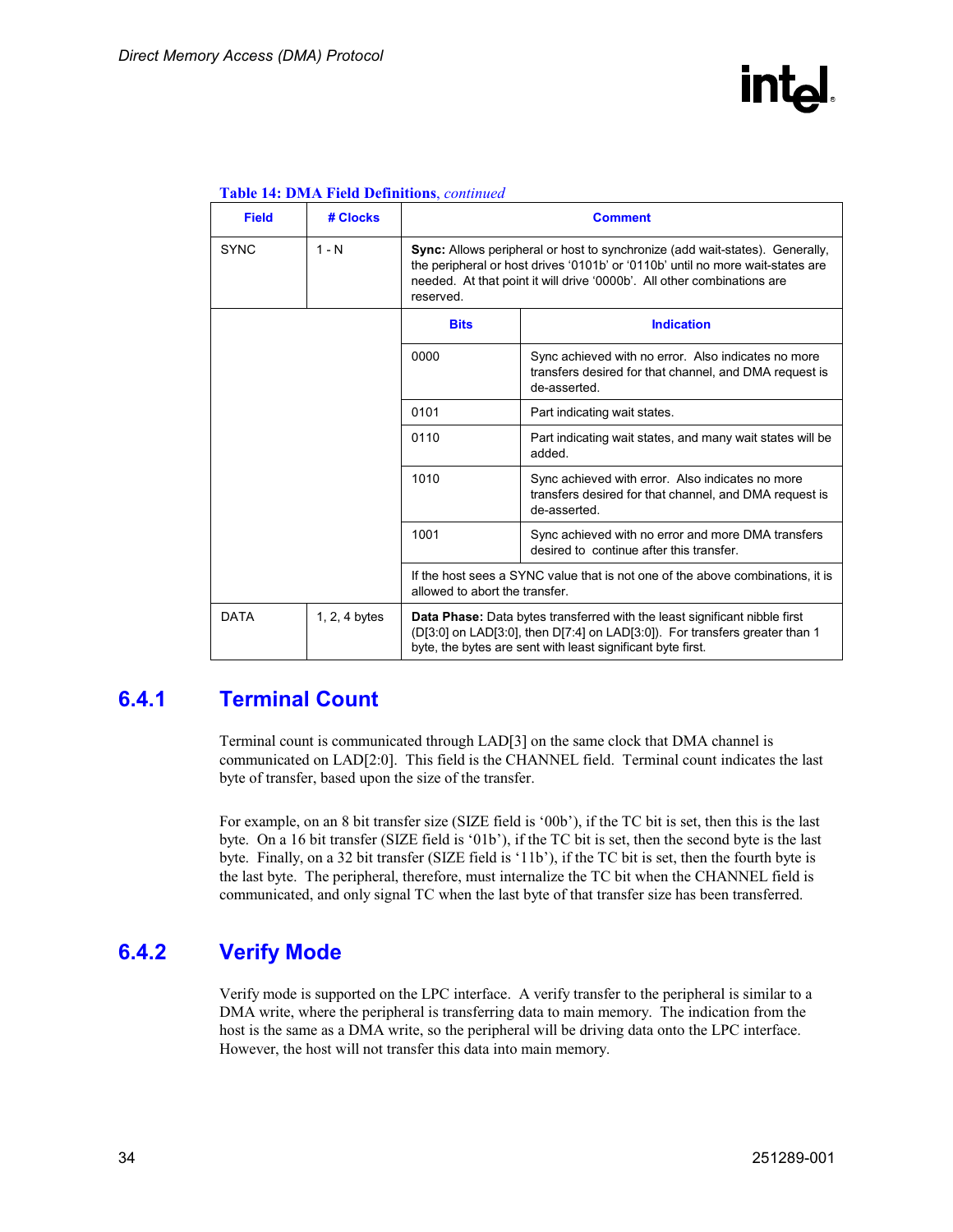### **6.4.3 DMA Request De-Assertion**

An end of transfer message is communicated to the host through a special SYNC field transmitted by the peripheral. An LPC device must not attempt to signal the end of a transfer by de-asserting LDRQ#. If a DMA transfer is several bytes, such as a transfer from a demand mode device, the host needs to know when to de-assert the DMA request based on the data currently being transferred.

The DMA agent uses a SYNC encoding on each byte of data being transferred, which indicates to the host whether this is the last byte of transfer or if more bytes are requested. To indicate the last byte of transfer, the peripheral uses a SYNC value of '0000b' (Ready), or '1010b' (Error). These encodings tell the host that this is the last piece of data transferred on a DMA read (host to peripheral), or the byte that follows is the last piece of data transferred on a DMA write (peripheral to host).

When the host sees one of these two encodings, it ends the DMA transfer after this byte and deasserts the DMA request to the 8237 controller. Therefore, if the host indicated a 16 bit transfer, the peripheral can end the transfer after one byte by indicating a SYNC value of '0000b' or '1010b'. The host will not attempt to transfer the second byte, and will de-assert the DMA request internally. This also holds true for any byte in a 32 bit transfer. This allows the peripheral, therefore, to terminate a DMA burst.

If the peripheral indicates a '0000b' or '1010b' SYNC pattern on the last byte of the indicated size, then the host will only de-assert the DMA request to the 8237 controller since it does not need to end the transfer.

If the peripheral wishes to keep the DMA request active, then it uses a SYNC value of '1001b' (ready plus more data). This tells the 8237 controller that more data bytes are requested after the current byte has been transferred, so the host will keep the DMA request active to the 8237 controller. Therefore, on an 8 bit transfer size, if the peripheral indicates a SYNC value of '1001b' to the host, the data will be transferred and the DMA request will remain active to the 8237 controller. At a later time, the host will then come back with another START  $\Rightarrow$  CYCTYPE  $\Rightarrow$ CHANNEL  $\Rightarrow$  SIZE etc. combination to initiate another transfer to the peripheral.

The peripheral must not assume that the next START indication from the host is another grant to the peripheral if it had indicated a SYNC value of '1001b'. On a single mode DMA device, the 8237 controller will re-arbitrate after every transfer. Only demand mode DMA devices can be assured to receive the next START indication from the host.

*Note:* Indicating a '0000b' or '1010b' encoding on the SYNC field of an odd byte of a 16 bit channel (first byte of a 16 bit transfer, third byte of a 32 bit transfer) is an error condition. The host will stop the transfer on the LPC bus as indicated, fill the upper byte with random data on DMA writes (peripheral to memory), and indicate to the 8237 controller that the DMA transfer occurred, incrementing the controller's address and decrementing its byte count.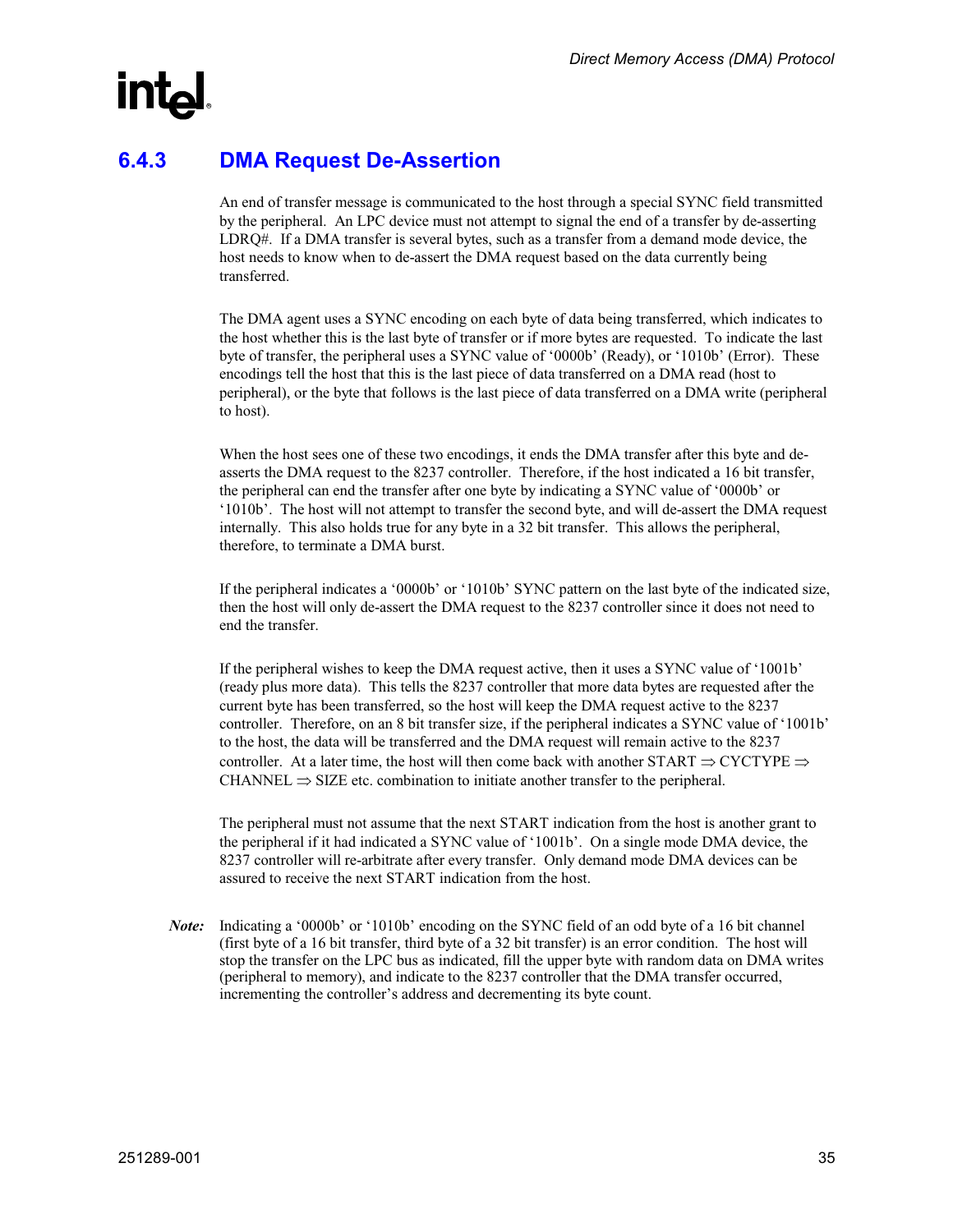

### **6.4.4 SYNC field / LDRQ# Rules**

Since DMA transfers on LPC are requested through an LDRQ# assertion message (described in Section 6.2), and are ended through a SYNC field during the DMA transfer, the peripheral must obey the following rule when initiating back-to-back transfers from a DMA channel.

The peripheral must not assert another message for 8 LCLKs after a de-assertion is indicated through the SYNC field. This is needed to allow the 8237 DMA Controller, which typically runs off a much slower internal clock, to see a message de-asserted before it is re-asserted so that it can arbitrate to the next DMA agent.

### **6.4.5 Performance Analysis**

The performance of DMA on the LPC interface is shown in the following examples:

| <b>DMA Read</b>         | <b>Driven By</b> |                | 16 Bit         | <b>32 Bit</b> |
|-------------------------|------------------|----------------|----------------|---------------|
| <b>START</b>            | Host             | 1              | 1              | 1             |
| CYCTYPE + DIR           | Host             | 1              | 1              | 1             |
| <b>CHANNEL</b>          | Host             | 1              | 1              | 1             |
| <b>SIZE</b>             | Host             | 1              | 1              | 1             |
| <b>DATA</b>             | Host             | $\overline{2}$ | 4              | 8             |
| <b>TAR</b>              | Host             | $\overline{2}$ | 4              | 8             |
| <b>SYNC</b>             | Peripheral       | 1              | $\overline{2}$ | 4             |
| <b>TAR</b>              | Peripheral       | $\overline{2}$ | 4              | 8             |
| <b>Total Clocks</b>     |                  | 11             | 18             | 32            |
| <b>Access Time (us)</b> | 0.33             | 0.54           | 0.96           |               |
| Bandwidth(MB/x)         | 3.03             | 3.70           | 4.17           |               |

#### **Table 15: DMA Read Cycle (Host to Peripheral)**

In the above example, it is assumed that when the host transfers data to the peripheral, it is ready to take it instantly and does not have to add wait states. There is a SYNC  $\Rightarrow$  TAR for every byte. This figure does not show additional latency on the host to fetch the data from main memory. Therefore, the effective bandwidth will be less than what is shown, by a factor that is determined by overall system latency.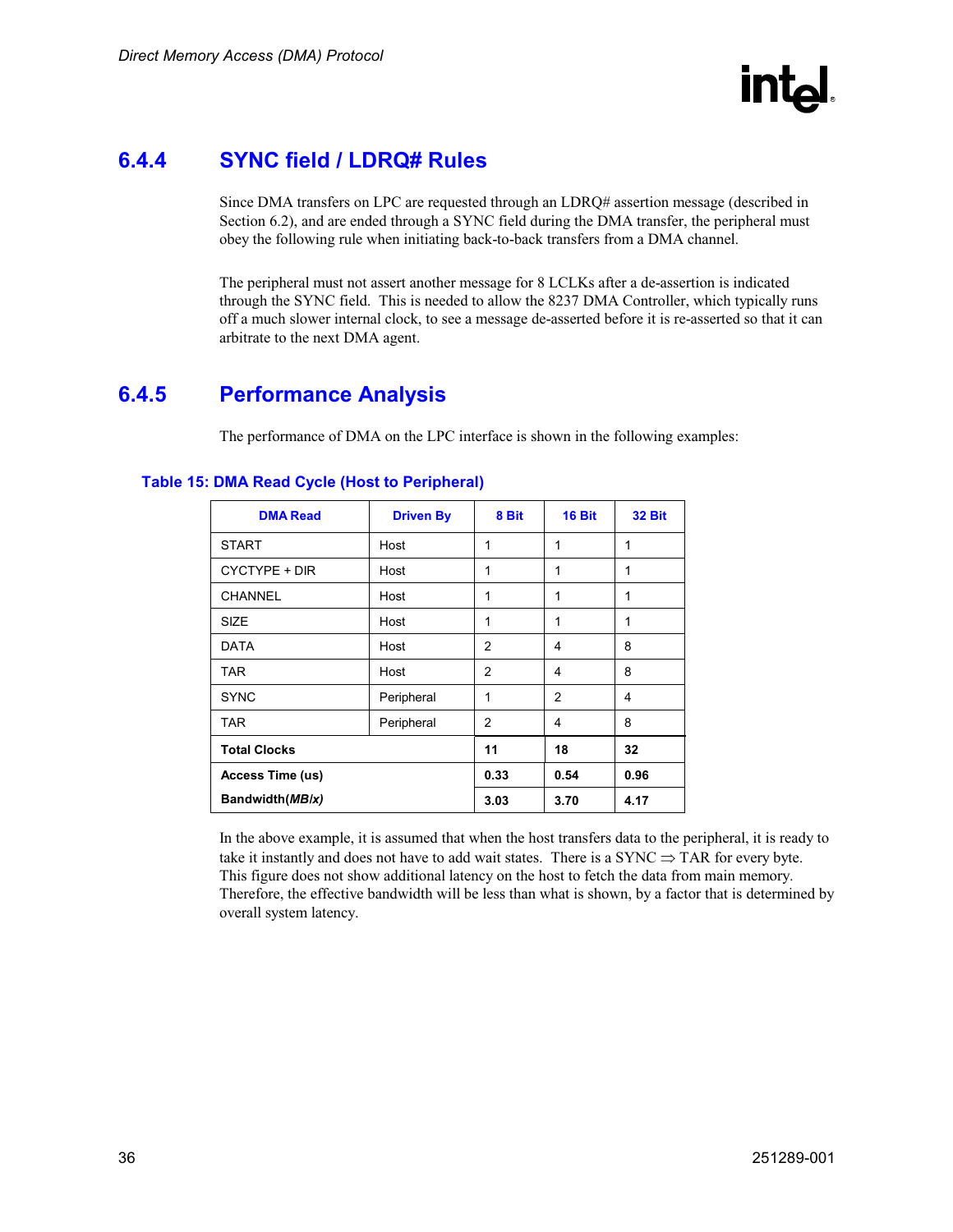# **int**

| <b>DMA Read</b>         | <b>Driven By</b> | 8 Bit          | 16 Bit         | <b>32 Bit</b>  |
|-------------------------|------------------|----------------|----------------|----------------|
| <b>START</b>            | Host             | 1              | 1              | 1              |
| CYCTYPE + DIR           | Host             | 1              | 1              | 1              |
| <b>CHANNEL</b>          | Host             | 1              | 1              | 1              |
| <b>SIZE</b>             | Host             | 1              | 1              | 1              |
| <b>TAR</b>              | Host             | $\overline{2}$ | $\overline{2}$ | $\overline{2}$ |
| <b>SYNC</b>             | Peripheral       | 1              | $\overline{2}$ | 4              |
| <b>DATA</b>             | Peripheral       | $\mathfrak{p}$ | 4              | 8              |
| TAR                     | Peripheral       | $\overline{2}$ | 2              | $\overline{2}$ |
| <b>Total Clocks</b>     |                  | 11             | 14             | 20             |
| <b>Access Time (us)</b> | 0.33             | 0.42           | 0.60           |                |
| Bandwidth(MB/x)         | 3.03             | 4.76           | 6.67           |                |

#### **Table 16: DMA Write Cycle (Peripheral to Host)**

In the above example, it is assumed that the peripheral has all data necessary to perform the transfer, and therefore does not need to add wait states. In addition, DMA writes assume that the host has enough room to take the data requested, or else it would not have asserted the transfer to begin width. For example, if it only had room to take a 16 bit transfer, it would not ask for a 32 bit transfer.

Therefore, the peripheral does not need to turn around the bus between each byte and see whether the host can accept more transfers. This increases the overall bandwidth significantly on 16 and 32 bit transfers. Once again, this example does not take into account the overall latency required to place the data from the DMA transfer into main memory, so effective bandwidth will be less than what is shown.

### **6.5 Other Notes on 16 and 32 Bit DMA**

Under default operation, the host will only perform 8 bit transfers on 8 bit channels and 16 bit transfers on 16 bit channels. In order to enable 16 and 32 bit transfers on 8 bit channels, and 32 bit transfers on 16 bit channels, the peripheral must communicate to system BIOS that larger transfer sizes are allowed. If the host has this capability, the BIOS will program the host to attempt larger transfer sizes.

The method by which this communication between host and peripheral through system BIOS is performed is beyond the scope of this specification. Since the host and peripheral are motherboard devices, no "plug-n-play" registry is required.

The peripheral must not assume that the host will be able to perform transfer sizes that are larger than the size allowed for the DMA channel, and be willing to accept a SIZE field that is smaller than what it may currently have buffered.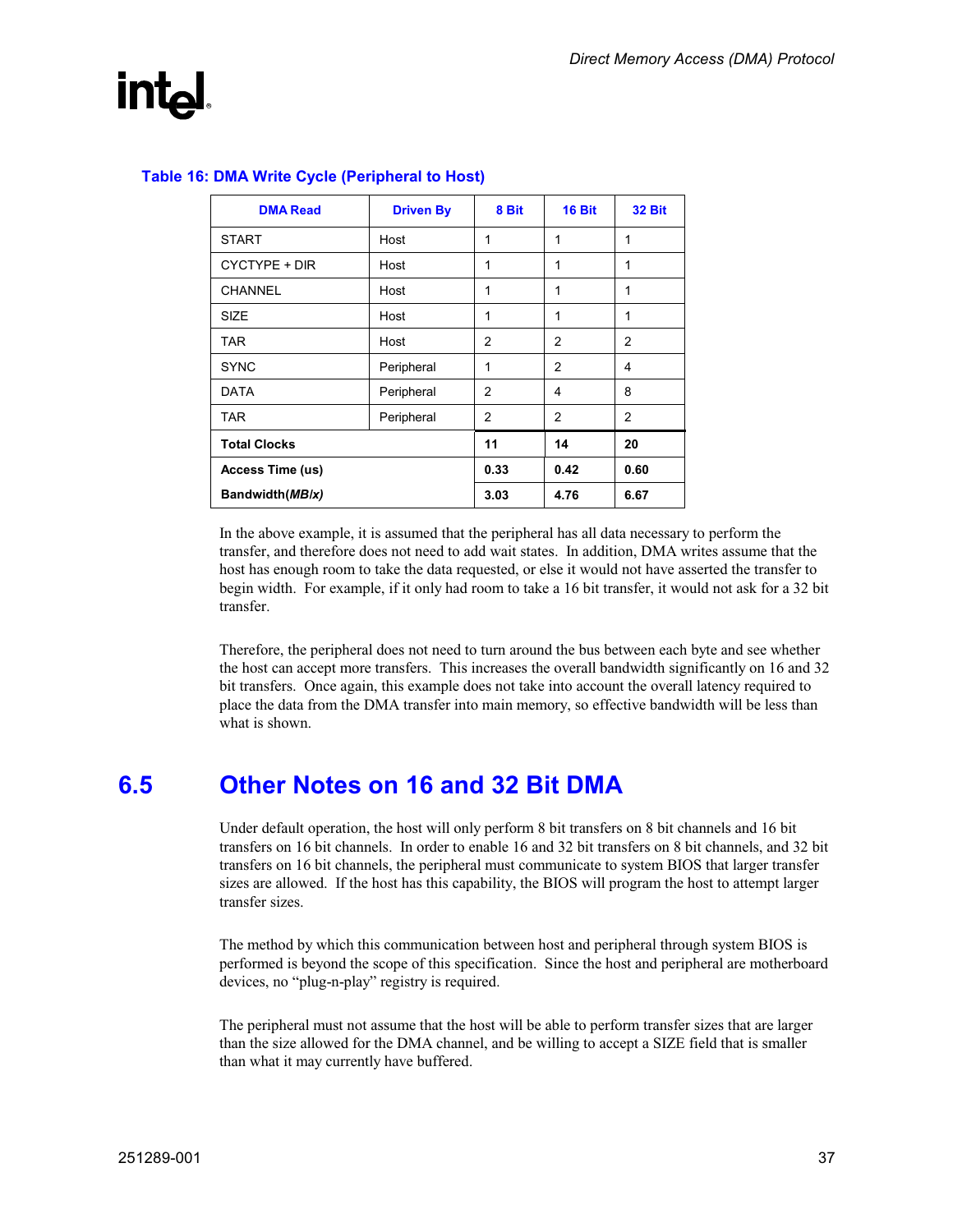

To that end, it is recommended that future devices that may appear on the LPC bus, which require higher bandwidth than 8 bit or 16 bit DMA allow, can do so with a bus mastering interface and not rely on the 8237 controller.

If the host can perform larger transfer sizes, it will attempt to do so in all cases except the following:

- For 8-bit channels  $(0 3)$ , if the buffer starts on other than a 32-bit boundary, the host will perform 8-bit transfers (1, 2, or 3 times) until it reaches a 32-bit boundary. At that point it will start attempting 32-bit transfers. This is to keep its internal buffer aligned to 32 bit memory.
- For 16-bit channels (5 7), if the buffer starts on other than a 32-bit boundary, the host will perform a 16-bit transfer, then continue with 32-bit transfers.
- For 8-bit channels  $(0 3)$ , if one byte remains prior to terminal count, the host will not attempt a 16 bit transfer. Instead it will perform an 8 bit transfer.
- For 8-bit channels  $(0 3)$ , if three bytes remain prior to terminal count, the host will not attempt to perform a 32-bit transfer. Instead, it will perform three 8-bit transfers. The last of these 8-bit transfers will have TC set.
- For 16-bit channels (5 7), if only two bytes remain prior to terminal count being reached, the host will not attempt to perform a 32-bit transfer. Instead, it will perform one 16-bit transfer with TC set.

If the peripheral performs one of the larger transfer sizes, it must not request a DMA transfer until it can transfer the number of bytes specified in its maximum size field. The one exception to this rule is when the peripheral has reached the end of its data transfer, in which case it can terminate the DMA transfer through a SYNC value of '0000b'.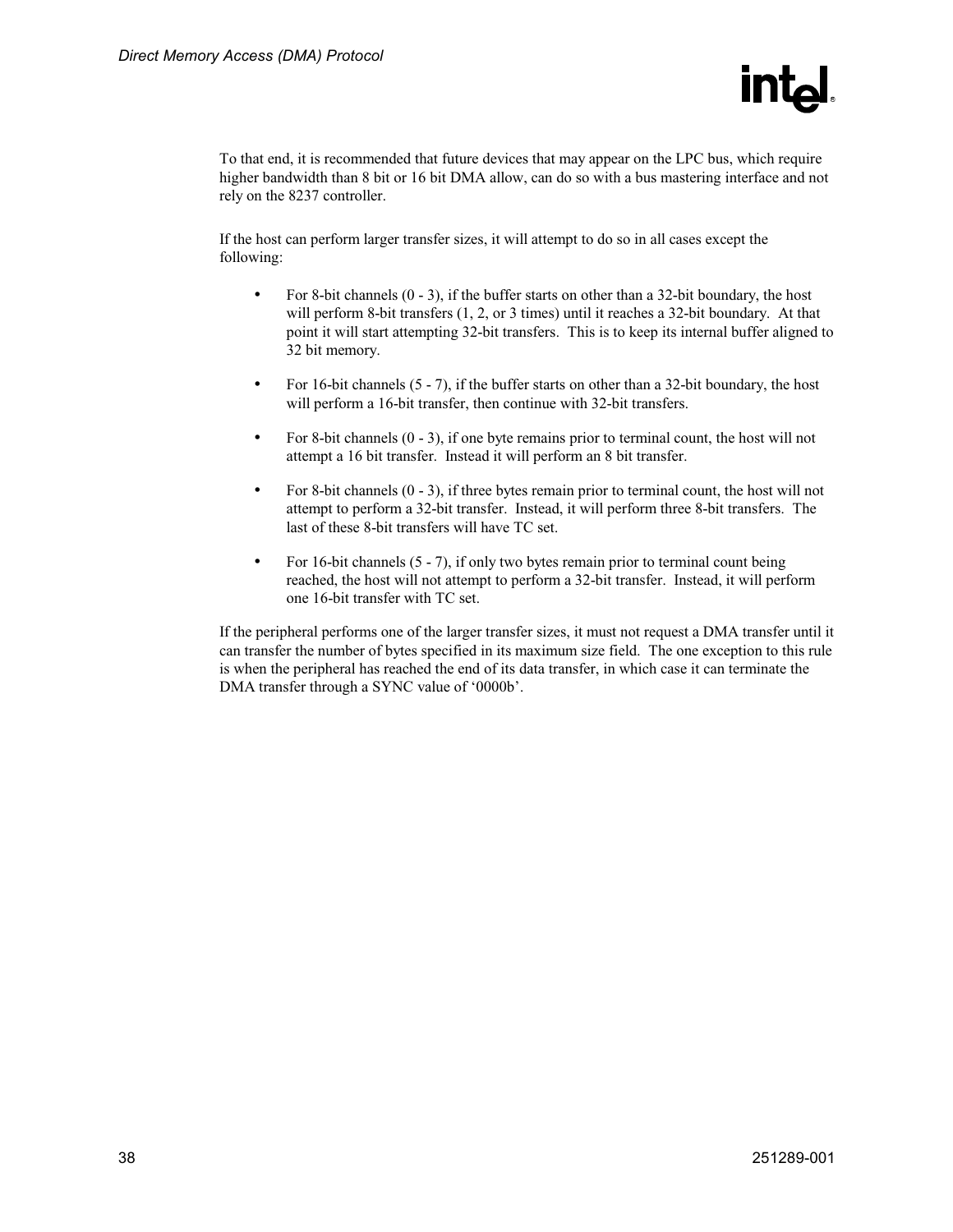# **intal**

## *7 Bus Master Protocol*

## **7.1** Introduction

The LPC interface does not support cascaded ISA master mode access on DMA channels. Bus master accesses are performed through a reserved encoding on the LDRQ# signal line of '100b'. By using this reserved encoding, a peripheral is able to create any number of bus masters, and is not limited to the number of DMA channels in the system.

## **7.2 Cycle Formats and Timing**

Bus master START fields are associated with either Bus Master 0 ('0010b') or Bus Master 1 ('0011b'). At this time, there are only two bus masters supported on the LPC interface. After sending this field, the host performs a TAR to transfer control to the peripheral.

#### **Table 17: Bus Master Cycle Field Definitions**

| <b>Field</b>            | # Clocks | <b>Comment</b>                                                                                                                                                                                                                        |          |  |  |
|-------------------------|----------|---------------------------------------------------------------------------------------------------------------------------------------------------------------------------------------------------------------------------------------|----------|--|--|
| <b>START</b>            |          | <b>Start of Cycle:</b> '0010b' or '0011b' to indicate a start of a cycle for one of<br>the two supported bus masters.                                                                                                                 |          |  |  |
| CYCTYPE +<br><b>DIR</b> |          | Cycle Type: Indicates the type of cycle. Bits (3:2) must be '01b' for<br>memory cycle or '00b' for I/O cycle. Bit 1 indicates the direction of the<br>transfer: '0b' for read, '1b' for write. Bit 0 is reserved and must be ignored. |          |  |  |
| <b>SIZE</b>             |          | Size of Transfer: Indicates the size of the transfer. Bits (3:2) are reserved<br>and must be ignored by the host.                                                                                                                     |          |  |  |
|                         |          | <b>Transfer size</b><br>LAD[1:0]                                                                                                                                                                                                      |          |  |  |
|                         |          | 00                                                                                                                                                                                                                                    | 8 bit    |  |  |
|                         |          | 01                                                                                                                                                                                                                                    | 16 bit   |  |  |
|                         |          | 10                                                                                                                                                                                                                                    | Reserved |  |  |
|                         |          | 11<br>32 bit                                                                                                                                                                                                                          |          |  |  |
| TAR                     | 2        | <b>Turn-Around Time:</b> The last component driving LAD[3:0] will drive it to<br>'1111b' during the first clock, and tri-state it during the second clock.                                                                            |          |  |  |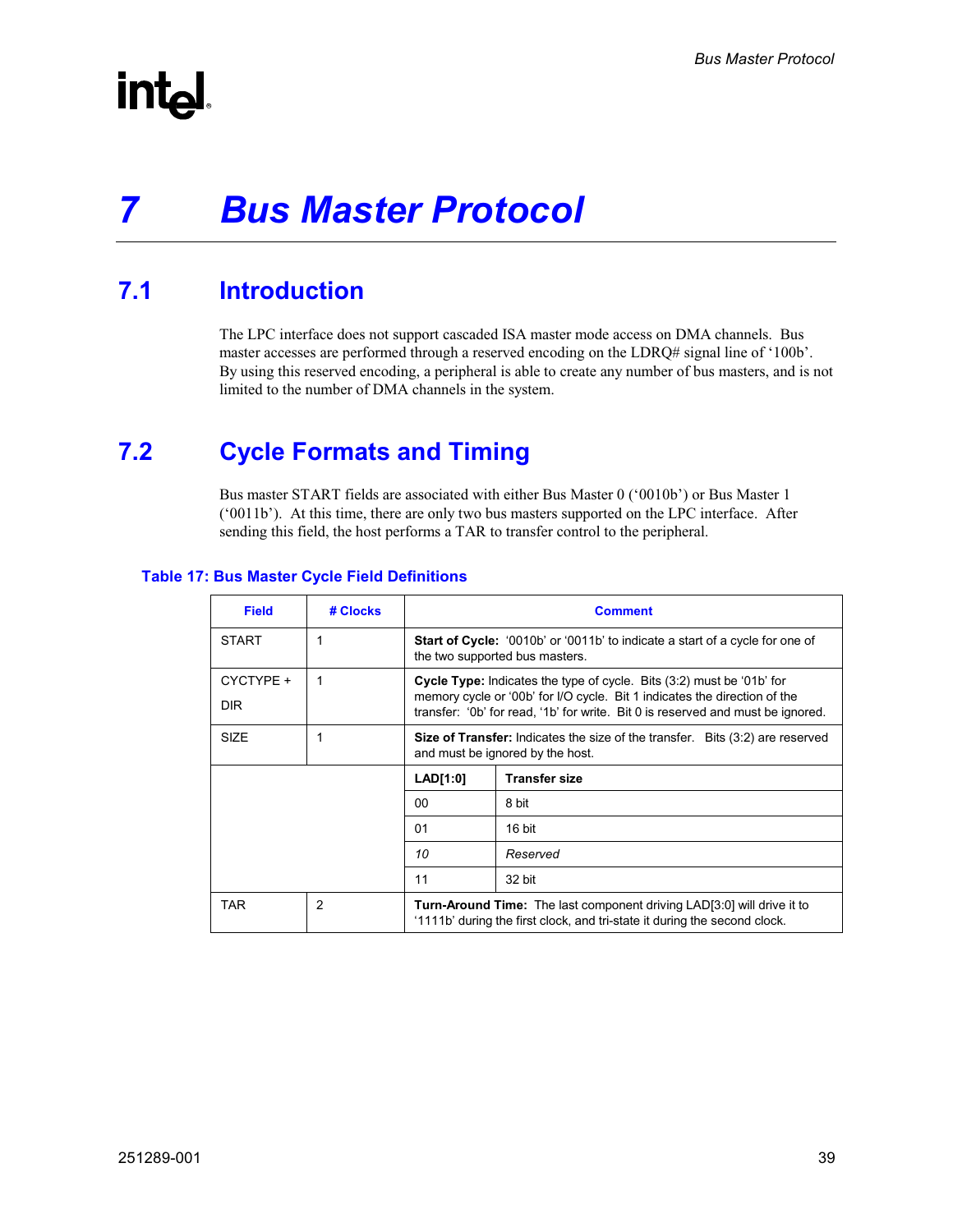## intel

| <b>Field</b> | # Clocks            | <b>Comment</b>                                                                                                                                                                                                                                                  |                              |  |  |  |
|--------------|---------------------|-----------------------------------------------------------------------------------------------------------------------------------------------------------------------------------------------------------------------------------------------------------------|------------------------------|--|--|--|
| <b>ADDR</b>  | 4 or 8              | Address Phase for I/O or Memory Cycle: This is either the 16-<br>bit I/O address or the 32-bit memory address. It is transferred<br>with the most significant nibble first. Note that the address must<br>be aligned to the size of the data transfer. Example: |                              |  |  |  |
|              |                     | <b>Transfer</b><br>Address[1:0]<br><b>Size</b>                                                                                                                                                                                                                  |                              |  |  |  |
|              |                     | 8 bits<br>XX (all combinations allowed)                                                                                                                                                                                                                         |                              |  |  |  |
|              |                     | 16 bits<br>x0 (bit 0 must be 0)                                                                                                                                                                                                                                 |                              |  |  |  |
|              |                     | 32 bits<br>00 (bits 1 and 0 must be 0                                                                                                                                                                                                                           |                              |  |  |  |
|              |                     | The examples above state that a 16-bit transfer must be 16-bit<br>aligned, and a 32-bit transfer must be 32 bit aligned.                                                                                                                                        |                              |  |  |  |
| <b>SYNC</b>  | N                   | Sync: Allows host to add wait-states. The host drives '0110b'<br>until no more wait-states are needed. At that point it will drive<br>'0000b'. All other combinations reserved.                                                                                 |                              |  |  |  |
|              |                     | <b>Bits</b>                                                                                                                                                                                                                                                     | <b>Indication</b>            |  |  |  |
|              |                     | 0000                                                                                                                                                                                                                                                            | Sync Achieved with no error. |  |  |  |
|              |                     | 0110<br>Indicates that Sync not Achieved yet, but the<br>host is driving the bus, and expects a long<br>Sync.                                                                                                                                                   |                              |  |  |  |
|              |                     | 1010<br>Special Case: peripheral indicating errors. See<br>Section 4.2.1.10 for details.                                                                                                                                                                        |                              |  |  |  |
| <b>DATA</b>  | 1, 2, or 4<br>bytes | Data Phase: Data bytes transferred with the least significant<br>nibble first (D[3:0] on LAD[3:0], then D[7:4] on LAD[3:0]). For<br>transfers greater than 1 byte, the bytes are sent with the least<br>significant byte first.                                 |                              |  |  |  |

#### **Table 17: Bus Master Cycle Field Definitions**, *continued*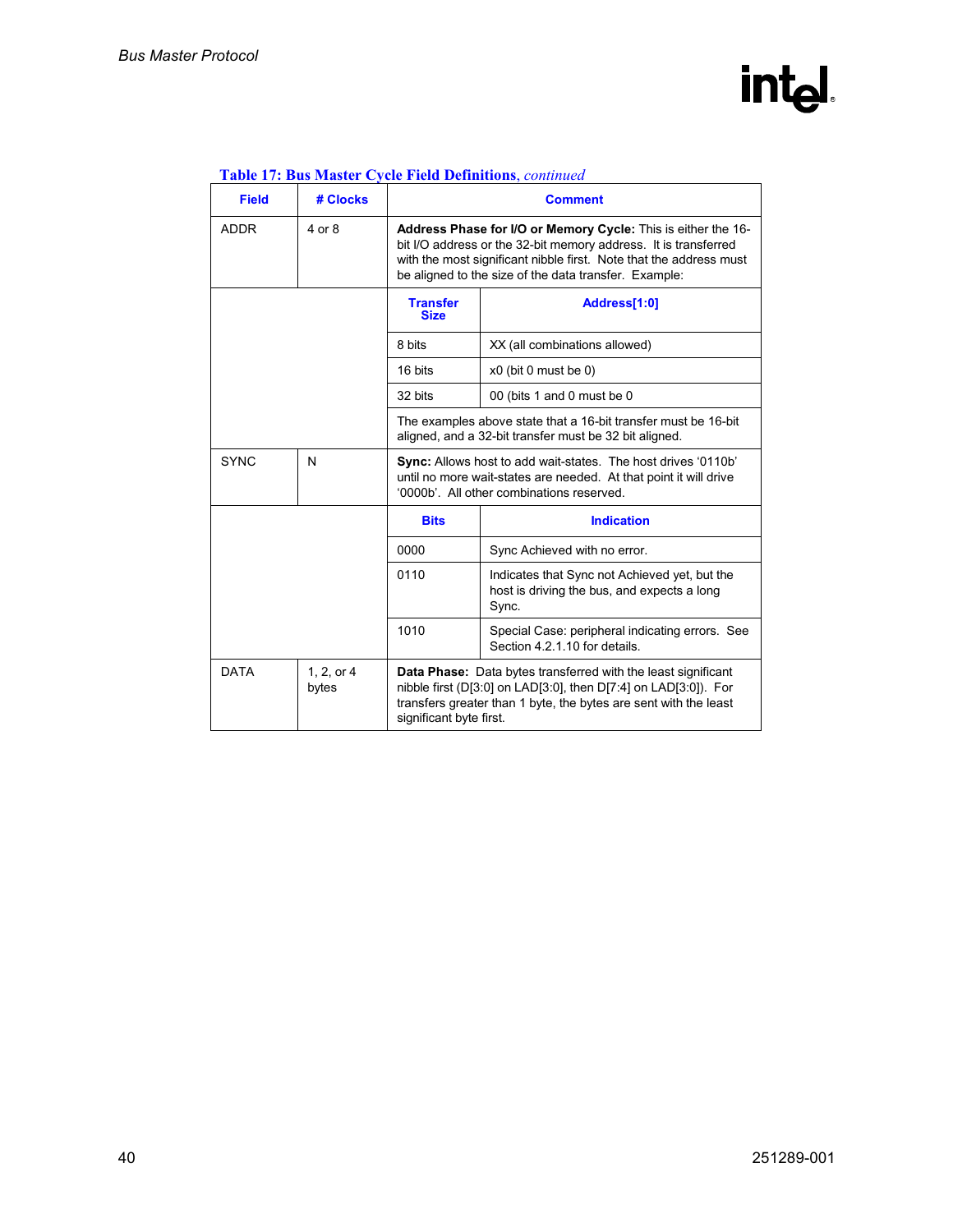# **R**

| <b>Memory Read Cycle</b> | <b>Driven By</b> | 8 Bit          | 16 Bit         | <b>32 Bit</b>  |
|--------------------------|------------------|----------------|----------------|----------------|
| <b>START</b>             | Host             | 1              | 1              | 1              |
| <b>TAR</b>               | Host             | $\overline{2}$ | $\overline{2}$ | $\overline{2}$ |
| CYCTYPE + DIR            | Peripheral       | 1              | 1              | 1              |
| <b>ADDR</b>              | Peripheral       | 8              | 8              | 8              |
| <b>SIZE</b>              | Peripheral       | 1              | 1              | 1              |
| <b>TAR</b>               | Peripheral       | $\overline{2}$ | $\overline{2}$ | $\overline{2}$ |
| <b>SYNC</b>              | Host             | 6              | 6              | 6              |
| <b>DATA</b>              | Host             | $\overline{2}$ | 4              | 8              |
| <b>TAR</b>               | Host             | 2              | $\overline{2}$ | 2              |
| <b>Total Clocks</b>      |                  | 25             | 27             | 31             |
| Access Time (us)         | 0.75             | 0.81           | 0.93           |                |
| Bandwidth(MB/x)          |                  | 1.33           | 2.47           | 4.30           |

#### **Table 18: Peripheral Initiated Memory Read Cycle**

In the example above, 6 clocks were chosen as the wait states initiated by the host. This assumption is based upon a reasonable amount of time to communicate the address up to a PCI bus and receive a read response. This can be much longer in a heavily loaded system, and it most certainly will not be shorter.

#### **Table 19: Peripheral Initiated Memory Write Cycle**

| <b>Memory Write Cycle</b> | <b>Driven By</b> | 8 Bit          | 16 Bit         | <b>32 Bit</b>  |
|---------------------------|------------------|----------------|----------------|----------------|
| <b>START</b>              | Host             | 1              | 1              | 1              |
| <b>TAR</b>                | Host             | $\overline{2}$ | 2              | 2              |
| CYCTYPE + DIR             | Peripheral       | 1              | 1              | 1              |
| <b>ADDR</b>               | Peripheral       | 8              | 8              | 8              |
| <b>SIZE</b>               | Peripheral       | 1              | 1              | 1              |
| <b>DATA</b>               | Peripheral       | $\overline{2}$ | 4              | 8              |
| <b>TAR</b>                | Peripheral       | 2              | $\mathfrak{p}$ | $\mathfrak{p}$ |
| <b>SYNC</b>               | Host             | 6              | 6              | 6              |
| <b>TAR</b>                | Host             | 2              | 2              | 2              |
| <b>Total Clocks</b>       |                  | 25             | 27             | 31             |
| Access Time (us)          | 0.75             | 0.81           | 0.93           |                |
| Bandwidth(MB/x)           |                  | 1.33           | 2.47           | 4.30           |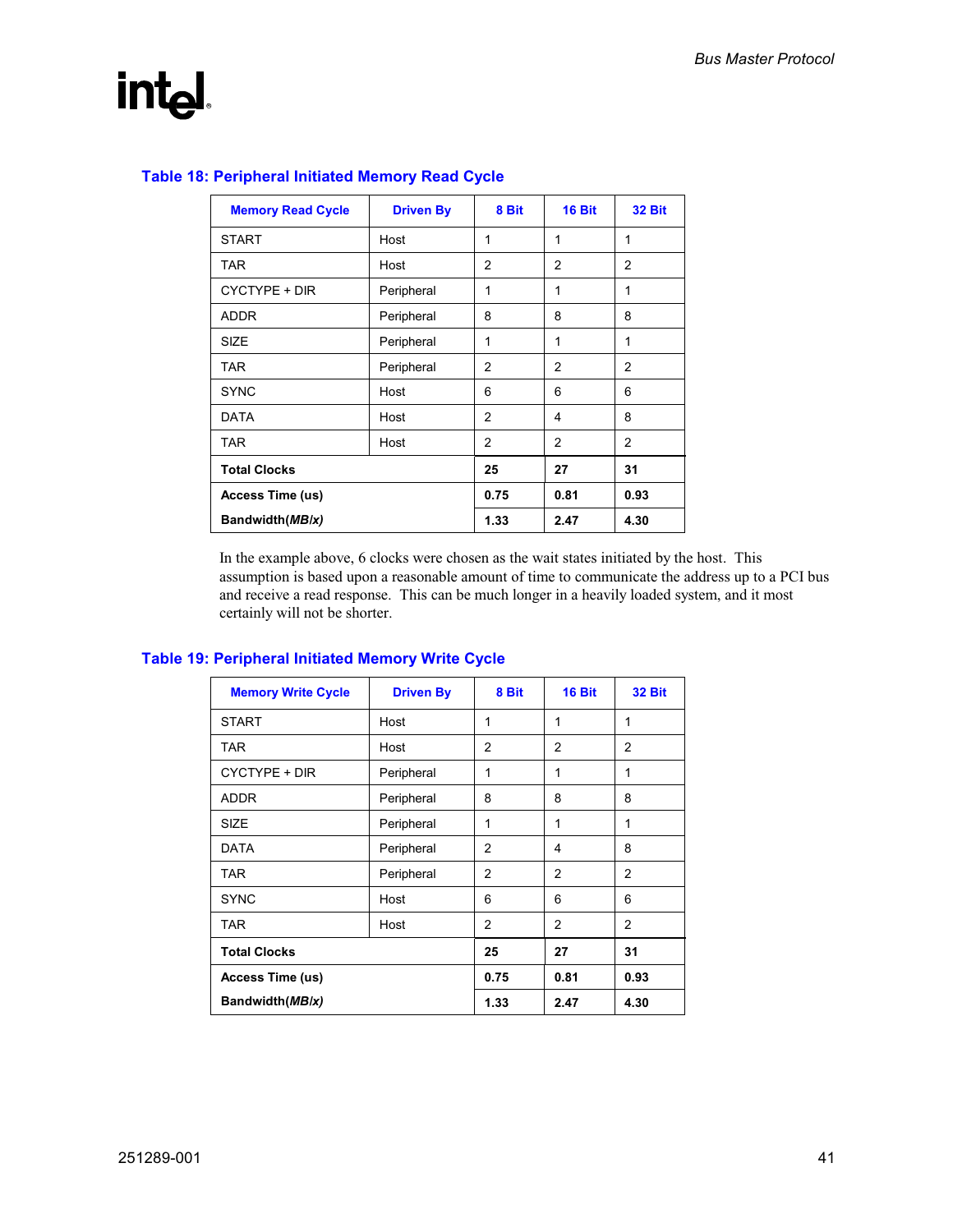## intel **R**

| <b>I/O Read Cycle</b> | <b>Driven By</b> | 8 Bit          | 16 Bit | <b>32 Bit</b>  |
|-----------------------|------------------|----------------|--------|----------------|
| <b>START</b>          | Host             | 1              | 1      | 1              |
| <b>TAR</b>            | Host             | 2              | 2      | $\overline{2}$ |
| CYCTYPE + DIR         | Peripheral       | 1              | 1      | 1              |
| <b>ADDR</b>           | Peripheral       | 4              | 4      | 4              |
| <b>SIZE</b>           | Peripheral       | 1              | 1      | 1              |
| <b>TAR</b>            | Peripheral       | 2              | 2      | $\overline{2}$ |
| <b>SYNC</b>           | Host             | 6              | 6      | 6              |
| <b>DATA</b>           | Host             | $\overline{2}$ | 4      | 8              |
| <b>TAR</b><br>Host    |                  | $\overline{2}$ | 2      | $\overline{2}$ |
| <b>Total Clocks</b>   | 21               | 23             | 27     |                |
| Access Time (us)      | 0.63             | 0.69           | 0.81   |                |
| Bandwidth(MB/x)       | 1.59             | 2.90           | 4.94   |                |

#### **Table 20: Peripheral Initiated I/O Read Cycle**

### **Table 21: Peripheral Initiated I/O Write Cycle**

| <b>I/O Write Cycle</b> | <b>Driven By</b> |                | 16 Bit         | <b>32 Bit</b>  |
|------------------------|------------------|----------------|----------------|----------------|
| <b>START</b>           | Host             | 1              | 1              | 1              |
| <b>TAR</b>             | Host             | $\overline{2}$ | $\overline{2}$ | $\overline{2}$ |
| CYCTYPE + DIR          | Peripheral       | 1              | 1              | 1              |
| <b>ADDR</b>            | Peripheral       | 4              | 4              | 4              |
| <b>SIZE</b>            | Peripheral       | 1              | 1              | 1              |
| <b>DATA</b>            | Peripheral       | $\overline{2}$ | 4              | 8              |
| <b>TAR</b>             | Peripheral       | $\overline{2}$ | $\overline{2}$ | $\overline{2}$ |
| <b>SYNC</b>            | Host             | 6              | 6              | 6              |
| <b>TAR</b>             | Host             | $\overline{2}$ | 2              | $\overline{2}$ |
| <b>Total Clocks</b>    | 21               | 23             | 27             |                |
| Access Time (us)       | 0.63             | 0.69           | 0.81           |                |
| Bandwidth(MB/x)        | 1.59             | 2.90           | 4.94           |                |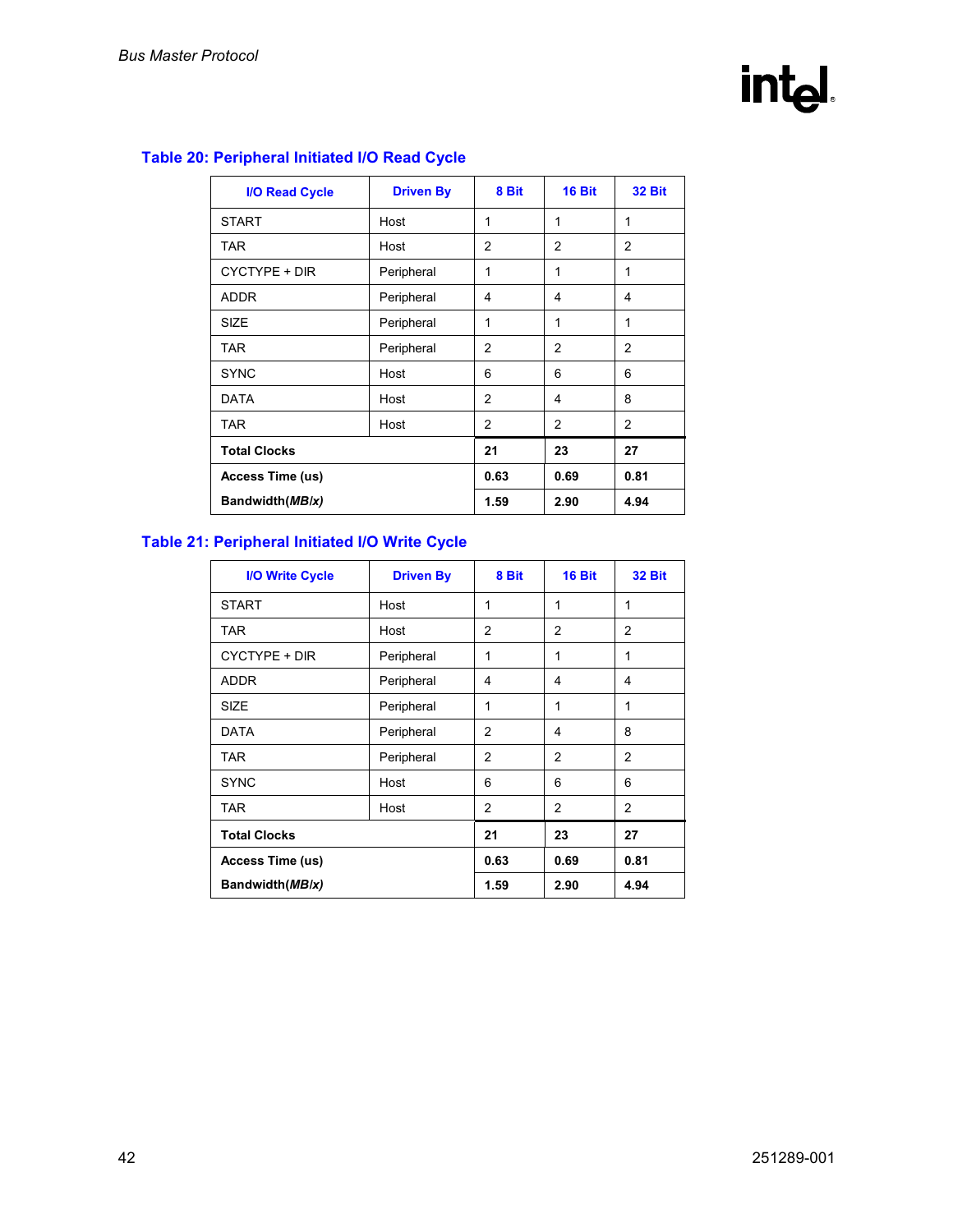# **int**

## **7.3 Request Assertion Rules**

When asserting bus master requests, peripherals use the LDRQ# line and send an encoding of '100b'. After sending this message, the LDRQ# line must not assert another LDRQ# message of '100b' until the peripheral is granted with a bus master request. It may still send messages for DMA channels.

Once a bus master channel is granted, it may send another LDRQ# message. It may send another message one LCLK after driving the 'CYCTYPE + DIR' field.

Bus master requests are never lost. If a peripheral is granted, and it has no data to transfer, it must perform a read cycle that is supported by the host to ensure that it does not corrupt data. For example, if the host only supports bus master memory cycles, it must perform a memory read.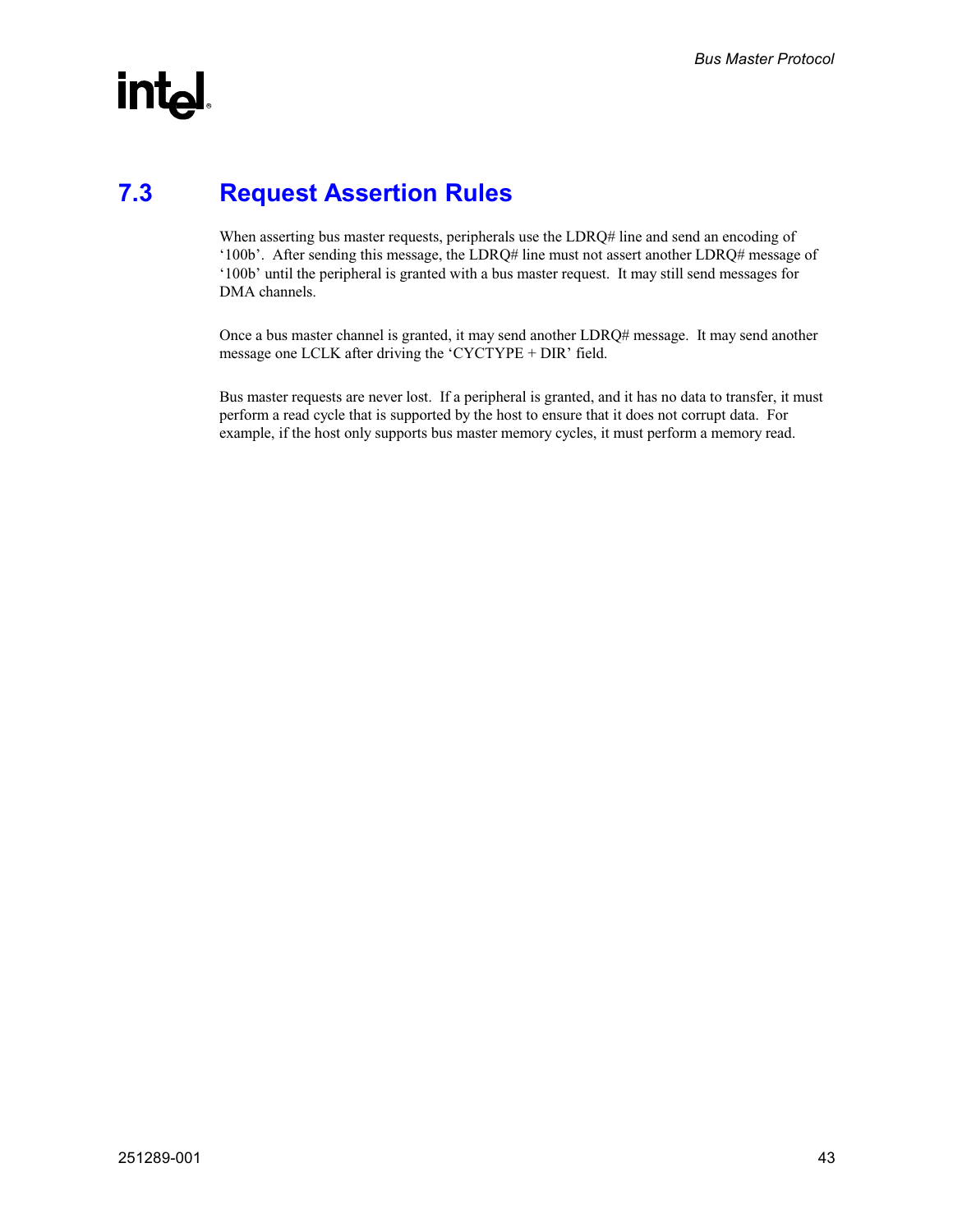## intel.

This page is intentionally left blank.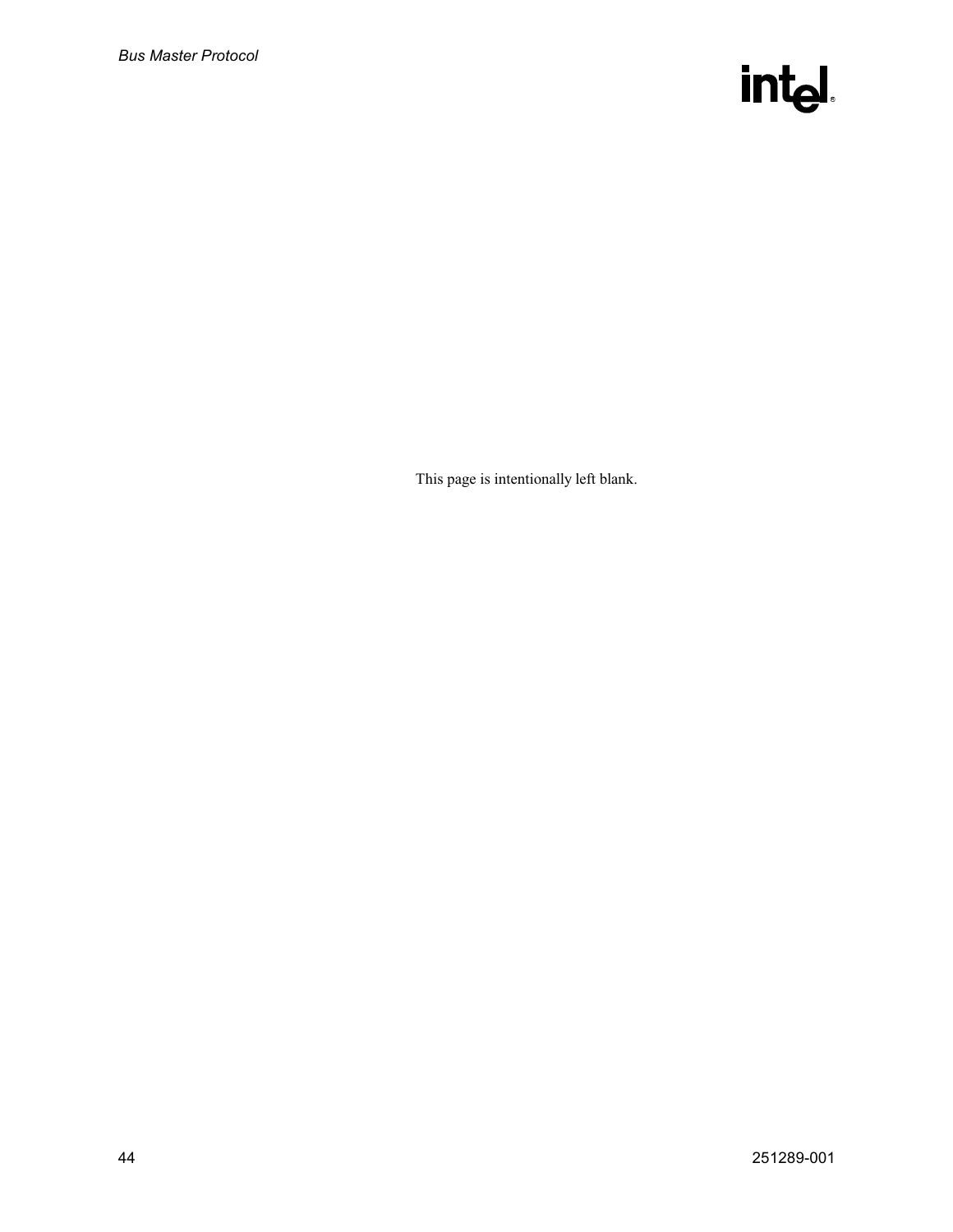## *8 Power Management*

### **8.1 CLKRUN# Protocol**

In some low-power states, the LCLK may be stopped. To restart it, the peripheral should assert the PCI CLKRUN# signal. This will be required to drive the LDRQ# signal active. The protocol is defined in further detail in the PCI 2.3 specification.

Once a peripheral has started an LDRQ# sequence, the host must not de-assert CLKRUN# causing the clock to stop.

### **8.2 LPCPD# Protocol**

The general timings to enter and exit the power down state are shown in Figure 9. Note that these timings only apply to entry and exit of low-power states. See Section 9 below for details on system reset characteristics.

Prior to going to a low-power state, the system will assert the LPCPD# signal. It will be asserted at least 30 microseconds prior to the LCLK# signal stopping low and the other host LPC I/F output signals being tri-stated or driven low.

Upon recognizing LPCPD# asserted, there will be no further transactions on the LPC interface. The peripherals should drive the LDRQ# signal low or tri-state, and do so until LPCPD# is deasserted. This is to prevent the peripherals from driving the LPC interface signals high into a potentially powered-down host.

Upon recognizing LPCPD# de-asserted, the peripheral should drive its LDRQ# signal high.

After LPCPD# is de-asserted, the LPC interface may be reset dependent upon the characteristics of system reset signal connected to LRESET#. Note that if some logic within the peripheral was used to wake the system from the low-power state, that logic should not be reset by LRESET#. Instead, if some type of reset is needed for the waking logic, it should be reset through software mechanisms.

The peripheral must asynchronously recognize LPCPD# going active (it may not meet setup times to LCLK). However, it can sample with LCLK, since it will be running for at least 30 microseconds (after LPCPD# goes low). The peripheral must asynchronously recognize LPCPD# going inactive. However, it can sample with LCLK, since it will be running for more than 30 microseconds prior to LPCPD# going high. From the time LPCPD# is recognized active until LPCPD# is recognized inactive, the peripheral should ignore LCLK.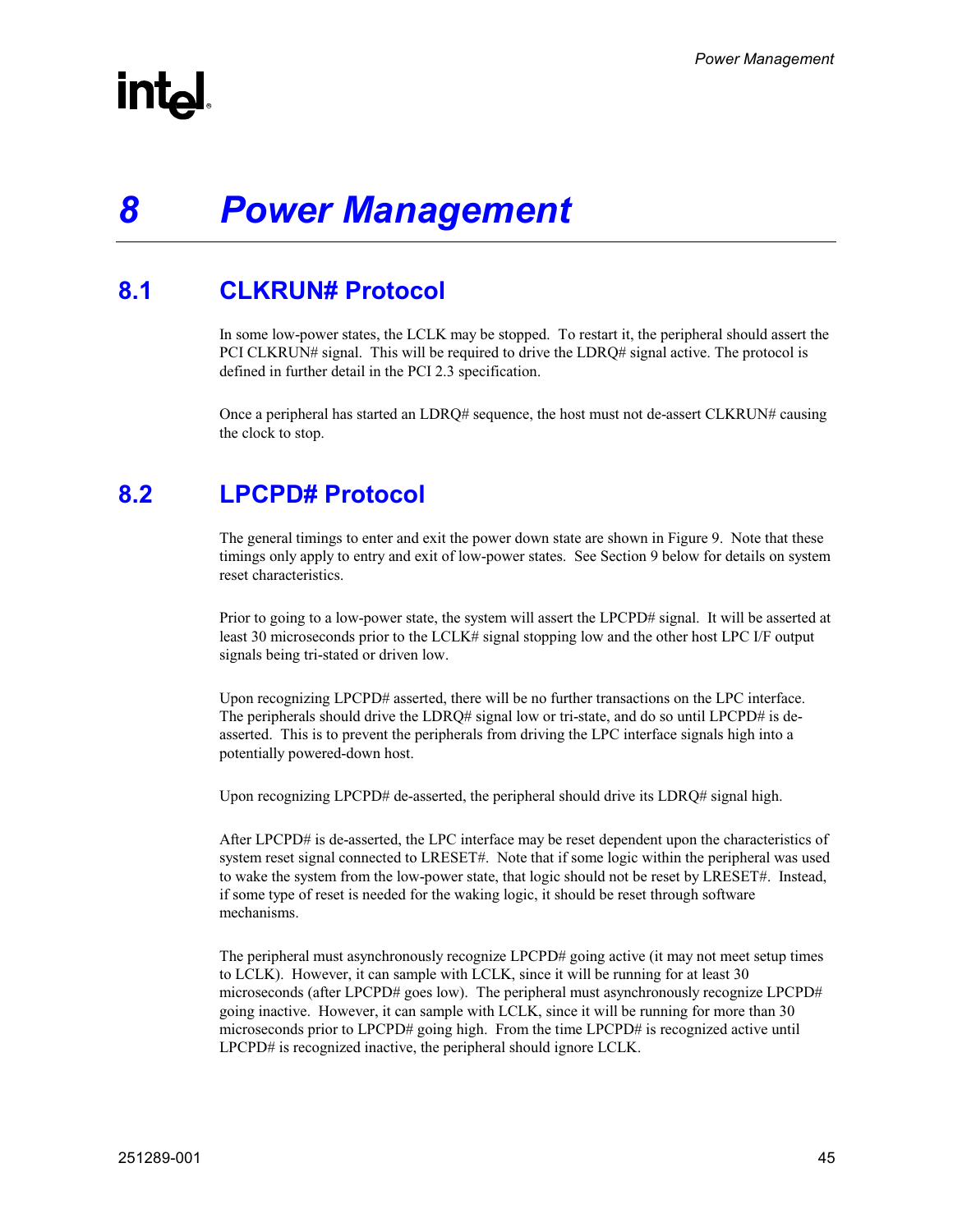



#### **Figure 9: Timing for Entering and Exiting the Power Down State**

(Note this diagram assumes LRESET# is asserted which is system specific and not required.)

### **8.3 LPME# Usage**

LPME# should not be connected to the PCI bus PME# signal in typical PCI based systems. This is because LPC devices do not typically implement the PCI Power Management Configuration Space which is required of PCI devices.

## **8.4 Lower Voltages**

In the future, the LPC I/F may move to using lower voltages for the various signals. This is undefined at this time.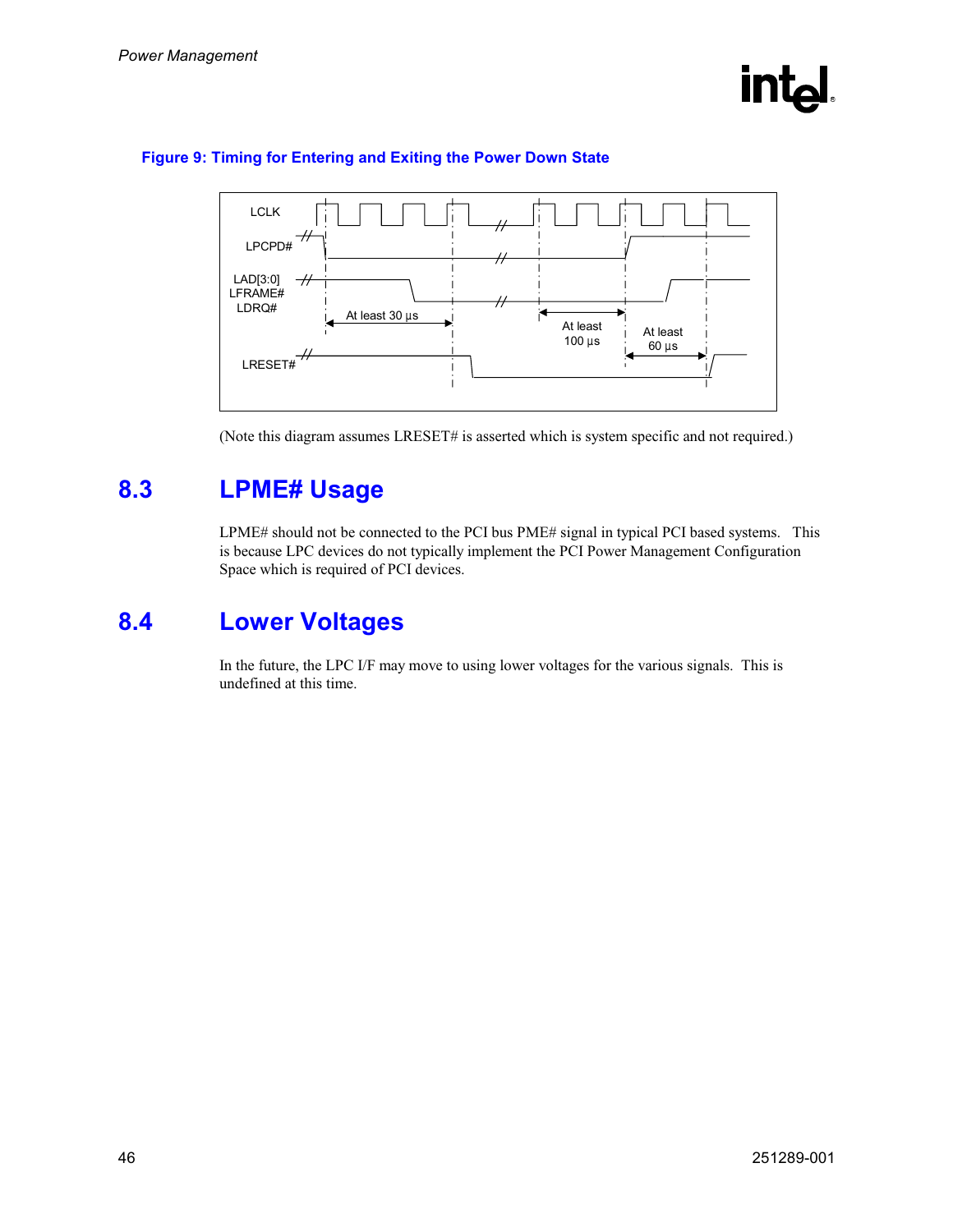# **inte**

## *9 Reset Policy*

The behavior of the LPC interface and timings of LRESET# are different for general system reset than for entry or exit from a low power state.

The host and peripherals must obey the following rules:

- 1. When LRESET# de-asserts, the clock is assumed to be running. The exact number of clocks will be the same as for the PCI specification.
- 2. When LRESET# is asserted, the host will behave as follows:
	- LFRAME# will be driven high
	- LAD[3:0] will be tri-stated
	- LDRQ[n]# is ignored
- 3.When LRESET# is asserted, peripherals will behave as follows:
	- LFRAME# can be ignored
	- LAD[3:0] will be tri-stated
	- LDRQ[n]# will be driven high

LRESET# assertion for general system reset may occur at any time and may be asynchronous to LCLK. There is no guaranteed LPCPD# to LRESET# timing relationship when entering a system reset condition.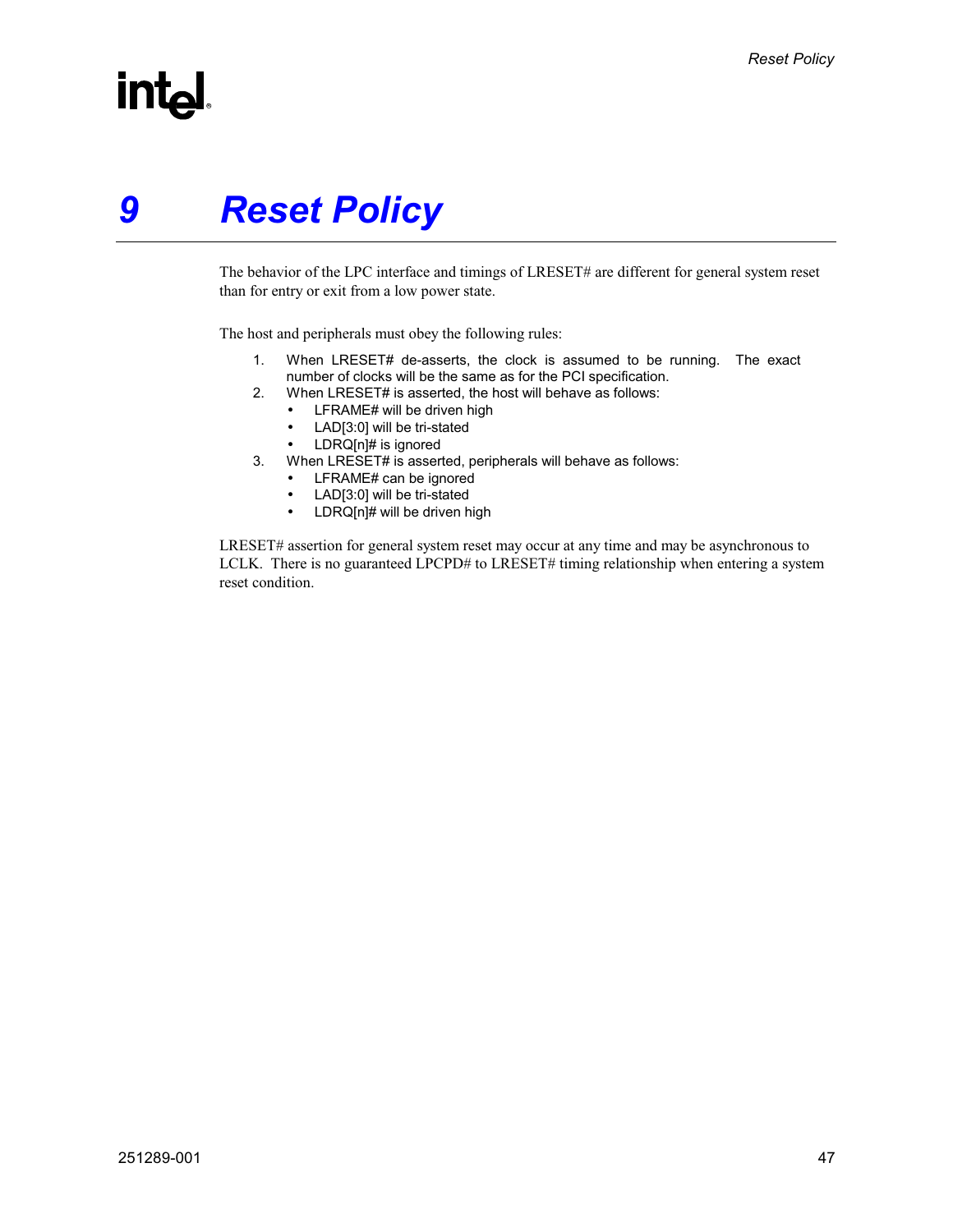## intel

This page is intentionally left blank.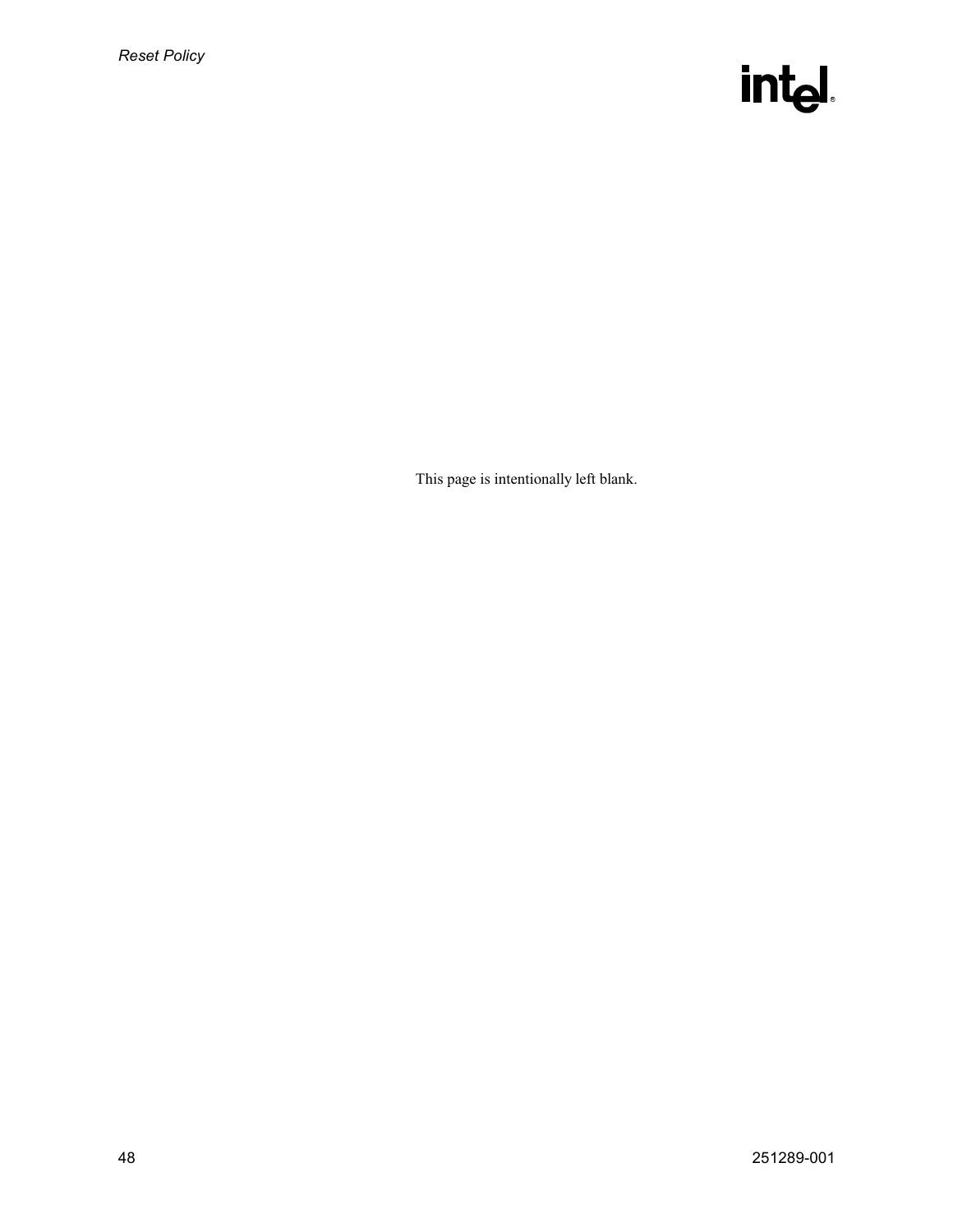# **inte**

## *10 Electrical Specification*

## **10.1 LAD[3:0] / LFRAME# / LDRQ# / SERIRQ / LPME#**

The AC and DC specifications for these signals are identical to those defined in Section 4.2.2 of the "PCI Local Bus Specification, Rev 2.3". That section contains the specifications for the 3.3V PCI signaling environment.

LAD[3:0] must go high during the TAR phase. The last device driving the LAD[3:0] is responsible to drive the signals high during the first clock of the TAR phase. During the 2nd clock, LAD[3:0] is floated and maintained high by weak pull-up resistors (see Section 10.4 below).

LDRQ# is an output from the peripherals and an input on the host. A separate weak pull-up resistor (see Section 10.4 below) or direct connect to Vcc will be required on each unconnected LDRQ# to make sure they do not accidentally go low when no devices are connected.

### **10.2 LPCPD# / LSMI#**

The LPCPD# signal is driven by the host as a 3.3V output. Its electrical characteristics are given in Table 22 below.

| <b>Parameter</b>                     | <b>Device</b> | Min<br>Max |               | <b>Units</b> |  |
|--------------------------------------|---------------|------------|---------------|--------------|--|
| VOL                                  | Host          |            | 0.4           | ν            |  |
| V <sub>OH</sub>                      | Host          | 2.5        |               | v            |  |
| $V_{IL}$                             | Device        | $-0.5$     | 0.8           | v            |  |
| V <sub>IH</sub>                      | Device        | 2          | $Vcc^* + 0.5$ | V            |  |
| * System Dependent Vcc specification |               |            |               |              |  |

#### **Table 22: LPCPD# Electrical Characteristics**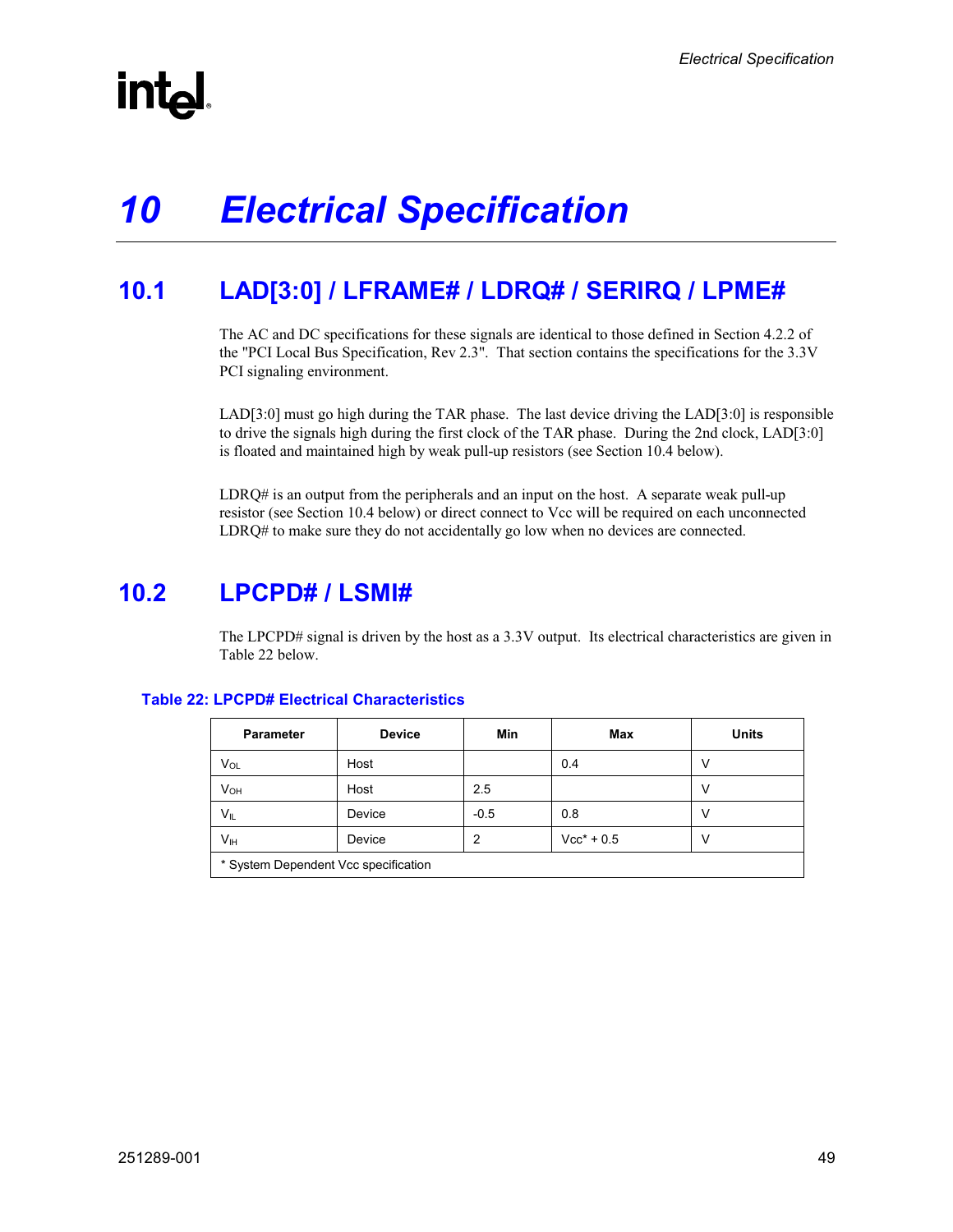

The LSMI# signal is driven by the device to host. Its electrical characteristics are given in Table 23 below:

| <b>Parameter</b>                     | <b>Device</b> | Min    | Max           | <b>Units</b> |  |
|--------------------------------------|---------------|--------|---------------|--------------|--|
| $V_{IL}$                             | Host          | $-0.5$ | 0.8           |              |  |
| $V_{IH}$                             | Host          | 1.5    | $Vcc^* + 0.5$ |              |  |
| VOL                                  | Device        |        | 0.4           |              |  |
| <b>V<sub>OH</sub></b>                | Device        | 2.0    |               | V            |  |
| * System Dependent Vcc specification |               |        |               |              |  |

#### **Table 23: LSMI# Electrical Characteristics**

**10.3 LRESET# / LCLK / CLKRUN#**

All the other LPC I/F signals are connected to other PCI signals that are system dependent. The peripherals on the LPC I/F should be designed to handle the same signaling levels (such as 5V or 3.3V) as would otherwise be supported in the system.

For example, if the system uses 5V signaling for the PCI Reset and Clock signals, then the peripheral on the LPC I/F should be 5V tolerant. If the system uses 3.3V signaling for the PCI Reset and Clock, then the peripheral on the LPC I/F must be able to recognize the 3.3V signaling levels.

### **10.4 Signal Pull-Up Requirements**

The LAD[3:0] signals require pull-up resistors to maintain their state during the turnaround (TAR) periods of a cycle.

The LDRQ[1:0] signals require pull-ups if they are not connected to a LPC peripheral device. This will keep them in the inactive state.

See Table 24 below for recommended pull-up values. Some host devices will incorporate these pull-ups internally. Other signals may or may not require pull-up resistors, dependent on the specific system implementation.

#### **Table 24: Recommended Pull-Up Values**

| <b>Signal Name</b> | Pull-Up        |  |  |
|--------------------|----------------|--|--|
| LAD[3:0]           | 15k - 100k ohm |  |  |
| $LDRQ[1:0]\#$      | 15k - 100k ohm |  |  |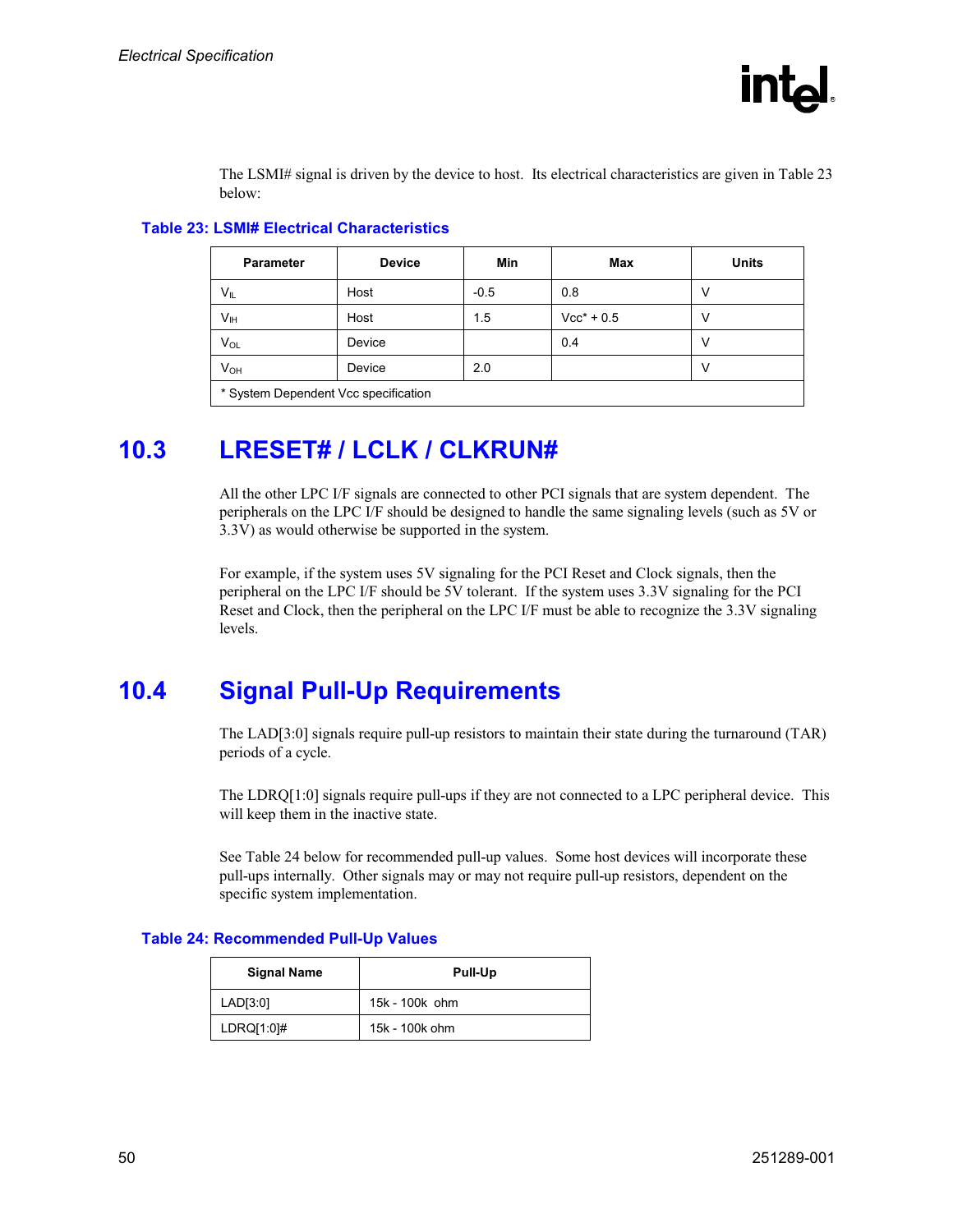# <u>intم</u>

## *11 Host / Peripheral Configuration*

## **11.1 Plug and Play**

Peripherals on the LPC I/F are assumed to be configured using motherboard or ACPI configuration techniques rather than PCI or ISA plug-n-play protocols. One method is to have a fixed configuration space, such as an index and data register, that can be used to program various parameters for the peripheral. To avoid conflicts, the peripheral should use I/O locations typically reserved for motherboard devices (such as 0000h-00FFh).

### **11.2 Host Decode Ranges**

In order to allow the I/O and memory mapped cycles to go from the PCI bus to the LPC I/F, decoders will be needed in the host. Table 25 shows decode ranges that can be built into the host if necessary. The requirements for host implementations of these ranges are system specific.

#### **Table 25: Legacy Host Decode Ranges**

| <b>Device</b>                      | # Ranges                         | <b>I/O Ranges</b>                                                                                |
|------------------------------------|----------------------------------|--------------------------------------------------------------------------------------------------|
| Parallel Port                      | 1 of 3 ranges                    | 378h-37Fh (+ 778h-77Fh for ECP)                                                                  |
|                                    |                                  | 278h-27Fh (+ 678h-67Fh for ECP)<br>See note 1 below                                              |
|                                    |                                  | 3BCh-3BFh (+ 7BCh-7BFh for ECP)                                                                  |
| Serial Ports                       | 2 of 8 ranges                    | 3F8h-3FFh, 2F8h-2FFh, 220h-227h, 228h-22Fh,<br>238h-23Fh, 2E8h-2EFh, 338h-33Fh, 3E8h-3EFh        |
| Audio                              | 1 of 4 ranges                    | SoundBlaster* compatible:                                                                        |
|                                    |                                  | 220h-233h, 240-253h, 260h-273h, 280h-293h                                                        |
| <b>MIDI</b>                        | 1 of 4 ranges                    | 300h-301h, 310h-311h, 320h-321h, 330h-331h                                                       |
| <b>MSS</b>                         | 1 of 4 ranges                    | 530h-537h, 604h-60Bh, E80h-E87, F40h-F47h                                                        |
| FDC.                               | 1 of 2 ranges                    | 3F0h-3F7h or 370h-377h                                                                           |
| <b>Game Ports</b>                  | 21-byte ranges                   | Each mapped to any one byte in the 200h-20Fh<br>range.                                           |
| Wide Generic                       | 16-bit base address<br>register. | Can be mapped anywhere in lower 64kB. AC'97<br>and other configuration registers are expected to |
|                                    | 512 bytes wide                   | be mapped to this range. It is wide enough to allow<br>many unforeseen devices to be supported.  |
| <b>KBC</b>                         | 60h and 64h                      |                                                                                                  |
| <b>ACPI Embedded</b><br>Controller | 62h and 66h                      |                                                                                                  |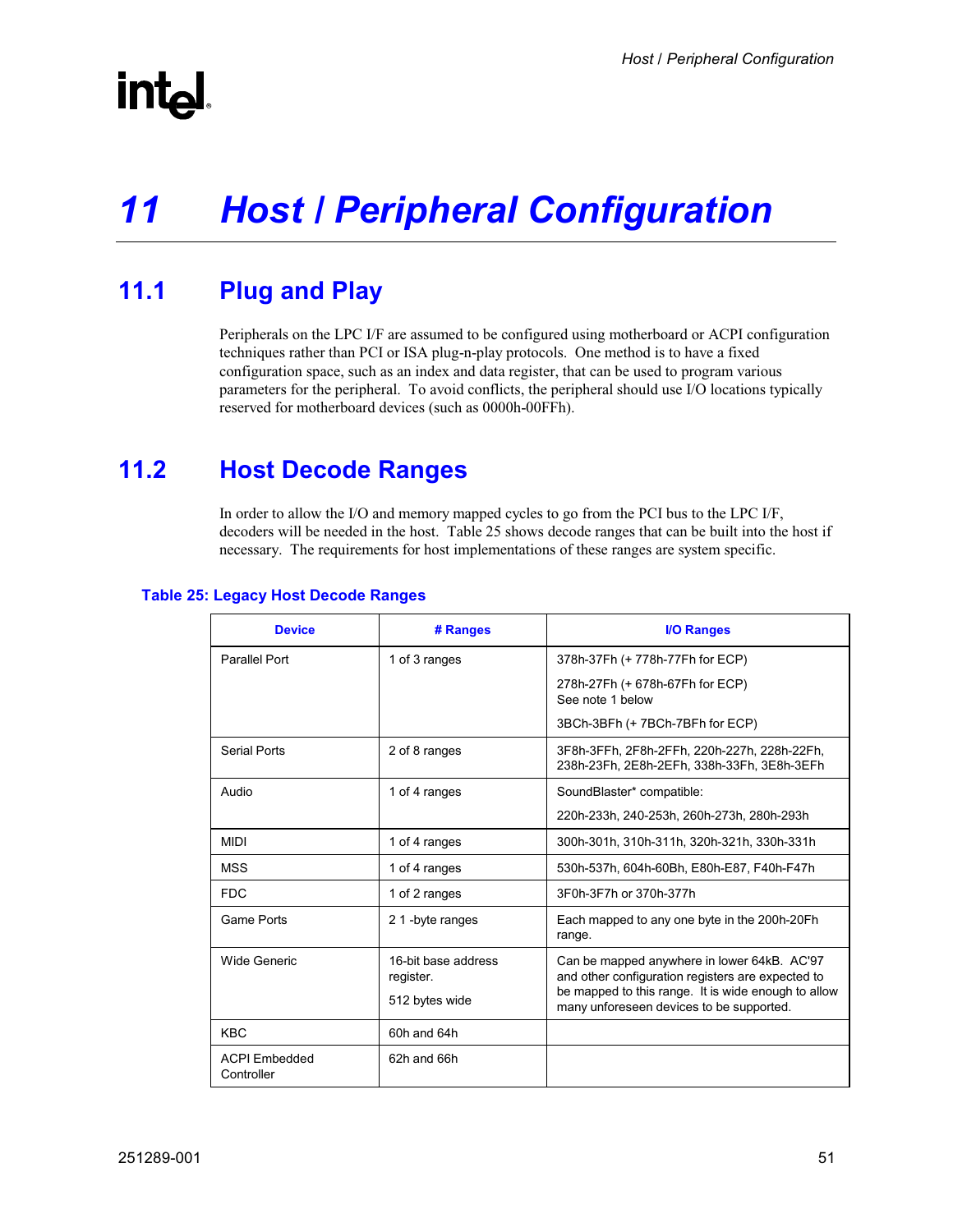

| <b>Device</b>                        | # Ranges    | <b>I/O Ranges</b> |
|--------------------------------------|-------------|-------------------|
| Ad-Lib                               | 388h - 389h |                   |
| Super I/O Configuration              | 2Eh - 2Fh   |                   |
| Alternate Super I/O<br>Configuration | 4E - 4Fh    |                   |

1.279h is Read-Only.Writes to 279h are forwarded to ISA for PnP.

## **11.3 Bus Master START Fields**

Bus Masters have a unique START field indicating their grant. In this specification, two bus masters are defined, with start fields of '0010b' and '0011b'. The peripheral must be programmed by BIOS so that it knows which START field is its start field on a bus master request.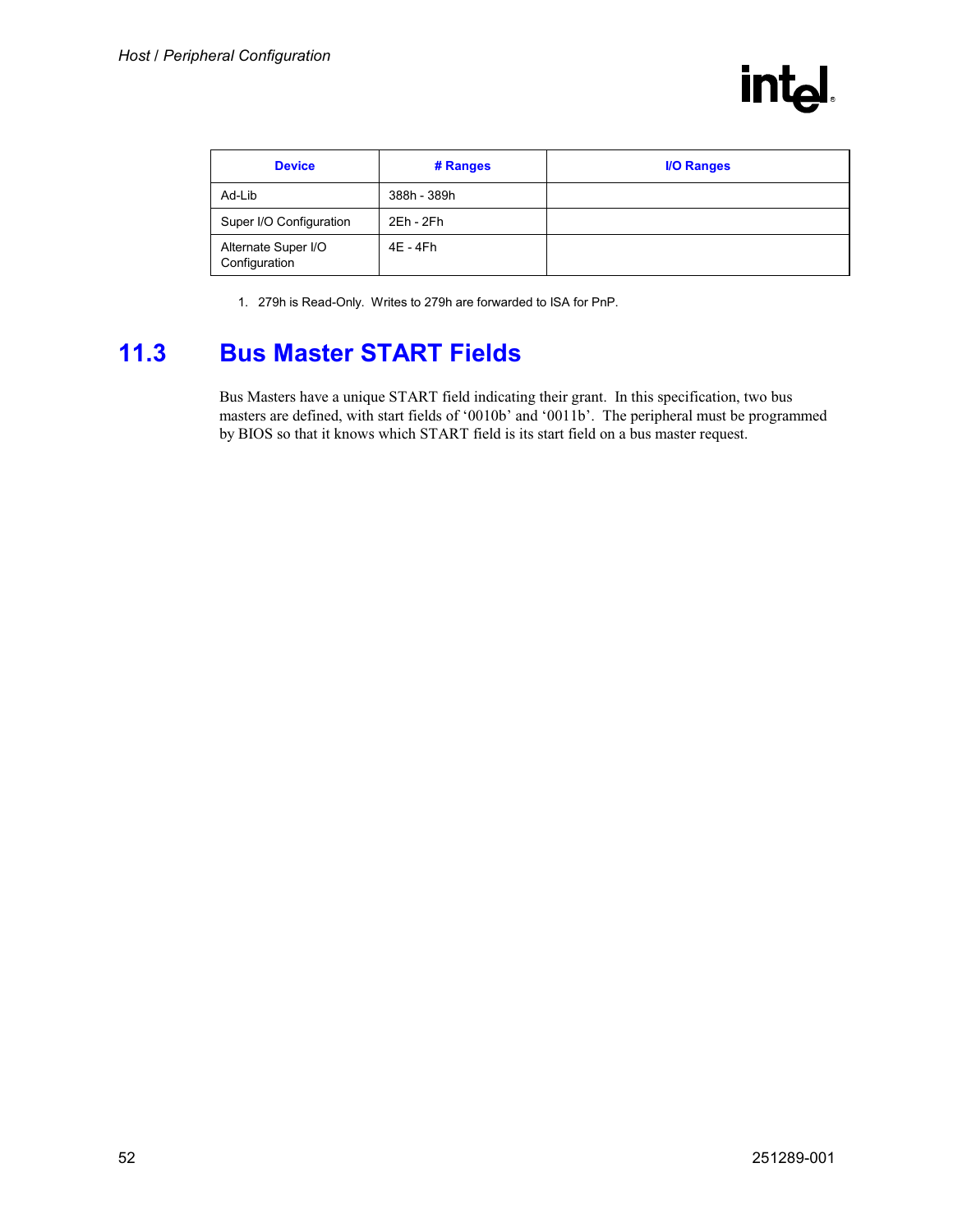## *12 Bandwidth Calculations*

## **12.1 Introduction**

The following bandwidth calculations assume 0 latency on other parts of the system, such as the PCI bus or main memory. In real systems, the latencies will likely be much greater than 0. The performance calculations only indicate the theoretical performance that could be achieved through optimized system design. These performance calculations should not be used in peripheral design, such as for calculating FIFO depths.

### **12.2 System Performance Requirements**

The following performance requirements are based on the peripheral using as much bandwidth as it possibly can, and using 8237 controller compatible cycles. The actual bandwidth will typically be much lower, and future devices and hosts will be able to use the faster 32-bit DMA. Furthermore, the usage will tend to be in bursts. For example, the FDC and parallel port can use a great deal of bandwidth, but typically only when using the floppy or printing. Likewise, the IR interface can use 0.5 Mbytes/s, but only while actually transferring data.

Because of the FIFO nature of the peripherals, some behaviors can be noted:

- The parallel port will typically perform a DMA transfer of 8 data bytes to/from its FIFO. If this is done as four consecutive 16-bit transfers, then this will take an average of 1.44 microseconds. It then takes approximately 4 microseconds to drain the FIFO. Thus, the Parallel Port could use 36% of the bus.
- The IR link will typically perform a DMA transfer of 8 data bytes to/from the FIFO. If this is done as four consecutive 16-bit transfers, then this will take an average of 1.44 microseconds. It then takes approximately 16 microseconds to drain the FIFO. Thus, the IR port could use 9% of the bus.
- The FDC will typically perform a DMA transfer of 8 data bytes to/from the FIFO. If this is done as eight consecutive 8-bit transfers, then this will take an average of 1.92 microseconds. It then takes approximately 32 microseconds to drain the FIFO. Thus, the FDC port could use 6% of the bus.
- The Audio will typically perform a DMA transfer of 8 data bytes to/from the FIFO. If this is done as four consecutive 16-bit transfers, then this will take an average of 1.44 microseconds. It then takes approximately 20.8 microseconds to drain the FIFO. Thus, the Audio could use 7% of the bus.
- A 16550 Serial Port will typically need to do I/O accesses of 8 data bytes to/from the FIFO. If this is done as 8 consecutive 8-bit transfers, then this will take an average of 3.15